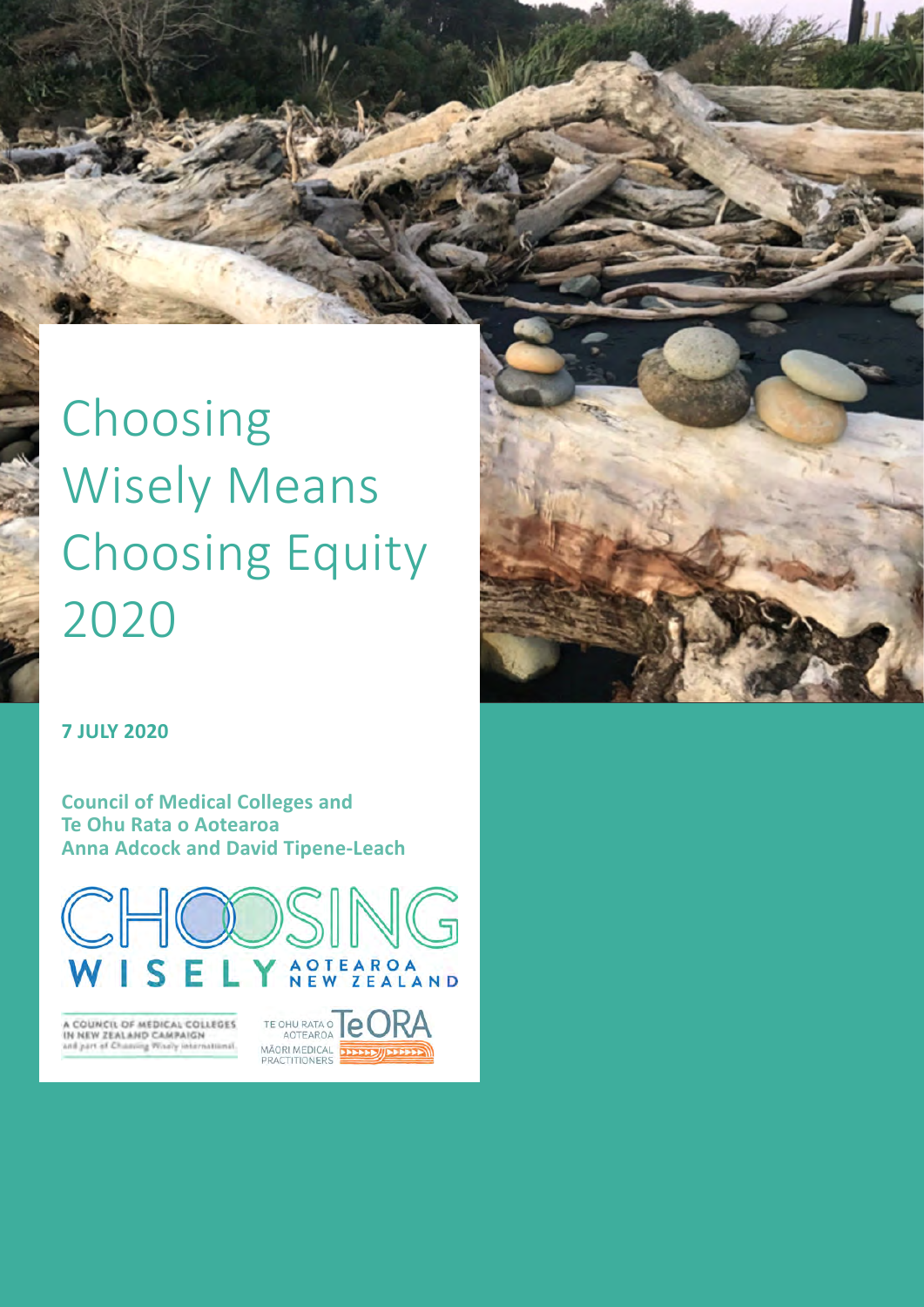Adcock A, Tipene-Leach D. (2020). Choosing Wisely Means Choosing Equity. Wellington: Choosing Wisely Aotearoa New Zealand.

© Choosing Wisely Aotearoa New Zealand, 2020

ISBN 978-0-9951397-3-2 Printed Edition

ISBN 978-0-9951397-4-9 Electronic Edition

All rights reserved

Designed by EIT Reprographic Printed by EIT Reprographic

Disclaimer

Care has been taken in the quotes used in this report to accurately report what participants said. Our apologies if this is found not to be the case. Some editing of quotes has occurred to assist readability.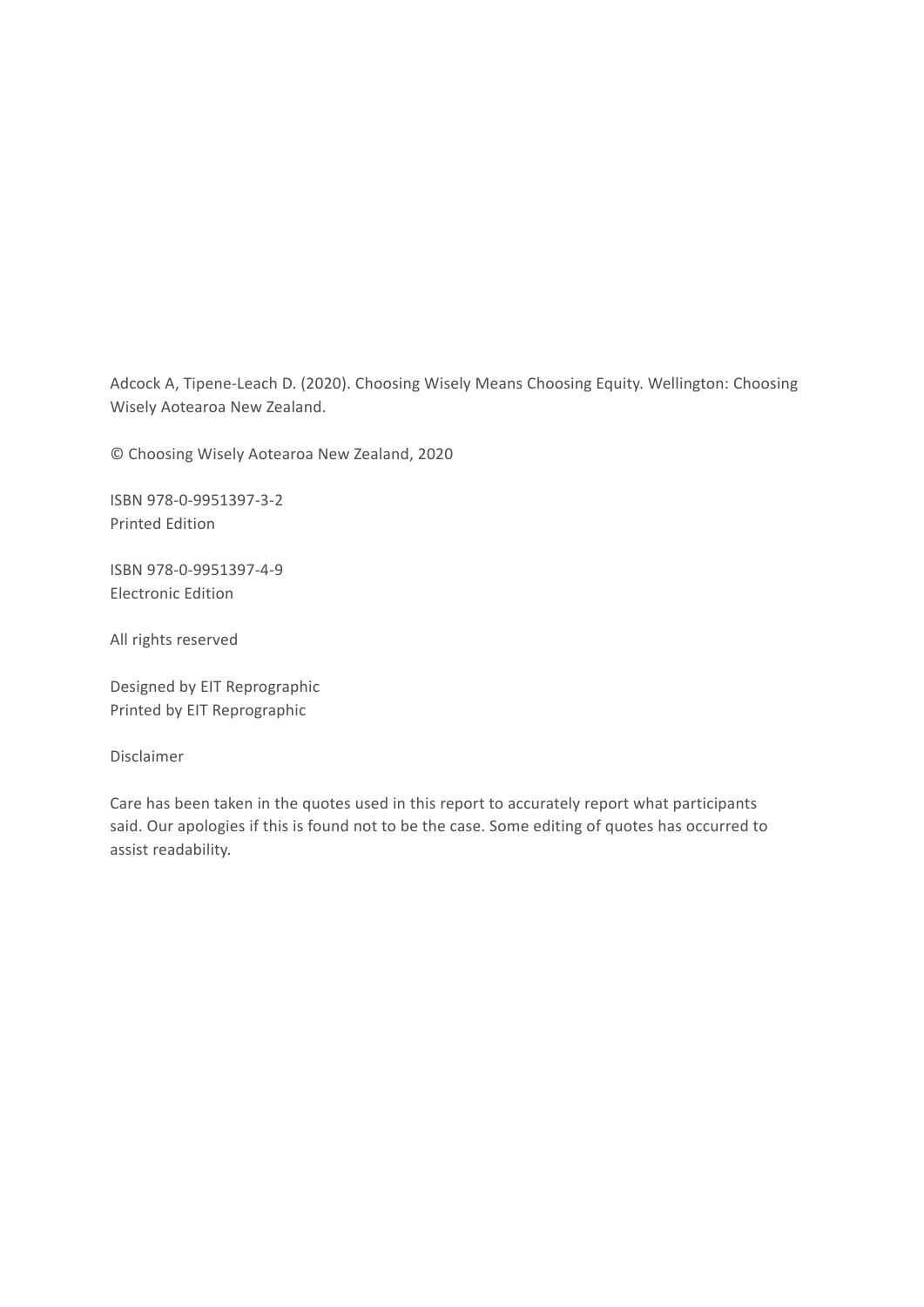## Contents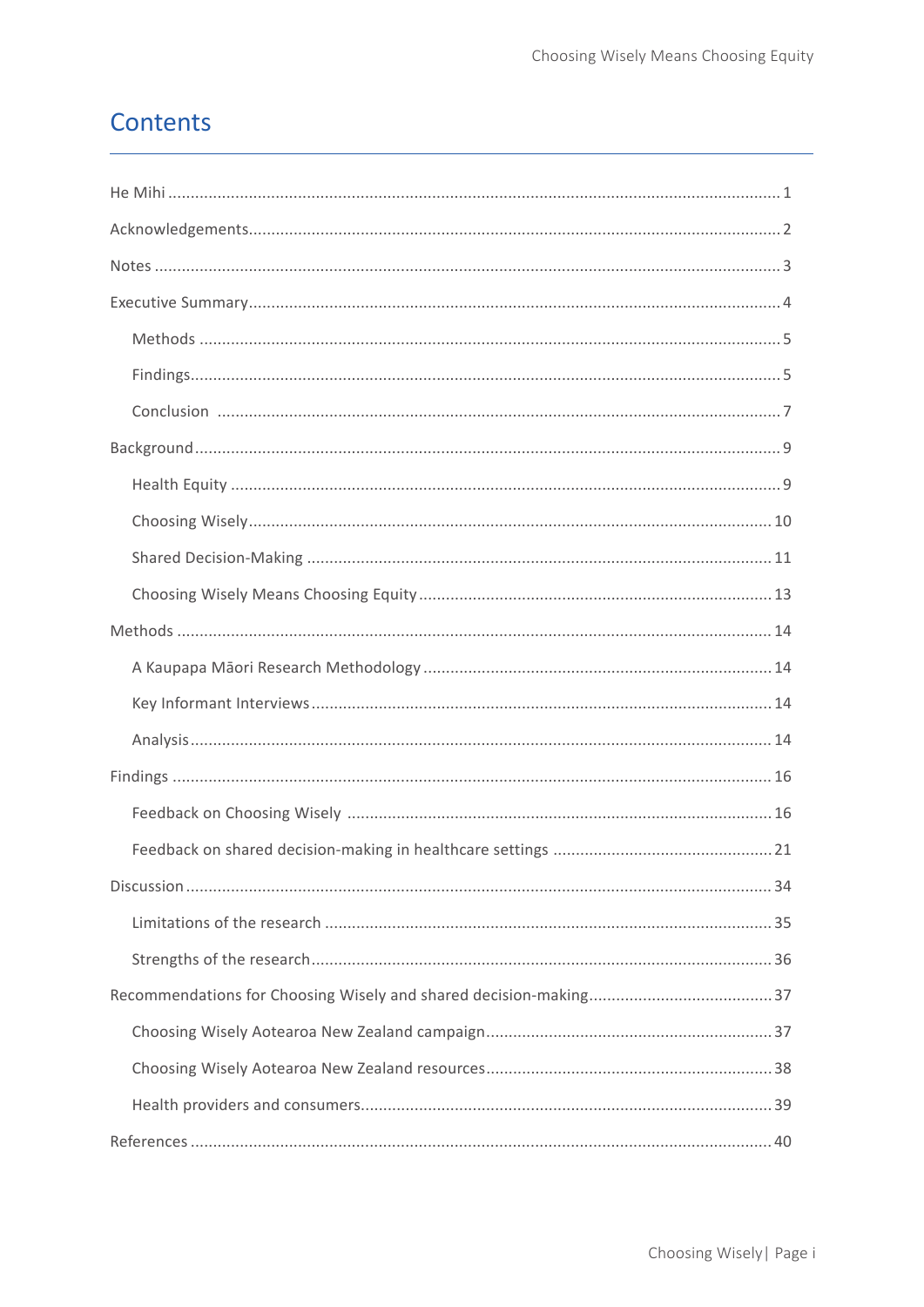### **Figures**

| 14    |
|-------|
|       |
|       |
| $-22$ |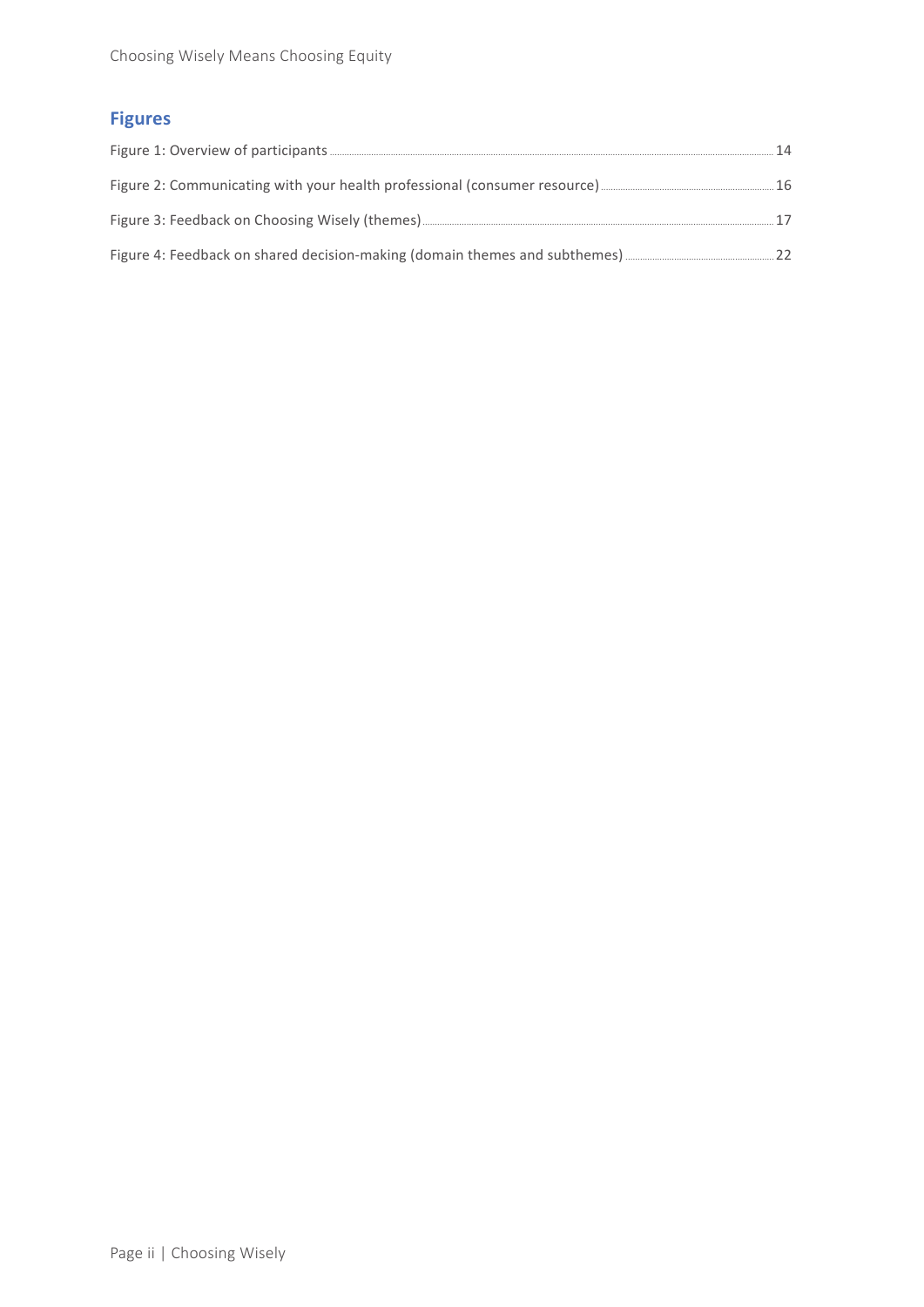### He Mihi

E ngā mana, e ngā reo,

E ngā karangatanga maha,

Tēnā koutou katoa,

He mihi maioha tēnei ki a koutou e awhi nei i tēnei kaupapa,

Nō reira, e rau rangatira mā,

Tēnā koutou, tēnā koutou, tēnā koutou katoa.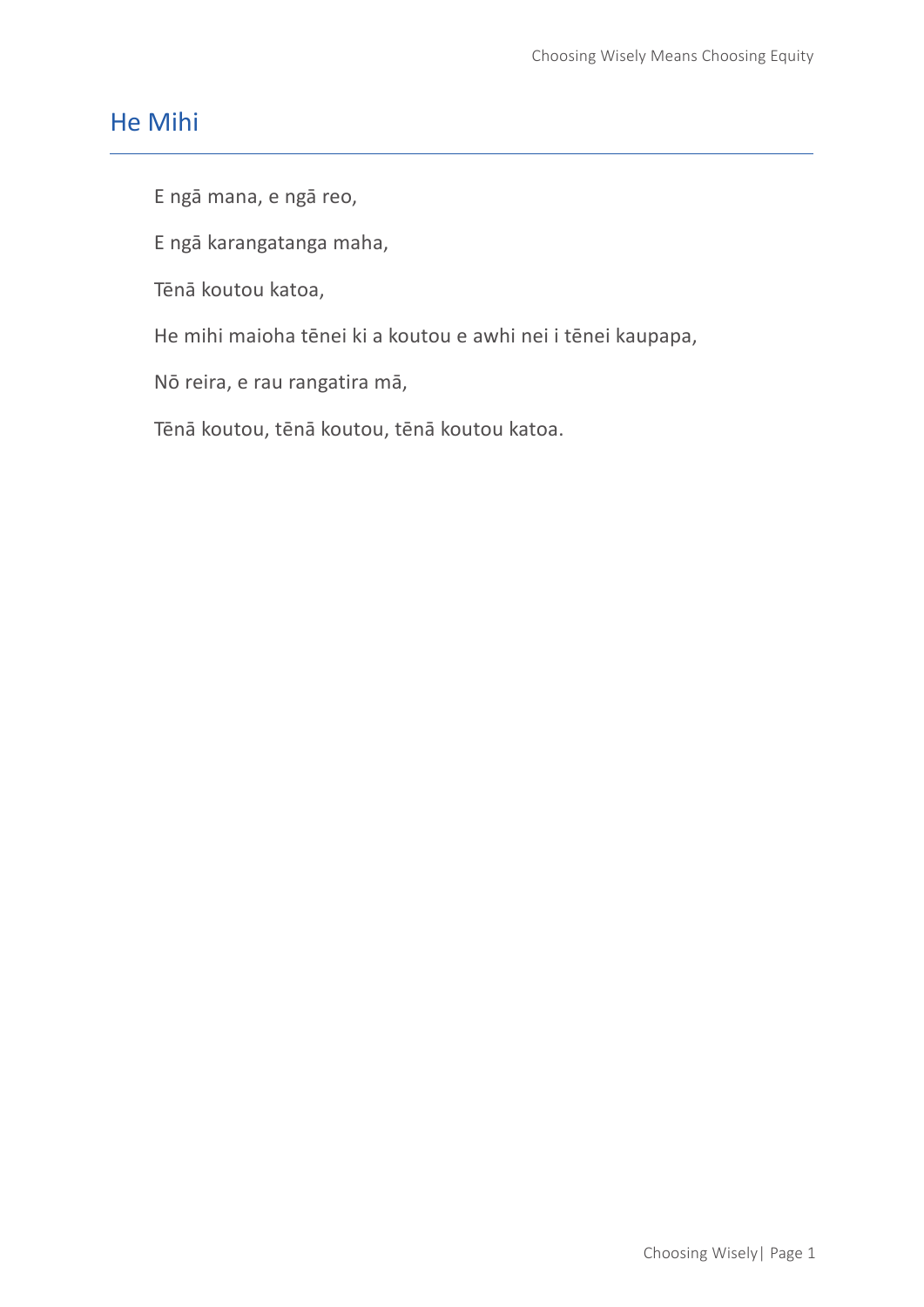## Acknowledgements

Special thanks to the consumers and health providers who participated in the study and shared their views. We would also like to acknowledge the substantial input of those who supported various stages of the research, including its development, implementation, and the interpretation of findings. In particular, we thank Bridget Robson, Sarah Sciascia, Jordanna Hermens, and the Thiyani whānau for their thoughtful feedback and suggestions. Finally, many thanks to Sue Ineson and Dr Derek Sherwood from the Choosing Wisely team for their support. Ngā mihi maioha ki a koutou.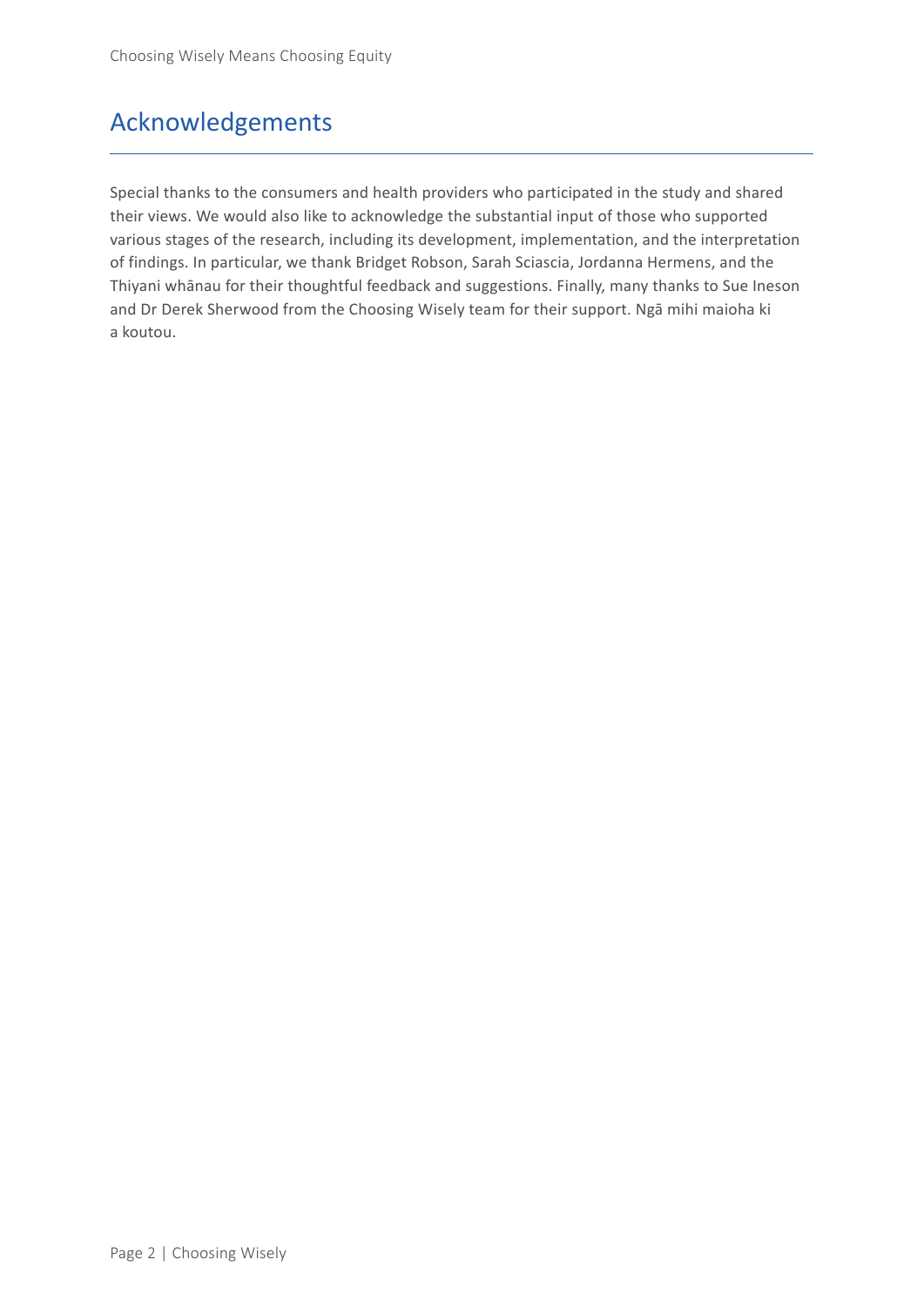### **Notes**

This research was commissioned by Choosing Wisely and Te Ohu Rata o Aotearoa. Choosing Wisely is supported by the Council of Medical Colleges, Te Kaunihera o Ngā Kāreti Rata o Aotearoa. The research was funded by the Australasian College for Emergency Medicine, the College of Intensive Care Medicine of Australia and New Zealand, the New Zealand College of Public Health Medicine, the Royal Australian and New Zealand College of Obstetrics and Gynaecology, The Royal Australasian College of Physicians and Evolve, the Royal New Zealand College of Urgent Care Medicine, the Eastern Institute of Technology, the Health Quality and Safety Commission, and PHARMAC. The research was reviewed by the New Zealand Ethics Committee, Te Roopu Rapu i te Tika, and was endorsed on 15th October, 2019 (ref 2019\_46).

In early 2020, Aotearoa New Zealand (like many other nations) experienced the impacts of the global COVID-19 (novel coronavirus) pandemic. Respondent validation of the research findings took place during this time. Concerns were raised about the potential impact of COVID-19 on health inequities for Māori, and on the dissemination and knowledge translation of this research. Participants emphasised the importance of supporting opportunities for shared decision-making during the COVID-19 pandemic and beyond.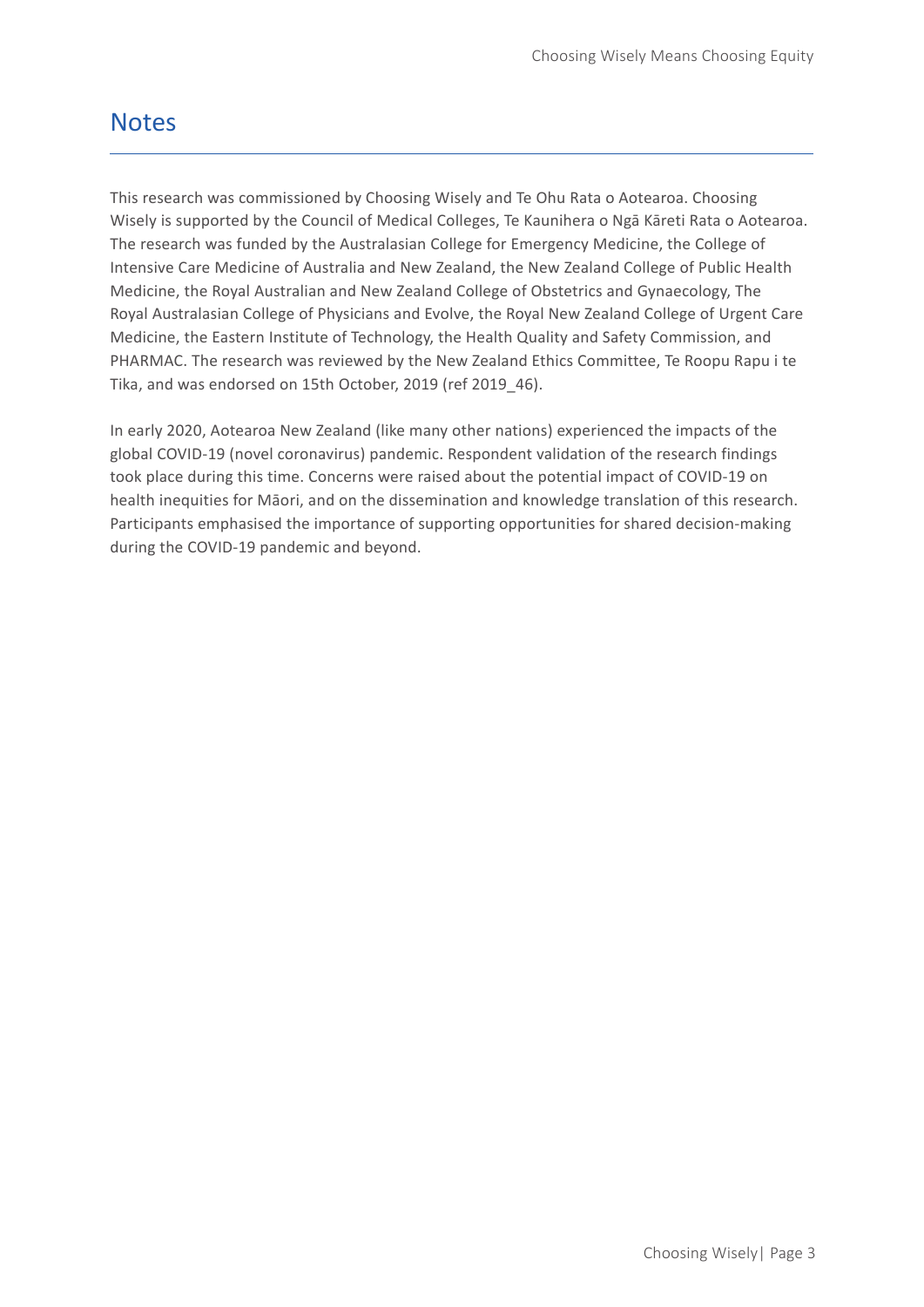### Executive Summary

Although the health system in Aotearoa New Zealand acknowledges Te Tiriti o Waitangi principles of partnership, participation, and protection, and aspires to health equity, Māori (the Indigenous peoples) experience marked inequities in health outcomes,<sup>1-4</sup> mortality,<sup>5</sup> health care access,<sup>67</sup> and satisfaction with health services.<sup>58</sup> Choosing Wisely is an international campaign that aims to reduce unnecessary tests/treatments and ensure high quality care in healthcare settings by promoting better shared decision-making between health professionals and consumers/ patients. The idea is that sometimes doing less is better. The five principles of the campaign are that it must be: health professional led, consumer focused, multi-professional, evidence-based, and transparent. Choosing Wisely Aotearoa New Zealand was launched in 2016 by the Council of Medical Colleges, and has been implemented by many District Health Boards (DHBs) and medical colleges.

As Choosing Wisely is adopted, care must be taken to ensure that the 'do less' aim does not increase existing inequities for Māori. For example, Māori children and adults are more likely (than non-Māori) to experience unmet need for primary health care, including not being able to get an appointment at their usual medical centre within 24 hours, not being able to attend because of cost or lack of transport, or to miss out on prescription medication because of cost.<sup>7</sup> Māori also tend to receive fewer tests and referrals.<sup>6</sup> During consultations, Māori are less likely to get satisfactory answers when they do ask questions, less likely to have things explained to them well, and less likely to feel listened to by health professionals.<sup>8</sup> Health campaigns, such as Choosing Wisely New Zealand, must be careful to not exacerbate these existing inequities.

Implementing healthcare decision-making in a culturally safe fashion has the potential to address inequities among Indigenous populations by facilitating participation in health care that better meets self-identified need.<sup>9-13</sup> The focus of the present research was whether or not Choosing Wisely Aotearoa New Zealand could be implemented in a way that serves the interests of Māori by promoting culturally safe shared decision-making with Māori consumers that maintains a focus on equity. The research aimed to develop an in-depth understanding of Māori health consumers and health providers/practitioners' perspectives on healthcare shared decision-making, and make recommendations for strategies to inform an equity focused Choosing Wisely campaign in Aotearoa New Zealand. It had three objectives:

- 1. To explore Māori health consumers' and Māori health providers/professionals' feelings and advice about the Choosing Wisely campaign.
- 2. To explore Māori health consumers' and Māori health providers/professionals' experiences of and recommendations for shared decision-making in healthcare settings.
- 3. To make recommendations for practical, cost-effective, and evaluable strategies (i.e., tools and/or resources and/or approaches) to improve shared decision-making with Māori in healthcare settings.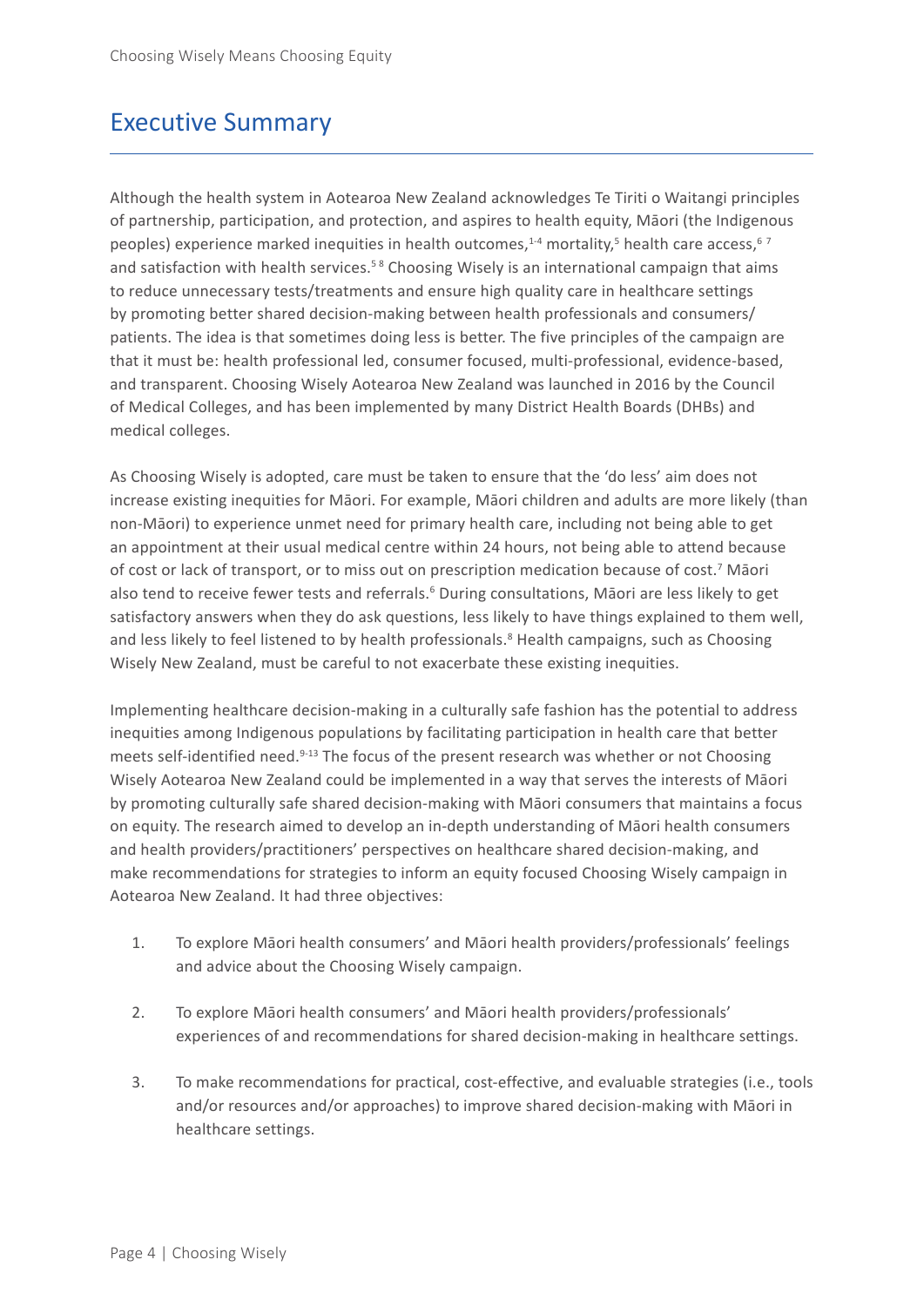### **Methods**

This qualitative research drew on Kaupapa Māori (by Māori, for Māori) Research (KMR) methodologies. KMR centres the experiences and aspirations of Māori, and seeks to be transformative, by identifying structural inequities and working to address them.14-17 The research was developed and implemented with support and guidance by Māori experts - whānau (families), health providers, and academics. Key informants were also provided a summary of research findings and asked for their feedback before the report was finalised.

Fifteen key informants, eight Māori consumers of health care and seven Māori providers of health care, were interviewed between November 2019 and February 2020. Interviews were conducted in person, by telephone, or by Zoom (online video call), and were semi-structured.

The interviews involved discussion about the origin and principles of Choosing Wisely, and reviewing a consumer resource. Key informants were asked about their perspectives on the Choosing Wisely campaign, including its principles, aims, and potential value for Māori; and their experiences of and recommendations for shared decision-making in healthcare settings. Each interview took between 25-90 minutes and was audio-recorded and transcribed. The data were analysed thematically.

### **Findings**

This report presents the findings from the key informant interviews, organised into two sections: feedback on Choosing Wisely, and feedback on shared decision-making in healthcare settings. Following the findings and discussion/conclusion, recommendations for Choosing Wisely and shared decision-making in Aotearoa are given.

#### **Feedback on Choosing Wisely**

Key informant feedback about Choosing Wisely is grouped into three themes: governance and decision making, messaging, and resources/tools.

Feedback about Choosing Wisely was mixed. Concerns were raised, by health provider key informants in particular, about its governance and decision-making - that it has not engaged with Māori communities and Māori health professional groups, and that it lacks any reflection of mātauranga Māori (Māori knowledge systems) and tikanga Māori (Māori practices and customs). These are all important for not undermining the principles of Te Tiriti o Waitangi.

Key informants indicated that narrow campaign messages that focus on reducing tests/treatment and on Māori themselves questioning medical advice are problematic. Both groups did, however, see value in Choosing Wisely, especially if it promotes better communication between Māori consumers and their health provider/s. The caveat is that health providers must be delivering appropriate care and encouraging shared decision-making.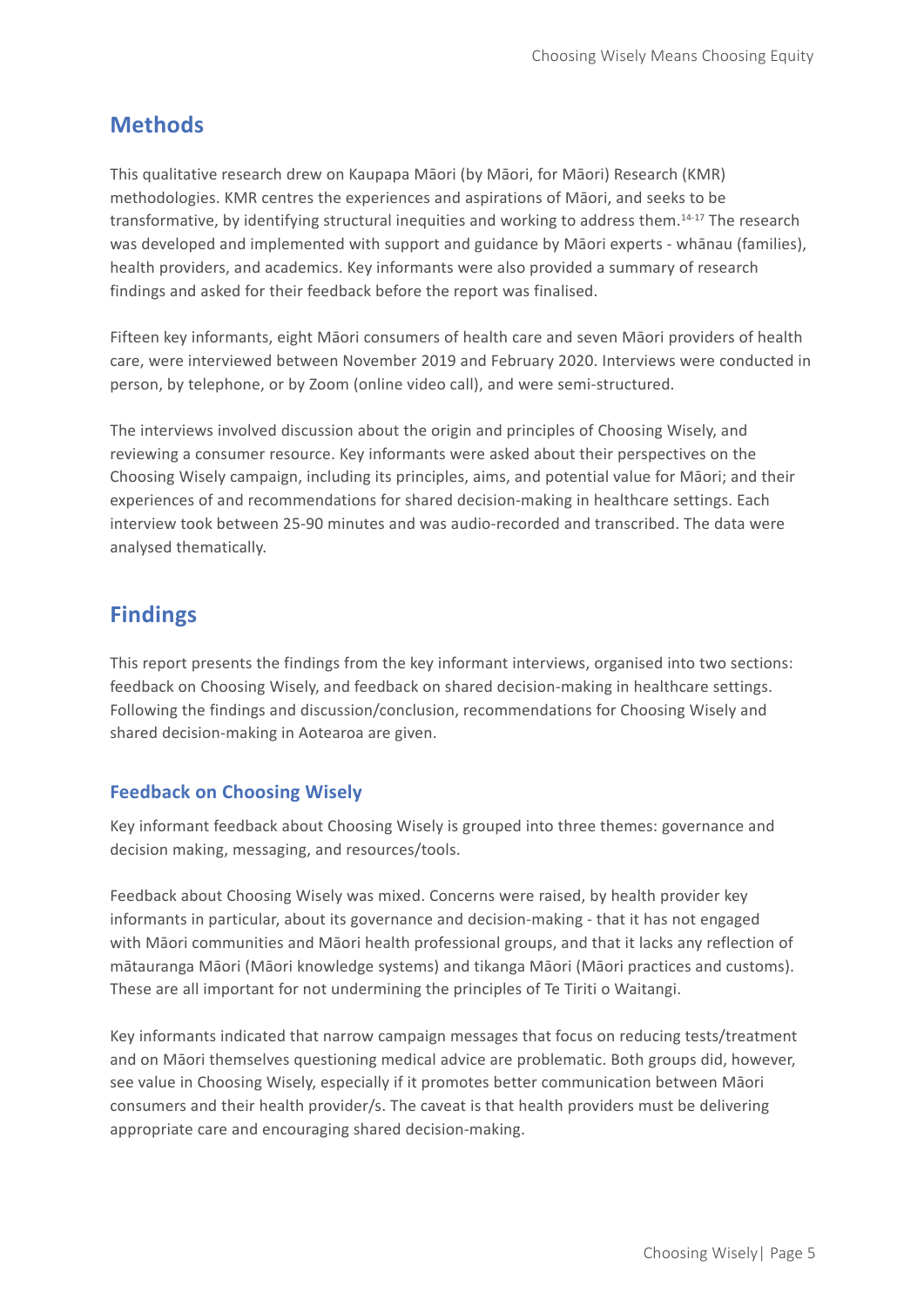Choosing Wisely resources/tools were described by both groups as needing to be simple and realistic at a health literacy level, and both socially and culturally engaging for Māori. I.e., incorporating the target audience in their design.<sup>13</sup>

#### **Feedback on shared decision-making in healthcare settings**

Drawing inspiration from Fiona Cram's report on improving Māori access to health care,<sup>18</sup> key informant talk about shared decision-making in healthcare settings is grouped into four health domain themes: consumer, provider, organisation, and health system – although they are all interconnected. Each domain has between one to four subthemes.

Inequities in access to health care for Māori consumers are well documented,<sup>1-8</sup> therefore, it was not surprising that key informants from both groups frequently discussed the lack of access to resources experienced by many Māori as a barrier to shared decision-making. Both groups stressed the importance of consumer trust, a sense of autonomy (knowing one's rights to question and be informed, to not feel coerced, and to expect to be treated as an equal), good relationships/rapport with health providers, and culturally appropriate tools/resources.<sup>10-13</sup> Advocates and support people, and collective decision-making strategies, such as whānau hui (gatherings), were promoted as supporting shared decision-making.

Provider clinical competence and efficacious communication – encouraging collaboration, consideration, discussion, and mutual understanding,<sup>1112</sup> were described as critical for shared decision-making by key informants in both groups. Being thorough and proactive in sharing information, rather than waiting for questions, were viewed as good practice, as was health provider cultural safety - being non-judgemental, genuine, supportive, and understanding of context.9-12 This research indicates that, for Māori, culturally safe care involves health providers acknowledging the validity of te ao Māori (the Māori world), such as the importance of whanaungatanga (connecting/ relationships) and holistic models of health.

Organisational culture, in particular - the business model of primary care resulting in short appointment times, and workforce shortages disrupting continuity of care - were discussed as barriers to shared decision-making by both groups of key informants. Training programmes that teach skills to identify biases and build cultural empathy,<sup>10-12</sup> such as the Meihana model and hui models (e.g., the Hui Process), were suggested by health provider key informants as good for supporting the health workforce to be more culturally safe.

Both groups of key informants contributed feedback that relates to health system failures to fulfil Te Tiriti o Waitangi obligations. Health provider key informants in particular highlighted rampant health inequities for Māori and the lack of Māori input into issues that affect Māori, and promoted tino-rangatiratanga (self-determination/autonomy) of communities and whānau to determine their own health needs. Consumers were concerned with the lack of Māori in the health workforce. The findings suggest that to address systemic inequities in health requires a centring of Māori and Te Tiriti o Waitangi in the health sector. This would improve Māori access to appropriate care, and therefore, access to shared decision-making.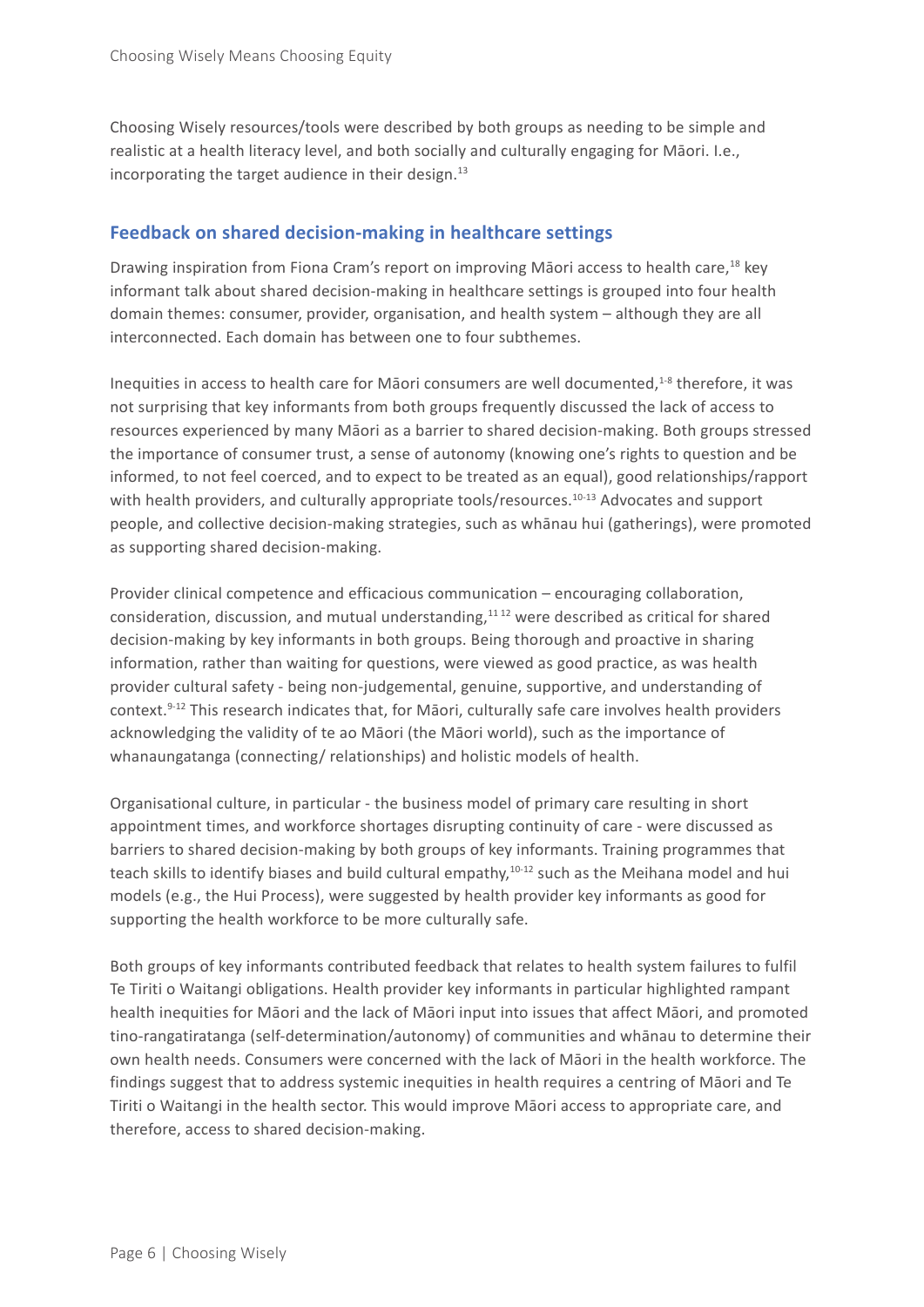### **Conclusion**

The current research corroborates themes found in the extant literature on shared decisionmaking (and healthcare decision-making) with Indigenous peoples - that shared decision-making has the potential to address health inequities among Indigenous populations by facilitating participation in health care that better meets self-identified need.<sup>9-12</sup> However, there is work to be done to ensure that Māori consumers know they have the right to ask questions, and that health providers are open to and encouraging of two-way dialogue. The research highlights several key elements required for optimal healthcare shared decision-making with Māori. First, equity must be prioritised. This includes committing to eliminating inequities, as well as privileging the mātauranga (knowledge) and tikanga (practices, customs) Māori that are part of a holistic understanding of Māori health and wellbeing. Second, the importance of developing whanaungatanga - connections and relationships between Māori consumers and health services cannot be stressed enough. Trust and cultural safety were deemed vital to enabling the right kind of environment for shared decision-making to occur. Finally, given the significance of autonomy for shared decision-making, the tino-rangatiratanga of Māori consumers and communities to actively participate in health care and healthcare decision-making must be supported. Any national health campaign, such as Choosing Wisely, would benefit from centring Te Tiriti o Waitangi and committing to equity by prioritising the needs and aspirations of Māori.

#### **Recommendations for Choosing Wisely and shared decision-making in Aotearoa**

Recommendations for the Choosing Wisely Aotearoa New Zealand campaign and resources, and for improved shared decision-making for health providers and consumers, which have been drawn from the data, are summarised here. They are listed in full on pages 34-35.

#### **Choosing Wisely Aotearoa New Zealand campaign**

- 1. Uphold Te Tiriti o Waitangi and centre Māori in governance and decision-making.
- 2. Acknowledge and incorporate mātauranga Māori (Māori knowledge systems) and tikanga Māori (Māori practices and customs) in Choosing Wisely work. For example, Māori health models.
- 3. Along with the main message of the campaign being 'Choosing Wisely', consider including other messages that encourage health providers to consider the best options for consumers and to instigate shared decision-making, such as, 'Advise Wisely'.
- 4. Utilise local evidence to support the campaign.
- 5. Promote cultural safety, patient-centred care, quality improvement, and equity based training.
- 6. Undertake work to ensure that consumers know that they have the right to ask questions. Advocates, such as whānau members, friends, community health workers, and navigators, can play an important role in supporting shared decision-making in healthcare settings.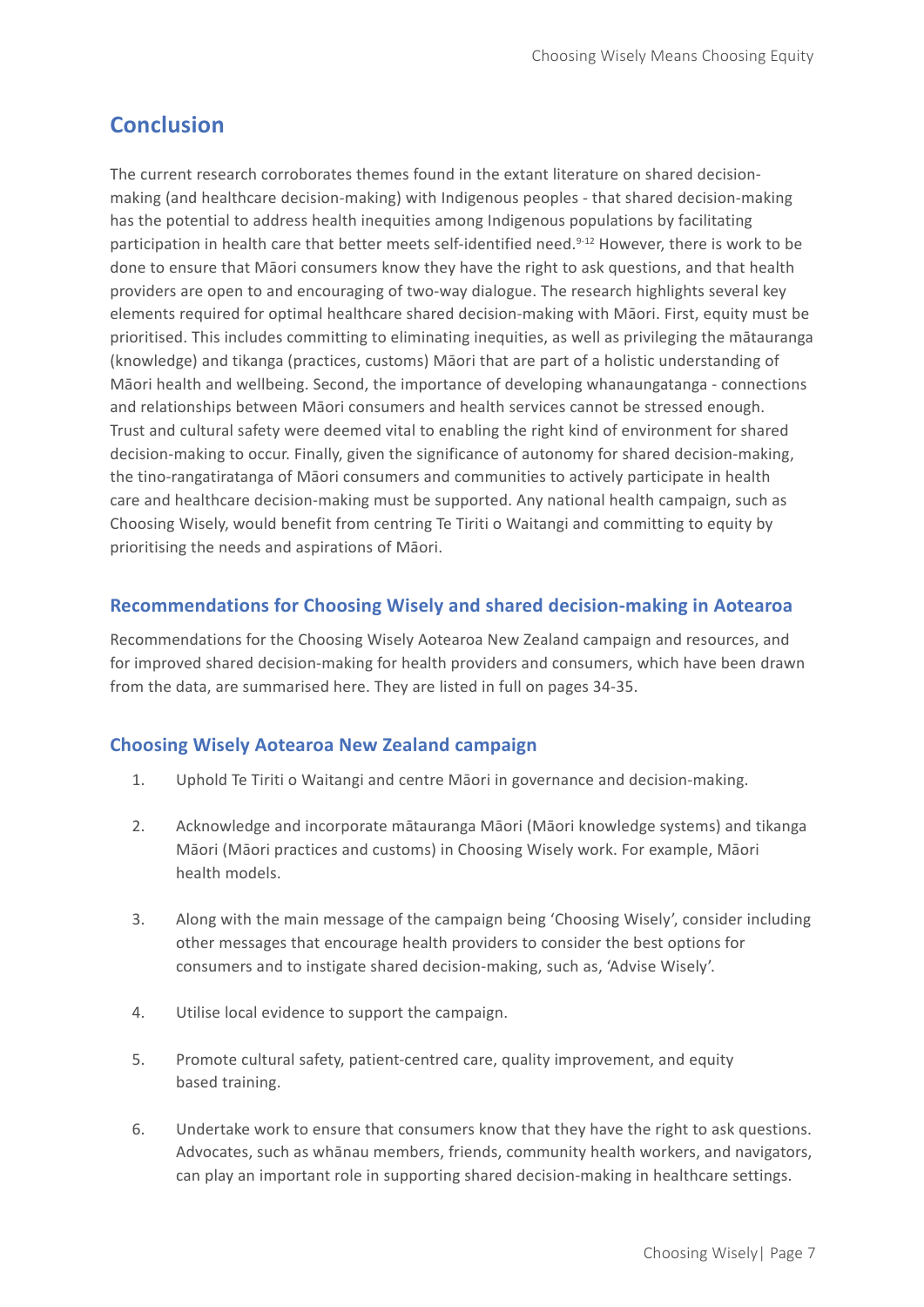#### **Choosing Wisely Aotearoa New Zealand resources**

- 1. Work with Māori to design resources/tools that are engaging and relatable for Māori. Use realistic, plain, simple, relatable messaging. Consider different levels. Use visual aids/graphics.
- 2. Develop resources/tools to encourage health providers to communicate efficaciously.
- 3. Create resources/tools for advocates, to support/promote shared decision-making.
- 4. Support the development of decision-making tools for specific health issues.
- 5. Advertise and supply resources/tools and key messages among networks and within health settings so that they become routine. Consider media/online tools.
- 6. Seek user feedback (from providers and consumers) about resources/tools through networks, such as Te Ohu Rata o Aotearoa, and health services (e.g., through DHBs and primary care).

#### **Health providers and consumers**

#### *Health providers Consumers*

- 1. Avoid assumptions about consumers, instead talk through issues/concerns.
- 2. Build relationships with consumers, develop trust.
- 3. Instigate shared decision-making by using tools to guide consumers through different options. Do not wait for consumers to ask.
- 4. Be open to questions and willing to engage.
- 5. Check understanding in an affirming way (e.g., the teach-back method).
- 6. Utilise visual aids/tools to guide discussions.
- 7. Connect consumers to relevant information and services/support.
- 8. Encourage the role of advocates and support people in decision-making.

- 1. Expect respect. If you are not happy with the care you receive, talk to someone about it.
- 2. Ask questions. It is your right to have things explained to you in a way you understand.
- 3. Check if there are resources (e.g., brochures or online information) that you can see.
- 4. Talk to whānau and friends about any health concerns or worries.
- 5. Take support (e.g., whānau, friends, or health workers/navigators).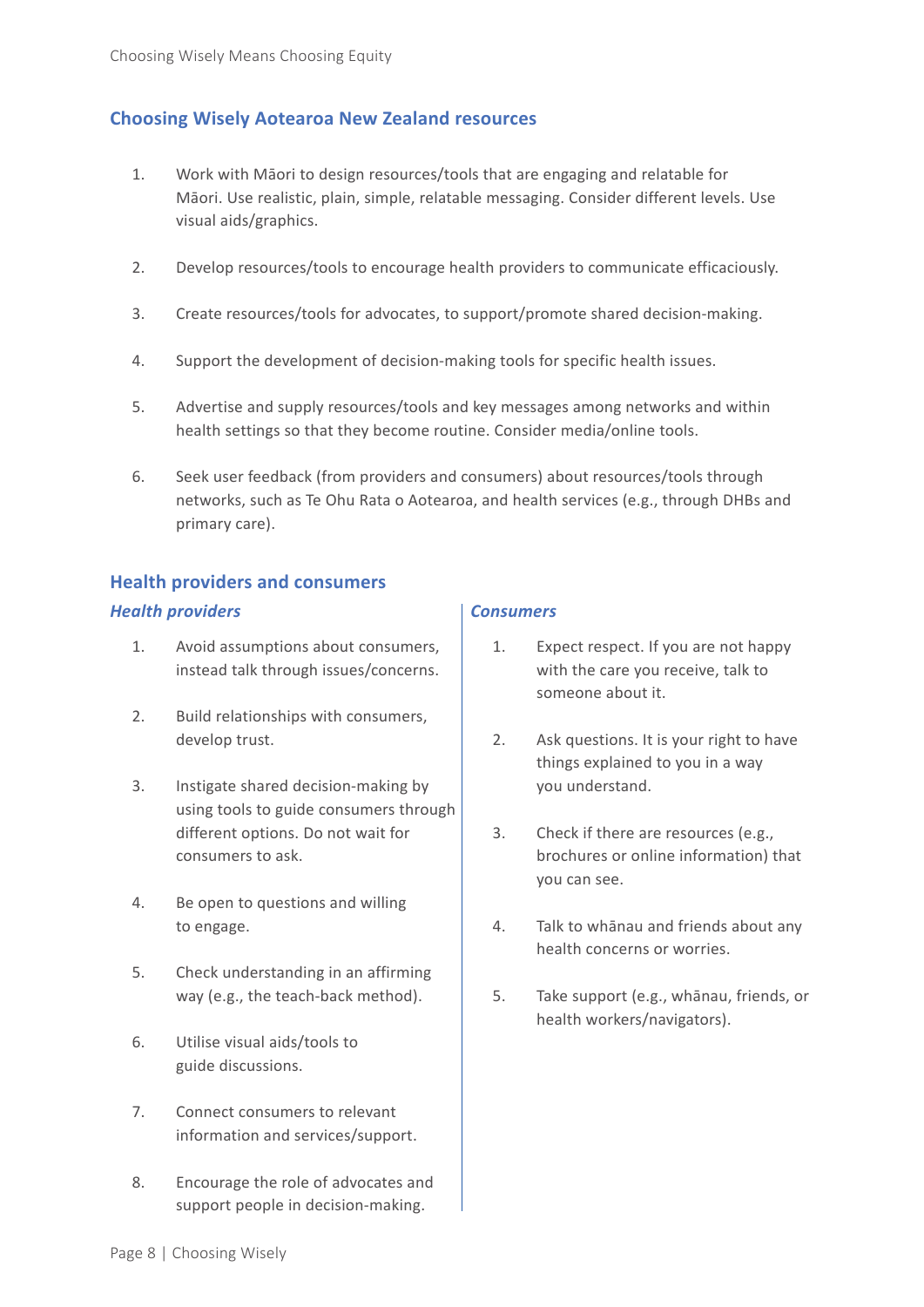### **Background**

### **Health Equity**

Te Tiriti o Waitangi (Te Tiriti) sets the expectations for the relationship between Te Tiriti partners, in particular Crown or Government entities and Māori (Indigenous peoples). As acknowledged by the Ministry of Health, the three principles of Te Tiriti are: partnership, participation, and protection. Partnership refers to the responsibility to engage in meaningful collaboration with Māori Iwi (tribes), hapū (kinship groups), and whānau (families) to develop health strategies. Participation requires Māori to be involved in all levels of health and disability services. Protection refers to the obligation of Crown and Government to work towards equity in health outcomes for Māori, and to protect Māori assets, values, and practices.<sup>19</sup>

Despite these principles, Māori continue to experience marked inequities in health outcomes,<sup>1-5 13</sup> access,<sup>67</sup> and satisfaction.<sup>58</sup> Māori children and adults are more likely (than non-Māori) to experience unmet need for primary care, including not being able to get an appointment at their usual medical centre within 24 hours, not being able to attend due to cost or transport issues, and to miss out on medication because of cost.<sup>7</sup> Māori receive fewer tests and referrals;<sup>6</sup> are less likely to get satisfactory explanations or answers to questions, or feel listened to by health professionals; $8$ and are more likely to experience racism/discrimination.20 These inequities are well documented, uncontested, and persistent.<sup>21</sup> And are also reflected in the lack of equitable Maori representation in the health and disability sector workforce. For example, in mid-2019, Māori made up 3.4 percent of doctors, and between 4.8-13.9 percent of District Health Board employees around the country.22

The recent Waitangi Tribunal Report WAI 2575 recommended the expansion of Te Tiriti principles to include the *Principle of Equity* (the right to expect equitable outcomes) and the *Principle of Option*s (the right to expect good service at mainstream health outlets as well as access to Kaupapa Māori (by Māori, for Māori) services). This was based upon the Crown systematically defaulting to 'Participation' and under-mining the effectiveness of 'Partnership'.21 Continued work is required to address these issues and realise the intrinsic principles of Te Tiriti.

Equity has become a top-level strategic priority of agencies such as the Ministry of Health,<sup>23 24</sup> the Health Quality and Safety Commission (HQSC),<sup>5 25</sup> and PHARMAC<sup>26</sup> over the last five years. While equality promotes sameness, the Ministry of Health definition of equity recognises that, "people have differences in health that are not only avoidable but unfair and unjust… [and] different people with different levels of advantage require different approaches and resources to get equitable health outcomes" (p 7).<sup>24</sup> The Ministry of Health has, acknowledging the shortcomings of our health system, previously said that it "can struggle to give all New Zealanders equitable access to health services: some population groups continue to benefit less from the health system than the population as a whole" ( $p 1$ ).<sup>27</sup> The 2016 New Zealand Health Strategy, however, was criticised strongly for not addressing obligations to Te Tiriti, or the existence of institutional racism explicitly.28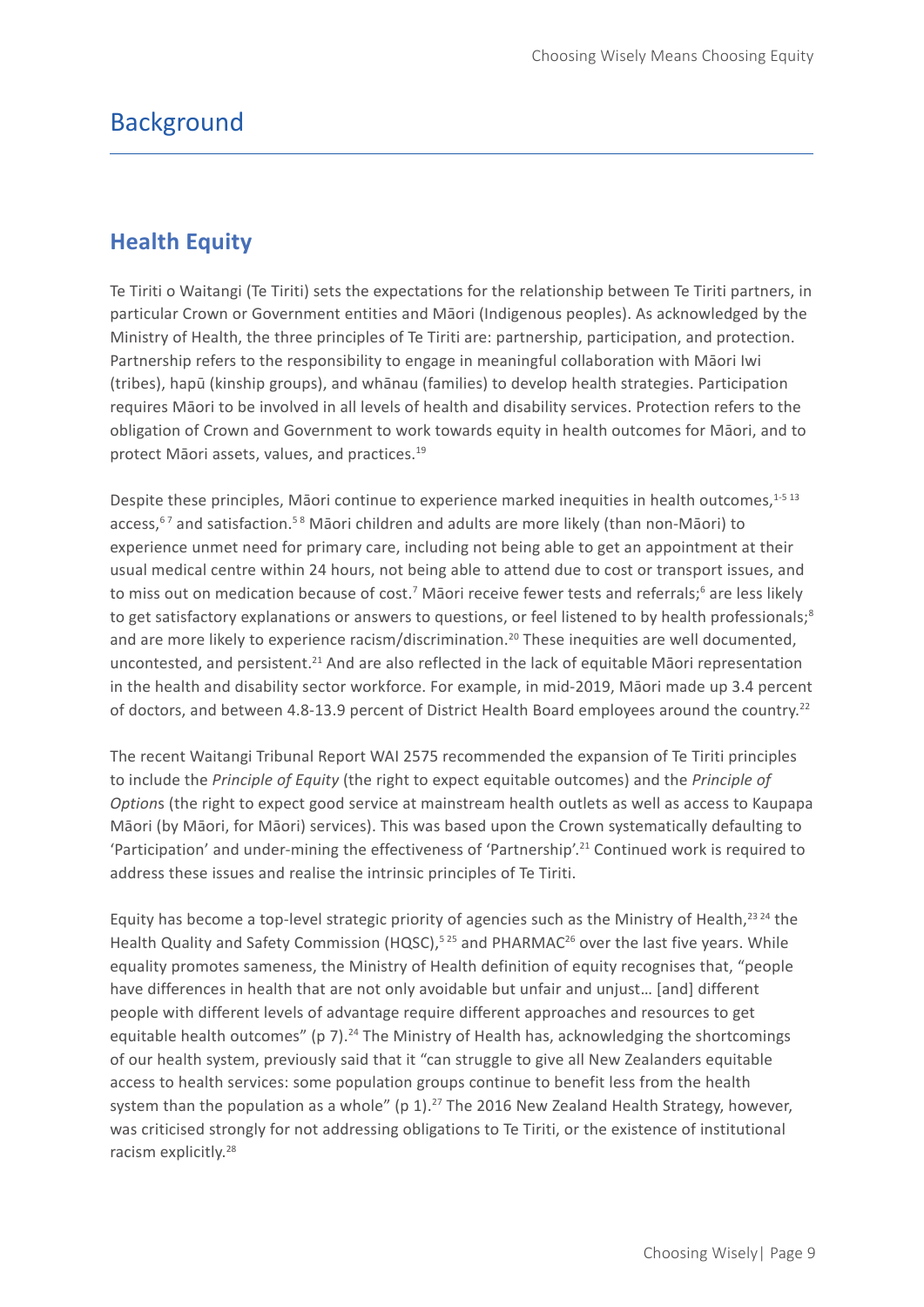In 2019 the Medical Council of New Zealand released He Ara Hauora Māori – a Pathway to Māori Health Equity.<sup>29</sup> In the same year, they released a statement on cultural safety, explaining that medical practitioners are now expected to be culturally safe, not just culturally competent.<sup>30</sup> Cultural competence is defined as when a doctor or health professional has the right attitude, skills, and knowledge to work with people of different backgrounds.<sup>30</sup> However, cultural safety, as defined by nursing scholar Irihapeti Ramsden and now taken on by the Medical Council, is more about examining biases and assumptions, respecting and recognising difference, and is centred on the experience of consumers or patients, i.e., they are to decide whether they feel safe and whether trust has been established. This puts the obligation on the health provider and requires constant reflexivity $31$  and an exercise of critical consciousness around their practice.

### **Choosing Wisely**

Choosing Wisely is an international campaign, launched by the American Board of Internal Medicine and Consumer Reports in 2012, in the United States of America (USA). It aims to reduce unnecessary tests/treatments and ensure high quality care in healthcare settings. The idea is that sometimes doing less is better. The five core principles of Choosing Wisely are that it must be health professional led, consumer focused, multi-professional, evidence-based, and transparent.<sup>32</sup>

The mission is to promote conversations that enable shared decision-making.<sup>33</sup> It is assumed that if consumers make well-informed decisions about treatment options together with their health professional (shared decision-making), unnecessary treatments/tests can be avoided. Recommendations to reduce unnecessary treatments/tests or low value care are aimed at both health professionals and consumers.

Choosing Wisely Aotearoa New Zealand was launched in 2016 by the Council of Medical Colleges, and has been implemented by District Health Boards (DHBs) and medical colleges. For example, the streamlining of physiotherapy and vascular services in Hutt DHB, $3435$  recommendations from the New Zealand Microbiology Network around unnecessary urinalysis,<sup>36</sup> as well as general resources for consumers, such as, 'Four Questions For Patients To Ask': 37

- 1. Do I really need this test or procedure?
- 2. What are the risks?
- 3. Are there simpler, safer options?
- 4. What happens if I don't do anything?

The 'Four Questions' above are intended to aid shared decision-making for consumers in Aotearoa. However, health campaigns, such as Choosing Wisely Aotearoa New Zealand, need to be cognisant of health contexts in Aotearoa, in order to not exacerbate existing inequities.

Although most evidence indicates that Māori are underserved by the health system, research from the USA shows that Black and Hispanic consumers, who routinely do not receive enough care also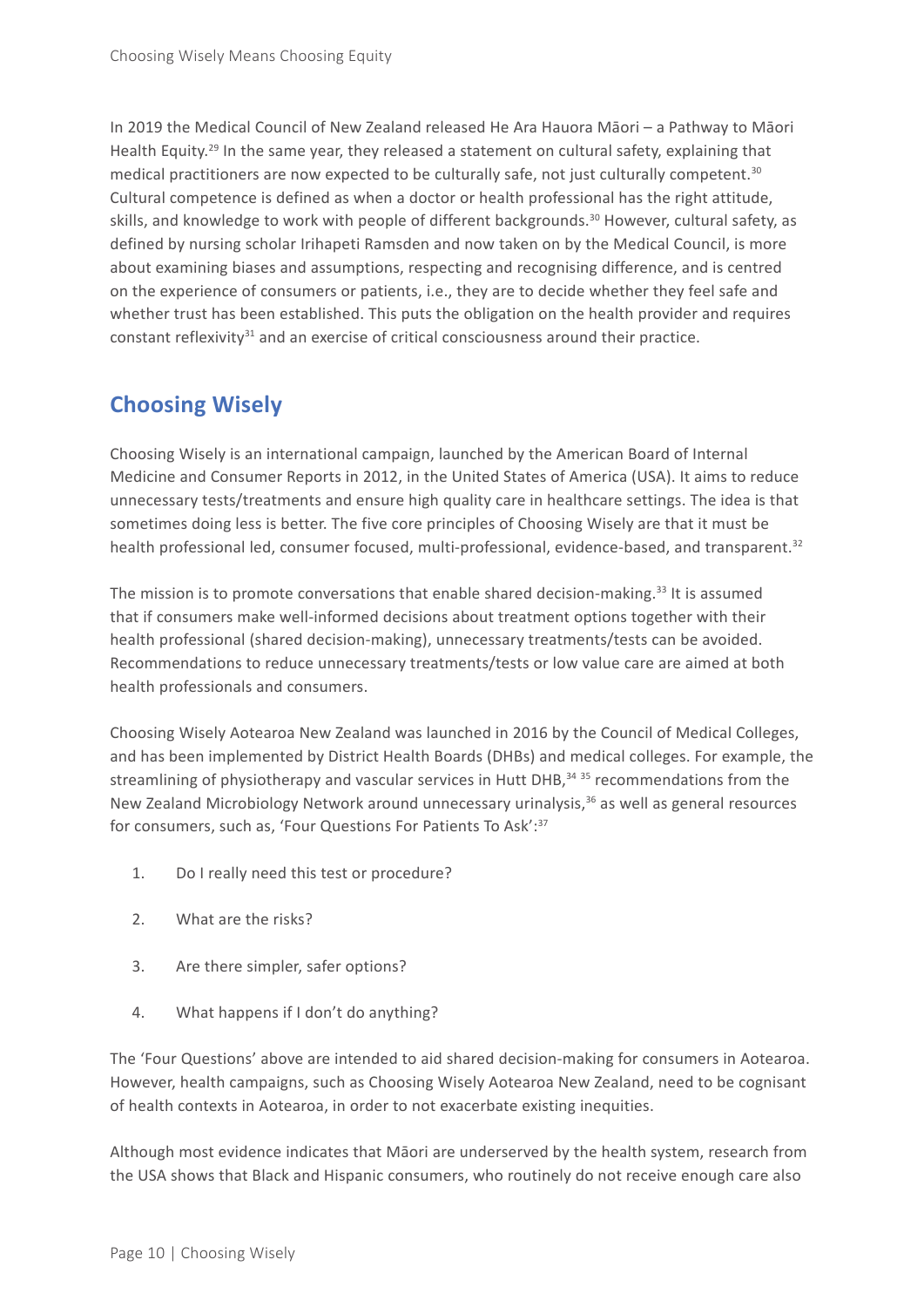receive overtreatment with unnecessary care.<sup>38</sup> Māori may also experience a double burden of under-treatment/overtreatment.<sup>39</sup> The Health Quality and Safety Commission (HQSC) highlights potential areas of overtreatment for Māori, although questions remain over the causes of the higher rates of treatment and whether they do indicate overtreatment or higher need.\* The notion of appropriate care is complex, requires a nuanced approach, and must prioritize equity.

### **Shared Decision-Making**

The concept of shared decision-making has been used in the field of medicine since the 1970s, with early contributors such as Veatch discussing the roles of patient-provider relationships in informing health care decisions.<sup>44</sup> As a process that aims to improve communication and reduce conflict and unnecessary treatment, shared decision-making is now seen as a key part of patientcentred care.45-50 It involves health professionals/providers and patients/consumers sharing information, exploring options, and agreeing on an appropriate treatment or plan.<sup>48 51-53</sup>

Studies have indicated shared decision-making can increase patient satisfaction as they feel more informed and that their values are incorporated.<sup>54 55</sup> The emphasis is on ensuring patients understand that there is choice and that the health provider is there to support decisionmaking.<sup>45 56</sup> In this way it promotes consumer self-determination or empowerment.<sup>515758</sup> However, it relies on a certain amount of health literacy and good relationships - involving active participation, openness, and respect. 45 57 59 60 This puts underserved groups at increased risk of not experiencing shared decision-making, when health literacy is considered low and health services lack cultural safety.<sup>13 45</sup>

The Connecticut Choosing Wisely Collaboration explored Choosing Wisely as an equity tool for promoting health and shared decision-making with underserved consumers. They held four consumer focus groups to ask about health care experiences, trust, and provider relationships; and to evaluate a patient resource (similar to the 'Four Questions For Patients To Ask'). They then developed a pilot with resources including scripts to help train health providers to encourage shared decision-making. They found the resources helpful but suggested staff training must be ongoing, with the aim of creating a question friendly environment. They implore Choosing Wisely campaigns to work on cultural appropriateness, including language, literacy, and consumer empowerment.<sup>61</sup>

Studies evaluating shared decision-making with Indigenous peoples are limited.<sup>962</sup> However, recent publications from Aotearoa and comparatively high-income settler-colonial nation states, which explore shared decision-making or healthcare decision-making with Indigenous peoples, highlight several key themes.

Māori children under 15 years have higher rates of antibiotic use than New Zealand Europeans/NZE, and although this may be explained by higher infection rates, there is no data to explain whether the use is appropriate. Rates of antibiotic dispensing within 30 days of major or acute surgery in a public hospital are also significantly higher for Māori and the reason are unknown.40 Māori with diabetes, particularly younger people, have higher rates of angiotensin-converting enzyme inhibitor (ACEI) and angiotensin II receptor blocker (ARB) medicine use than NZE and the HQSC offers that may be because of higher rates of end-stage renal disease.<sup>41</sup> Māori also experience higher rates of gout than NZE but are less likely to regularly receive urate-lowering therapy and more likely to receive non-steroidal anti-inflammatory drugs (NSAID) associated with kidney damage. As kidney disease is more common for Māori, the HQSC calls for more research on the use of these drugs.<sup>42</sup> In polypharmacy, the 'triple whammy' is a term used to describe a combination of ACEI, ARB and NSAID use – a combination that indicates an increased risk of acute kidney failure. Māori under 75 years have significantly higher rates of the triple whammy. The HQSC recommends this combination be avoided.<sup>43</sup>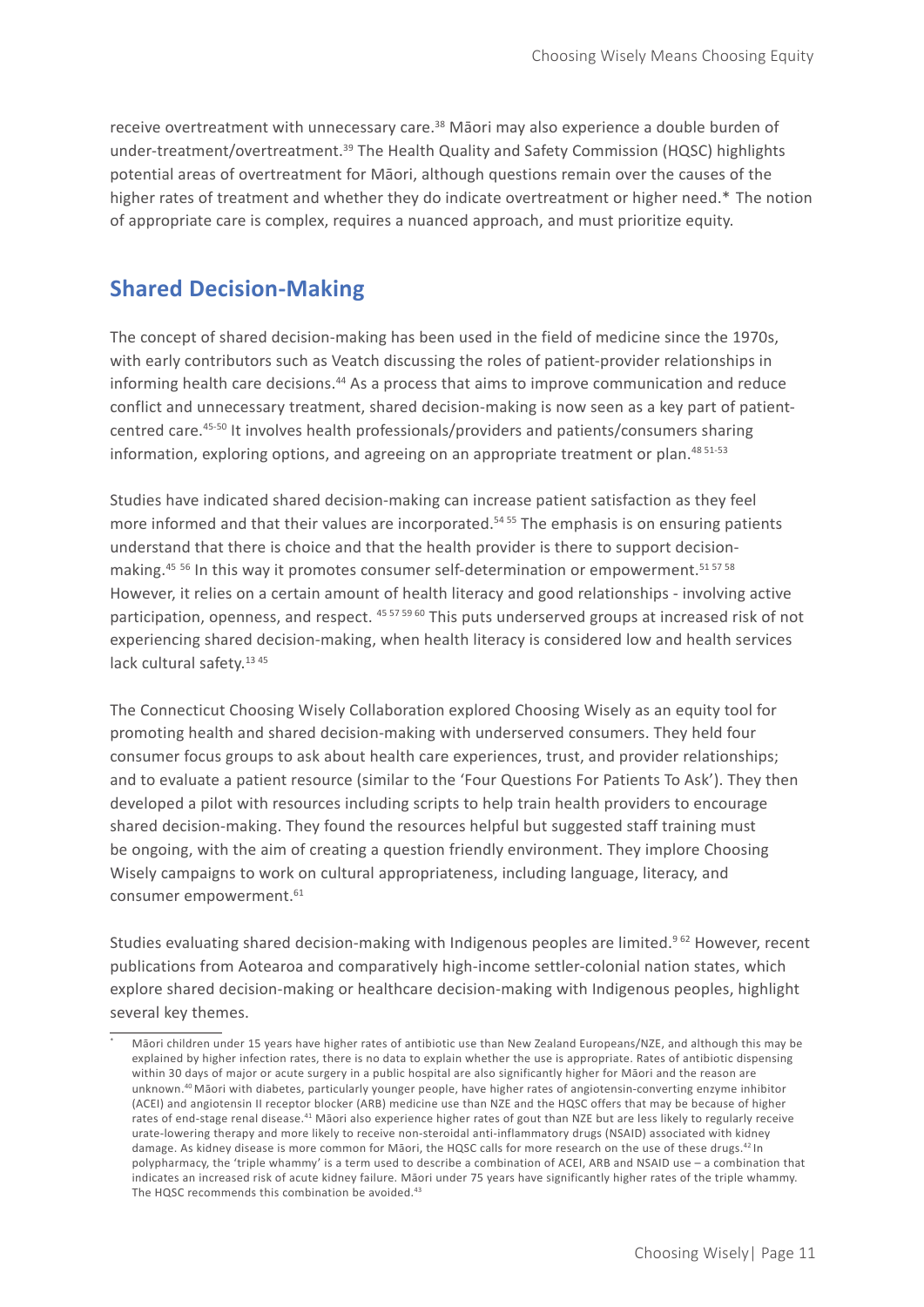Systemic issues impact shared decision-making for Indigenous peoples. Health models that do not reflect the values and knowledge systems of Indigenous peoples or take strengths-based approaches to care undermine and negatively impact Indigenous health and wellbeing.<sup>62-64</sup> Health services need to avoid the deficit modelling that blames Indigenous consumers for negative health outcomes, and understand how the dominance of biomedical language/discourses marginalise Indigenous knowledge systems and holistic understandings of health and wellbeing.10 65 The biomedical model lacks understanding and acknowledgment of diverse cultures and differences, and thus inhibits effective information exchange and mutual understanding.<sup>64 66</sup> Western ideas of individual decision-making and autonomy also conflict with Indigenous views of collective decisionmaking,<sup>1267</sup> which arguably also involve a large degree of autonomy.

When health providers do not acknowledge Indigenous worldviews and attempt to build trust, they will likely fail.<sup>1168</sup> Health providers' lack of cultural awareness, differing medical beliefs/ values, lack of resources/training, and time constraints, as well as linguistic communication and cost barriers inhibit shared decision-making with Indigenous peoples.<sup>65 69 70</sup> For example, health providers may rely on stereotypes or biases about Indigenous peoples unless trained otherwise, preventing shared understanding and increasing the likelihood of poor outcomes. Whereas, cultural safety training and educational interventions for health providers can increase effective care for Indigenous consumers, by teaching skills to identify and address biases, and build cultural empathy.<sup>10-12</sup> 71 72

Culturally safe strategies, tools, and practices are crucial for shared decision-making, and can mitigate the negative impacts of historical and systemic inequities, and discrimination. They are culturally adapted, and support autonomy, informed consent, and consumer empowerment by acknowledging Indigenous perspectives, values, preferences, and self-identified needs.<sup>9-13 62-69 72-75</sup> They should be developed in partnership with Indigenous communities, $627275$  support Indigenous workforces,<sup>10 11</sup> and promote health equity.<sup>63 64 69 71-74</sup> For example, community-governed health services strengthen capacity for shared decision-making.<sup>10 6972</sup> Additionally, family-centred health models that recognise the importance of collective decision-making for Indigenous peoples, and that accommodate and support family involvement, facilitate shared decision-making.<sup>12 67 69 72 76</sup>

Efficacious communication (that which achieves what is intended) is important for shared decision-making. Shared decision-making requires a supportive and inclusive environment, a relationship-centred two-way information exchange, where power is more equalised and health literacy is supported. This involves high-quality information and education, openness, collaboration, consideration, discussion, mutual agreement, and importantly, empathetic and compassionate care built on reciprocity and trust.<sup>9-13 45 53 62-68 72-75</sup> Decision-making tools, aids, and decision-coaching enhance engagement in the decision-making process.<sup>13 62 72 75</sup> However, they need to be consistent with Indigenous communication precepts, such as, accounting for avoidance of hostile confrontations and respect for authority, and value for warm interactions and family support and inclusion.<sup>11 1272</sup> They should be affirming of cultural identity, incorporating language, culture, spiritual beliefs and practices, and respect for Indigenous health and healing approaches.<sup>10-12 62 63 65-73</sup> Relationship building, utilising visual aids with plain engaging language/ design, using teach-back to check understanding, and creating an empowering environment are recommended.13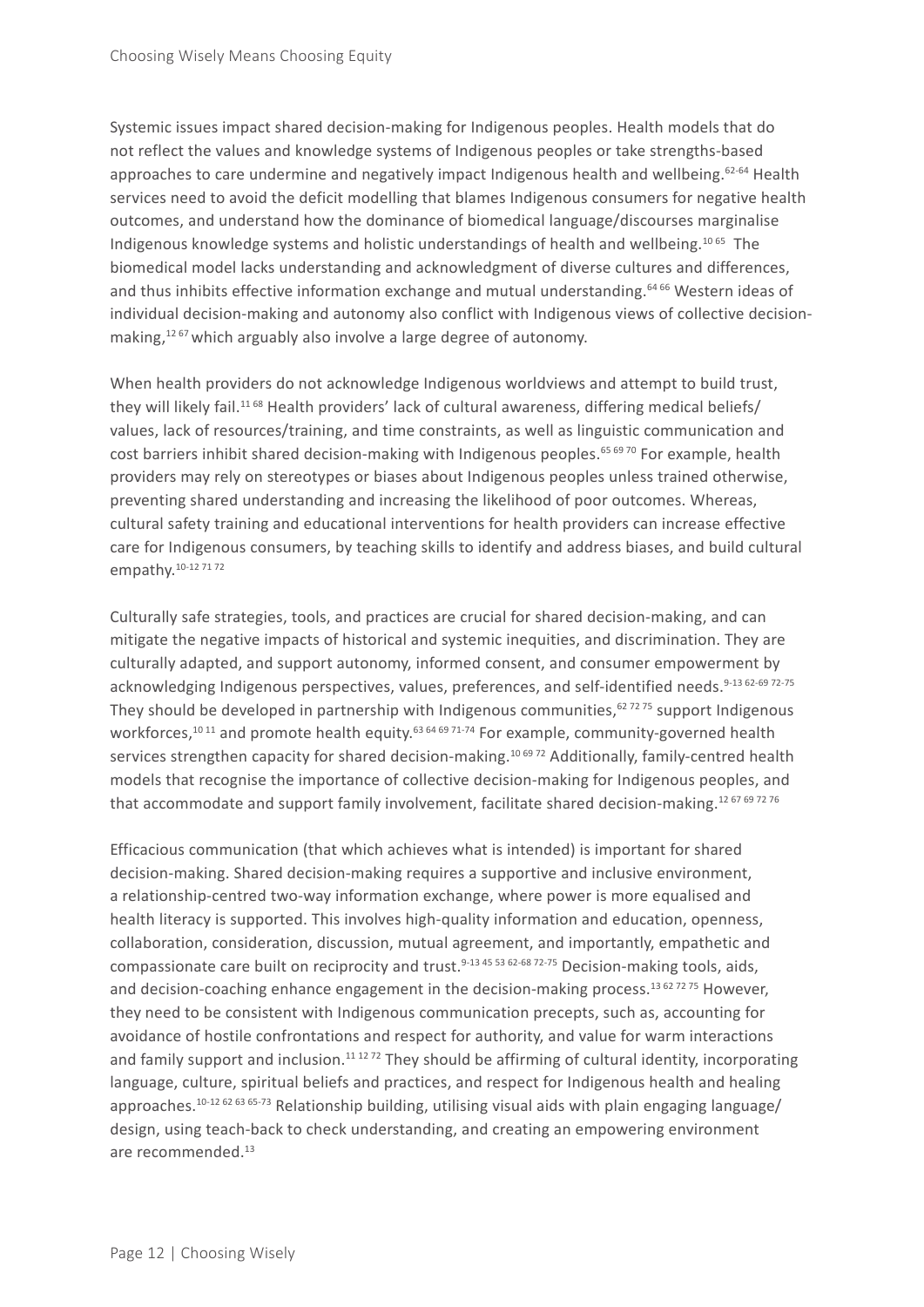Shared decision-making has the potential to improve quality of care, and reduce health inequities for Indigenous peoples, by facilitating engagement in health care that better meets self/ community-identified need. In Aotearoa New Zealand, where Māori have expressed the need for culturally appropriate and congruent medication information, $74$  shared decision-making can support tino-rangatiratanga (self-determination/autonomy) of health and wellbeing.12 Listening to the voices of Māori consumers, learning from their experiences, is important for identifying the variables that impact health inequities so that they can be addressed.10 Achieving health equity for Māori is important, as if we get it right for those currently missing out, the whole nation will benefit.<sup>74</sup>

### **Choosing Wisely Means Choosing Equity**

The focus of the research was whether or not Choosing Wisely could be implemented in a way that serves the interests of Māori by promoting culturally safe shared decision-making and equity. It aimed to develop an in-depth understanding of Māori health consumers and health providers' perspectives on healthcare shared decision-making, and make recommendations for strategies to inform an equity focused Choosing Wisely campaign. It had three objectives:

- 1. To explore Māori health consumers' and Māori health providers/professionals' feelings and advice about the Choosing Wisely campaign.
- 2. To explore Māori health consumers' and Māori health providers/professionals' experiences of and recommendations for shared decision-making in healthcare settings.
- 3. To make recommendations for practical, cost-effective, and evaluable strategies (i.e., tools and/or resources and/or approaches) to improve shared decision-making with Māori in healthcare settings.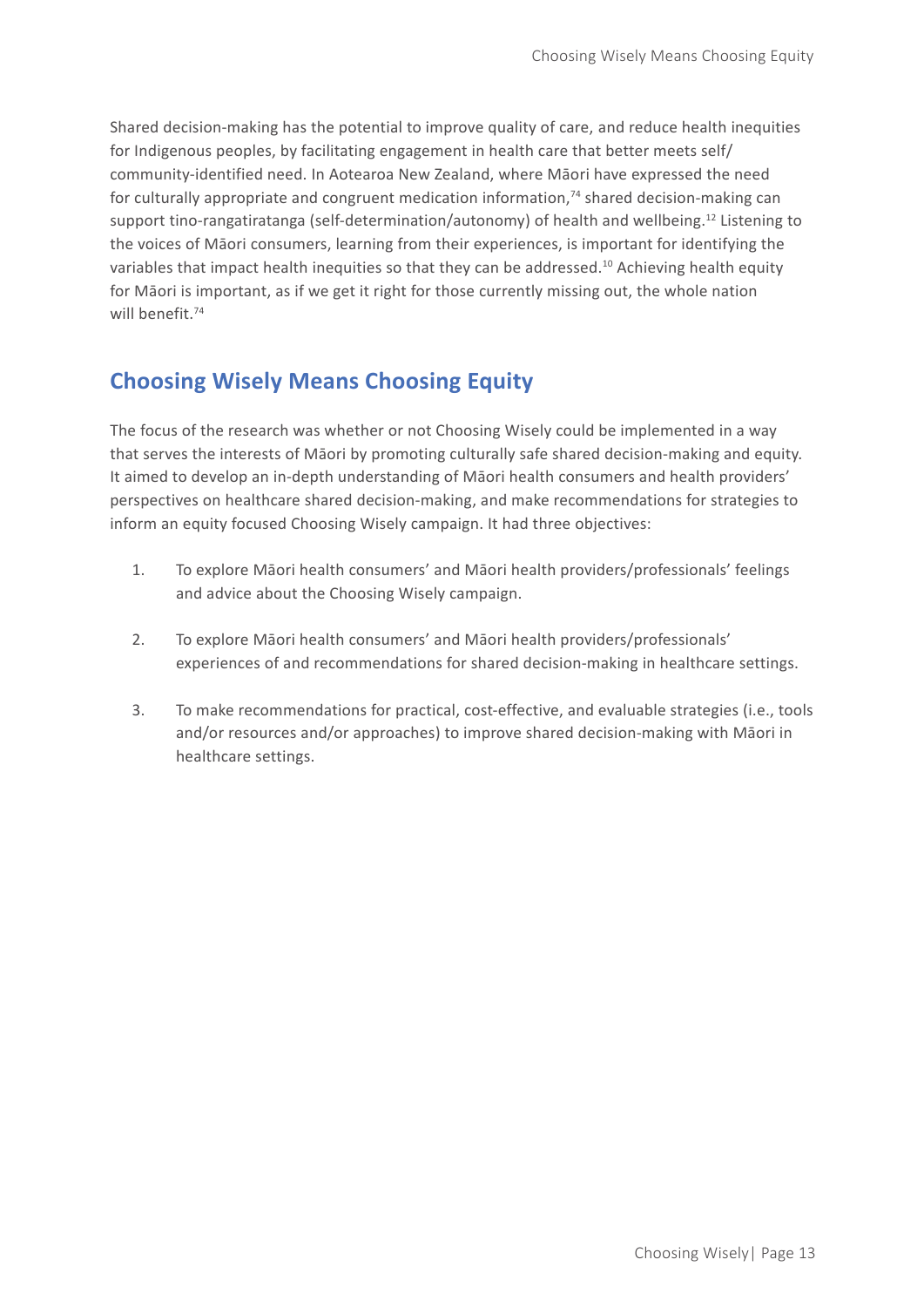### **Methods**

### **A Kaupapa Māori Research Methodology**

This qualitative research drew on Kaupapa Māori (by Māori, for Māori) Research (KMR) methodologies. KMR centres the experiences and aspirations of Māori, and seeks to be transformative, by identifying structural inequities and working to address them.14-17

An initial focus group with six Māori medical students explored perceptions of the Choosing Wisely campaign and gave the researchers a starting point for the research design. To hold the research to account, a Reference Group of Māori medical/public health professionals and Māori consumers of health guided the design, implementation, and interpretation of the research. Key informants were also provided a summary of research findings and asked for their feedback before the report was finalised.

### **Key Informant Interviews**

Fifteen key informants, eight Māori consumers of health care and seven Māori providers of health care (Figure 1), were interviewed between November 2019 and February 2020. Interviews were conducted in person, by telephone, or by Zoom (online video call), and were semi-structured.

Key informants were asked about their perspectives on the Choosing Wisely campaign, including its principles, aims, and potential value for Māori; and their experiences of and recommendations for shared decision-making in healthcare settings. Each interview took between 25-90 minutes and was audio-recorded.





### **Analysis**

Transcripts of the key informant interviews (the data) were analysed thematically.<sup>77</sup> This entailed reading, rereading, and coding the transcripts for an emergent conceptual framework, themes, and subthemes. The feedback from the key informants was then arranged to group together views that were shared or interrelated.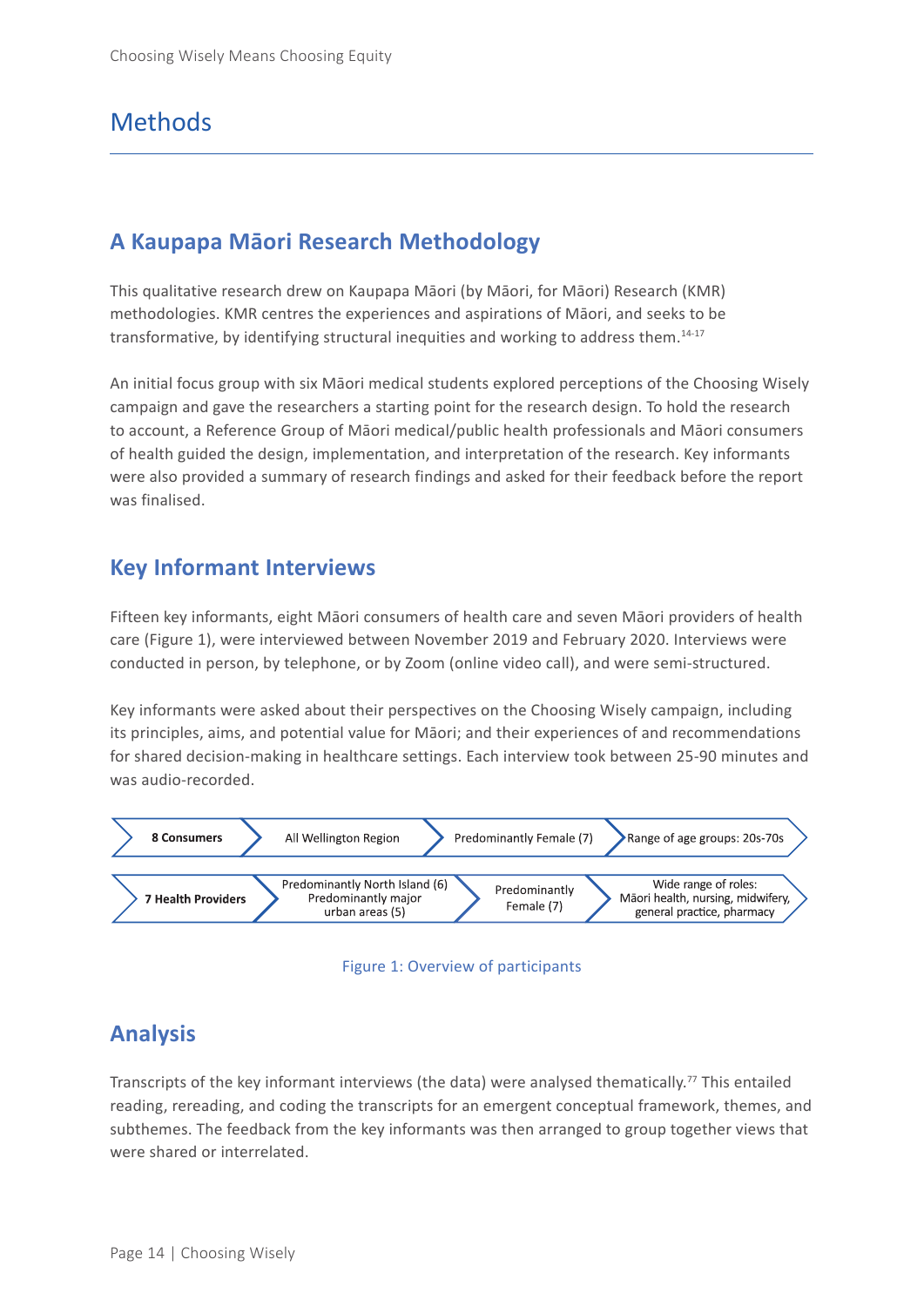In writing the report we have decided to use the term health 'provider' rather than 'professional', as it is inclusive of non-medical health workers, i.e., Māori health provider employees like community health workers and 'navigators'. To ensure confidentiality when using quotes, key informants are identified as either 'C' (for consumer) or 'HP' (for health provider), along with an identifying number, e.g., C1.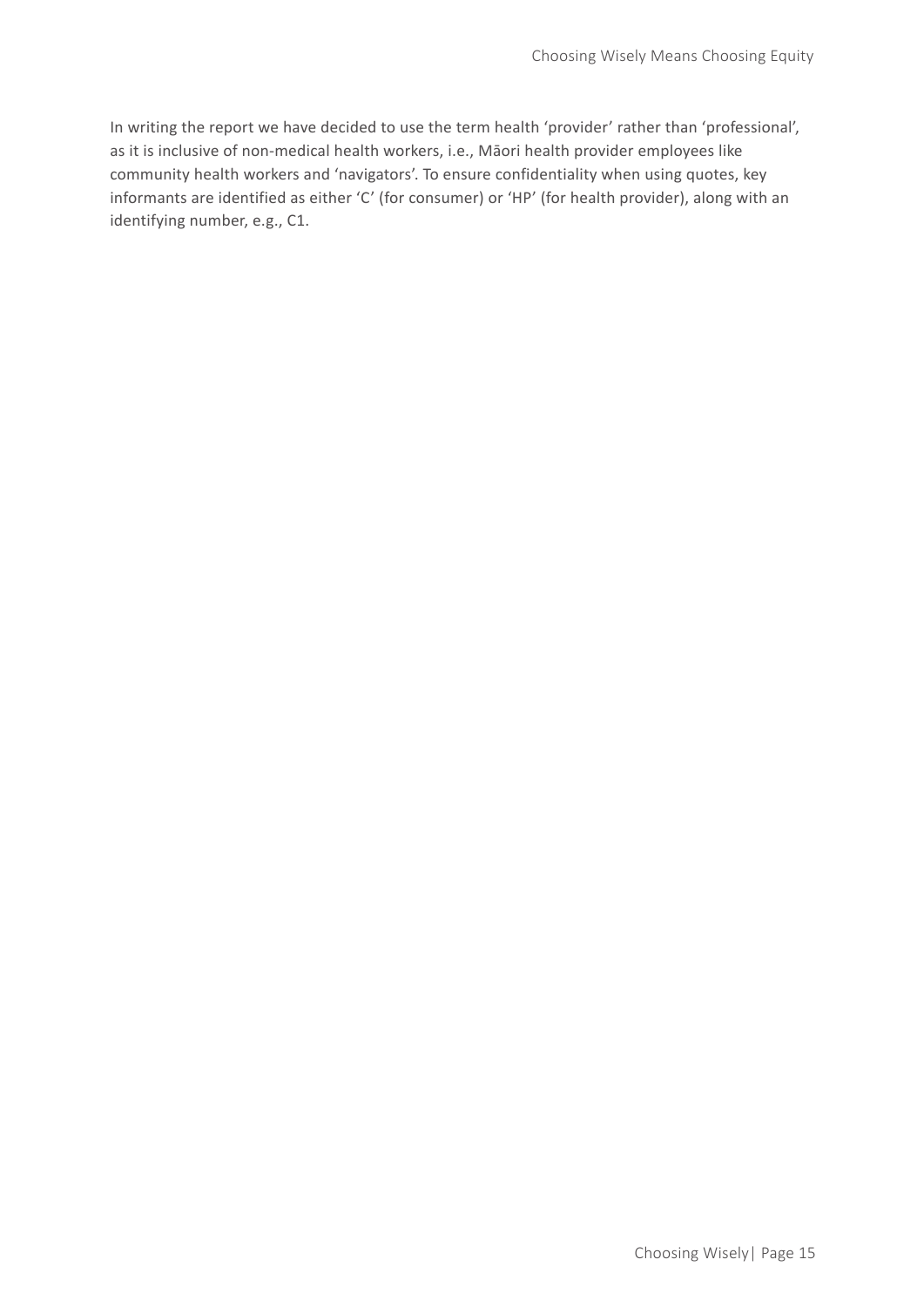### Findings

This section presents the findings from the key informant interviews, organised into two sections: feedback on Choosing Wisely, and feedback on shared decision-making in healthcare settings.

### **Feedback on Choosing Wisely**

The interviews involved discussion about the origin and principles of the Choosing Wisely campaign, and reviewing one of the Choosing Wisely Aotearoa New Zealand resource sheets - 'Communicating with your health professional'37 (Figure 2).



#### **Communicating with your health professional**

#### **Before your appointment**

Make a longer appointment if the problem you want to discuss is complex, or you need to discuss several issues.

Prepare a summary of your health problems, prioritise the issues you want to discuss, and make a list of questions as you think of them.

Let your health professional know if you need an interpreter or other assistance with communicating.

#### **During your appointment**

You should expect to be listened to – and be given clear and adequate explanations of your condition, any recommended tests, treatment options and the expected results.

When you describe your problems, be as accurate, complete and honest as possible.

If your health professional recommends a test, treatment or procedure and you are not clear of its purpose or benefits, you may want to discuss this.

- Asking the following questions around potential tests or procedures
- Do I really need to have this test, treatment or procedure?
- What are the risks?
- Are there simpler safer options?
- What happens if I do nothing?

If you don't understand anything, tell your health professional - and ask them to repeat or clarify the information until you do understand.

If you don't feel confident about your appointment, take a family/whānau member or friend with you. Take notes if you think you

may have trouble remembering important details (or ask your health professional or support person to take notes for you).

If you want to know more, ask your health professional for some written information, or suggestions of where you might find it.

#### **After your appointment**

You may want to make a follow-up appointment to ask further questions, discuss continuing issues or talk to your health professional about your decisions after you've had time to consider the options.

If you want to discuss the issues with another health professional, don't hesitate to get another opinion.

#### Figure 2: Communicating with your health professional (consumer resource)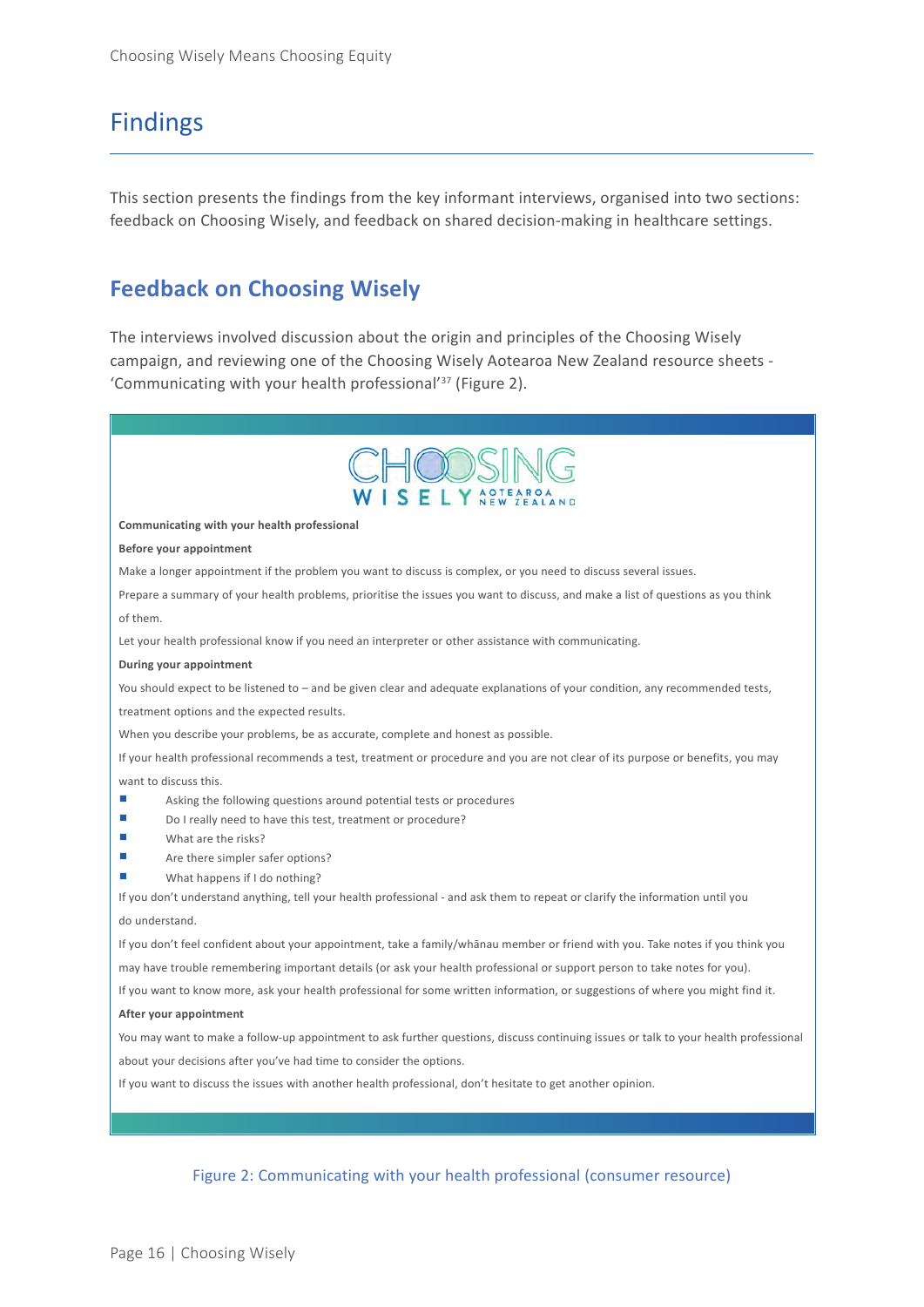Key informant feedback about Choosing Wisely is grouped into three themes: governance and decision making, messaging, and resources/tools (Figure 3). Themes are described and illustrated with selected quotes.



Figure 3: Feedback on Choosing Wisely (themes)

#### **Governance and decision-making**

Health provider key informants in particular questioned the appropriateness of Choosing Wisely to Aotearoa, given that it is an international campaign originating in the United States of America. Concerns were raised about governance and decision-making - that Choosing Wisely has not involved appropriate consultation with Māori professional groups, and that it excludes Māori community-based ('non-professional') organisations that support whānau (family) health and wellbeing. For example, a health provider talked about the important role that Whānau Ora navigators play in supporting whānau to make healthcare decisions –

> *Who's part of those decision-making processes? Is there good Māori representation?... Terms like health professional, what does that mean? We have Whānau Ora navigators, who our whānau trust in giving them information… it's not always a health professional that will be the person the whānau want to share their journey with. (HP1)*

They went on to talk about the need for community-based health strategies, emphasising that onesize-fits-all approaches often do not work. Rather, different groups and communities have different needs and aspirations. This view was shared by several other health providers.

It was suggested the Choosing Wisely campaign incorporate a Māori lens, acknowledging the importance of mātauranga Māori (Māori knowledge systems) and tikanga Māori (Māori practices and customs) to Māori health and wellbeing. These include: holistic models of hauora and oranga (health/wellbeing), rongoā (medicines), karakia (prayers/ incantations), and community input/ governance. One health provider spoke of the importance of centring Māori knowledge systems and practices, rather than trying to adapt non-Māori models -

> *Choosing Wisely hasn't taken into consideration our mātauranga, our own hauora practices, and oranga practices, our rongoā, our karakia… treatment that consists of te ao Māori… These campaigns go, 'Oh well that's great we'll put that in New Zealand and that'll work,' and they haven't addressed the existing issue. If those campaigns came from us in an Indigenous way we wouldn't have to tweak around the edges, to try and make it fit. (HP3)*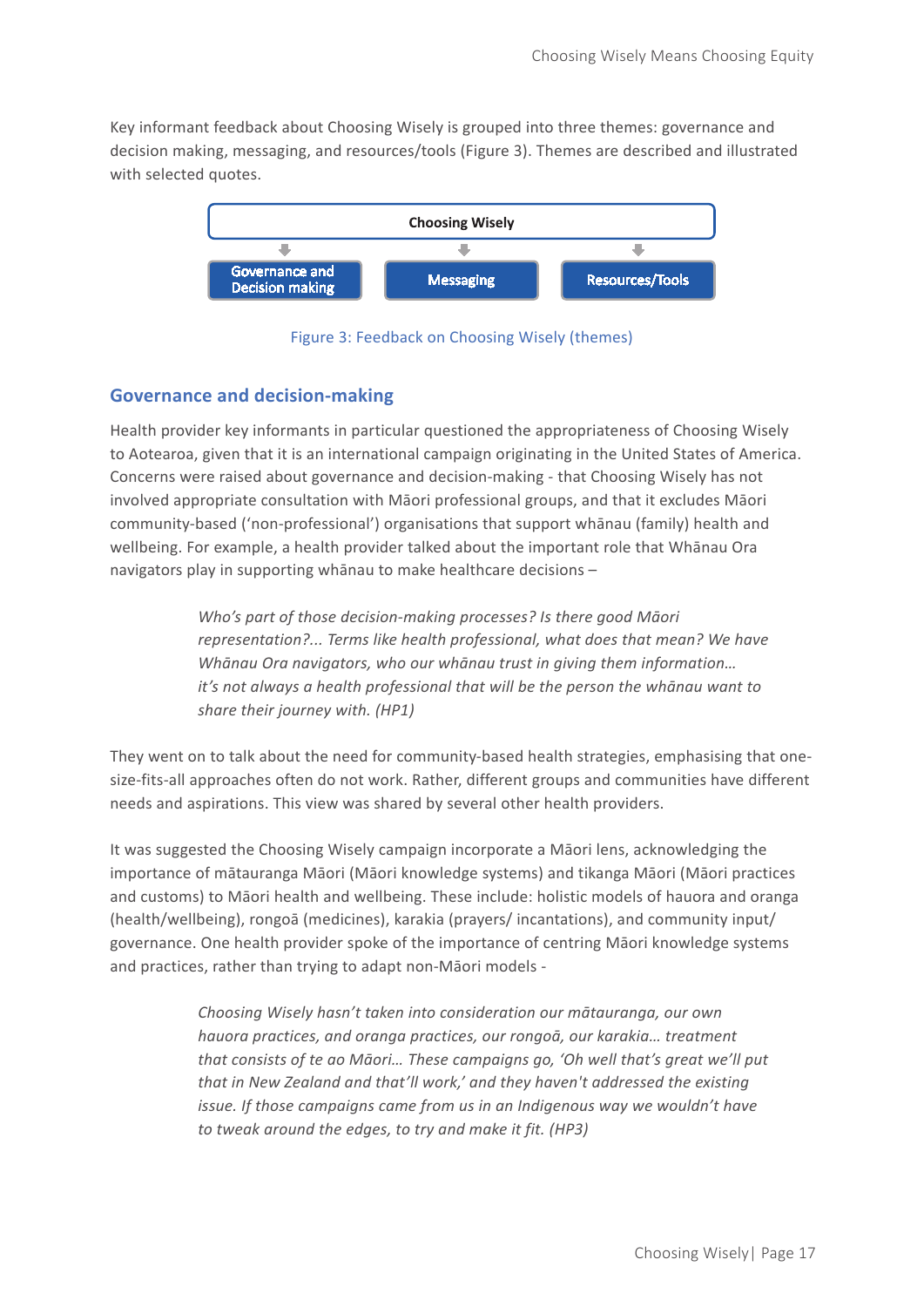It was highlighted that mātauranga Māori and tikanga Māori need to be viewed as legitimate (or at least accepted) by health practitioners, the medical discipline, and campaigns such as Choosing Wisely. For example, a health provider articulated this as not being 'disparaging' -

> *Some whānau want to use rongoā. And usually that's not considered... And sometimes I think when they come to the health system… they don't feel comfortable. Because the whole emphasis is on medical procedures… All they [health providers] need to do is not be disparaging about it, it is understanding people's contexts and being accepting.* (HP7)

While most consumer participants did not query the governance or decision-making of Choosing Wisely, one did talk about how the campaign seemed to lack a Te Tiriti based 'equitable approach', which they described as being typical of health campaigns in Aotearoa.

### **Messaging**

Key informants were critical of the campaign messaging that focuses on reducing tests/treatments. The focus on reducing tests and treatments, and therefore costs to the health system, for Māori, who tend to be under-served, caused concern for key informants from both groups. One health provider described this as inducing 'alarm bells', while a consumer described it as raising a red flag -

> *When you first started talking about cutting costs and things that was an immediate red flag to me... would that compromise the kind of advice that they would get if they're not getting all those tests done in some situations? (C8)*

Health provider key informants emphasised that what is needed is to have Choosing Wisely framed as being about more evidence based, equitable care, rather than cut-backs. For example, a health provider stated -

> *I think that the explicit focus on overtreatment and over utilization of resources can over shadow the other important aspects that make up good quality care for any person…. So how about shifting it towards being about the right thing, at the right time, and the right way, for the right person? (HP5)*

Several health providers talked about current inequities in care for Māori and the fear that a focus on reducing over-treatment will see Māori miss out more. It was emphasised that health providers need to have the appropriate communication skills and respect to engage with Māori. One health provider talked about this as a need to change the focus from whānau to providers -

> *I don't think this is about our whānau asking those questions, I think that it's about the medical staff having the appropriate people skills…. the communication tools and respect needed to engage with Māori.* (HP3)

The campaign messaging about 'Choosing Wisely' was also questioned by both key informant groups. For some Māori it can be hard enough to even access services, without then being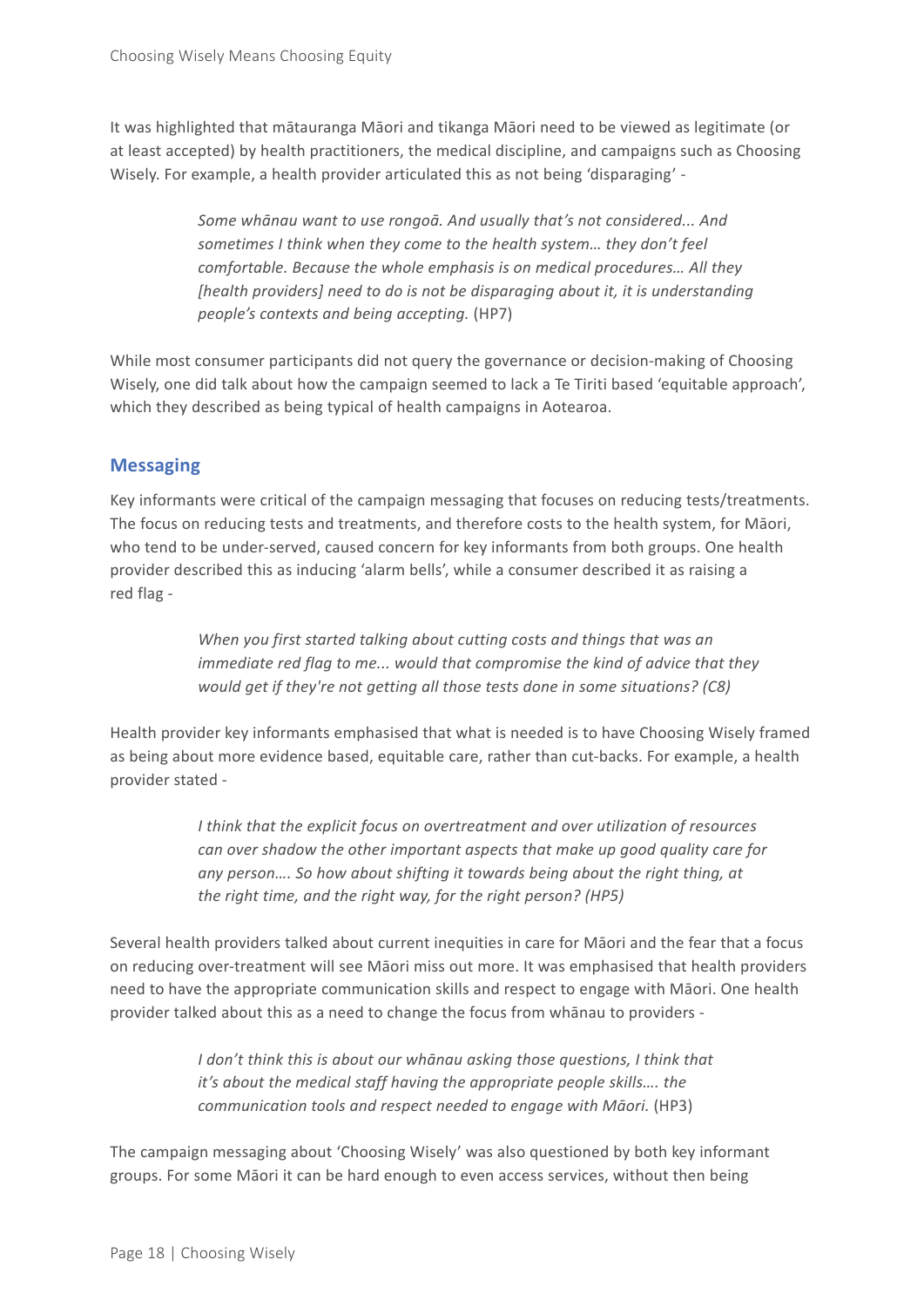expected to challenge the provider. Key informants from both groups talked about the fear, dislike, and whakamā (reticence) associated with attending health services and communicating with health providers. For example, a consumer talked about some Māori lacking confidence to ask questions –

> *I think some Māori would be a bit reticent if that's the word, to ask these questions... Some might be shy, whakamā… maybe they just don't feel confident and don't want to appear to be ignorant or not confident.* (C4)

It was suggested that while the campaign promotes consumer autonomy and decision-making, there needs to be more emphasis on the role of health providers in providing appropriate care and creating environments that are welcoming of discussions about treatment options for Māori. A health provider suggested more onus should be put on the provider –

> *Even the name Choose Wisely that puts so much onus back on whānau. Why should they Choose Wisely? Why shouldn't it be that they're given the best possible pathway? I think it should be Advising Wisely, and it should be communicating with your whānau, not communicating with your health professional. We need to put the onus back on the health professionals to ensure that they are providing a quality service for Māori. (HP1)*

Another health provider suggested the message for health providers to 'Act Wisely'. This sentiment was shared by many of the consumers and health providers. For example, when discussing the notion of 'Choosing Wisely', a consumer suggested that health providers should be responsible for instigating discussions and providing good advice -

> *I hate going to the doctors. I would never ask any of those other things because I would just assume that the doctor is right… I don't think the onus should be on the patient to ask all these things, I think the doctor should definitely be telling you all these things. (C1)*

As shown above, a common assumption discussed by key informants, is that Māori consumers believe their health provider is the expert and therefore will be making the best recommendation for them. Therefore, to question them seems unnecessary, or even disrespectful.

Questioning the health provider was posed as especially problematic (by both groups of key informants) for Māori who frequently experience health provider bias (some called it implicit or unconscious), and are labelled tricky, resistant, non-compliant, or aggressive if they ask questions or challenge advice. For example, one health provider talked about the assumptions made about Māori and medicine use, and how this could result in practitioners being dismissive of open dialogue -

> *If there's the assumption that [Māori] can't or won't engage with discussion around better use of medicines, or they're tricky… if you've got this practitioners' implicit bias that Māori are less likely to want intervention, are less likely to want to access care, then I can see the practitioner saying, 'Oh well, that's fine, if you don't want to, that's fine.'* (HP6)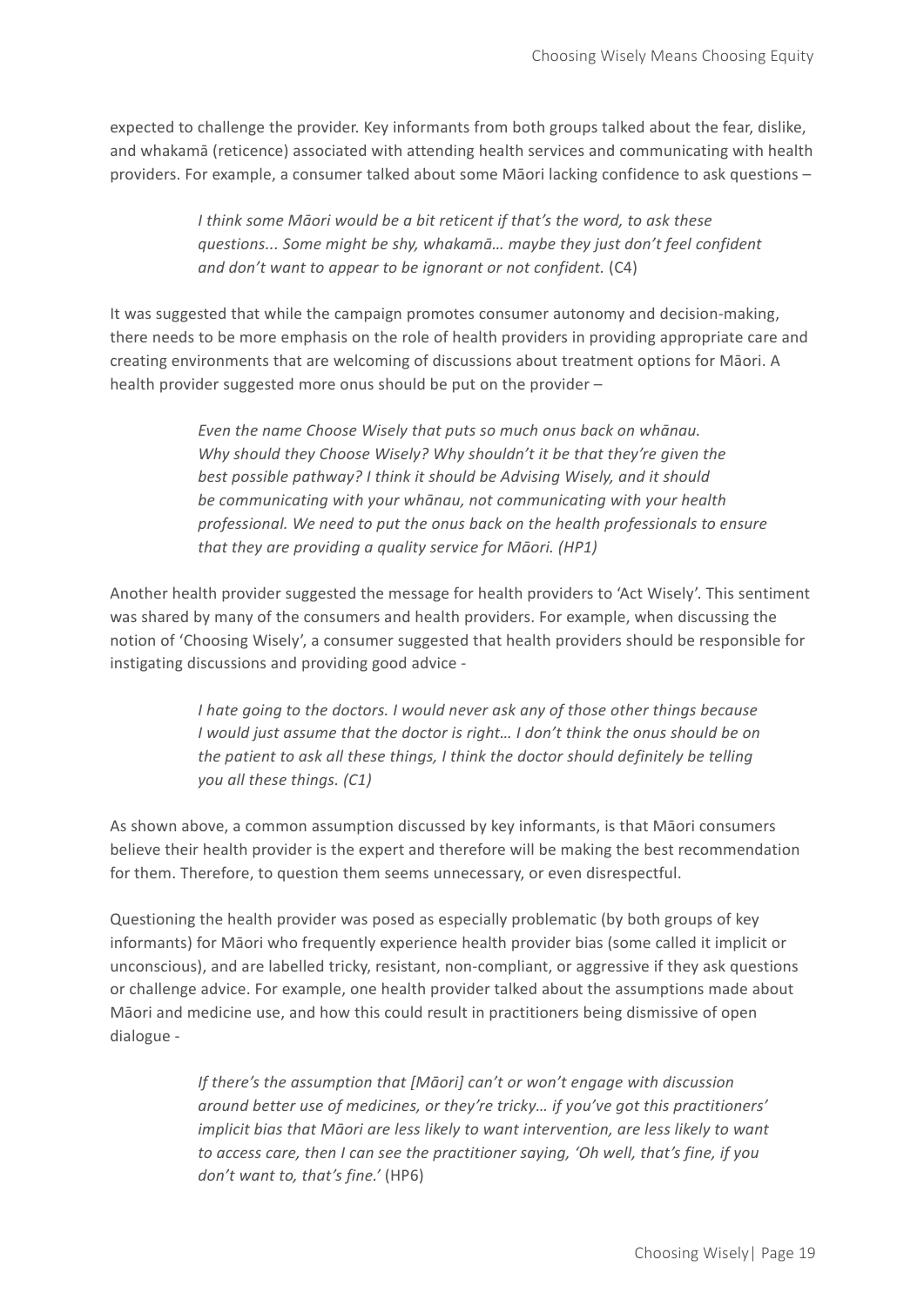Another expressed similar concerns that health providers have the power to react to questions like 'Do I really need to have this test?' with a discriminatory attitude, effectively 'silencing' consumers by ending the conversation. A consumer talked about being made to feel bad for offending the 'white privilege' of health providers by correcting them on the pronunciation of their Māori name. Concerns were raised that the focus on consumers questioning more could further negatively impact health interactions for Māori unless health providers create a question friendly environment.

Despite concerns about messaging, both groups of key informants saw potential value in the campaign if it encourages open communication with health providers and promotes consumers' rights to ask questions. A consumer talked about this as promoting autonomy -

> *I think it is something that is required for Māori to bring them in to a partnership at the decision-making table. Rather than being told what their treatment is, what's going to happen, and just sort of not having any autonomy in that process. Allowing them, encouraging, and informing them to be part of it can only be a good thing. (C2)*

Both groups of key informants generally agreed with the five principles of the campaign (being health professional led, consumer focused, multi-professional, evidence-based, and transparent), as this seems to put the onus on health professionals. However, some health providers stressed that it needs to be more about partnership, or tailored to individual consumer preferences.

#### **Resources/tools**

When key informants were shown the resource (Figure 4), it elicited a lot of discussion about the barriers that exist for whānau in order to access care, and the aspects of the resource that were deemed to need more consideration. Key informants from both groups talked about some of the language being too complex, confusing, not relatable, or negative. A consumer described the resource as being too wordy -

> *Sometimes words just straight like this it's harder to understand… Sometimes if I just read these words I need more to understand and relate, to get a better picture… if I were to pick this up it would just be hard for me to be interested in reading it… You gotta make sure you can relate to it, be informative. (C7)*

The resource also asks consumers to be honest about their health issues, which was perceived by some key informants as insinuating that the consumer would be dishonest. For example, a health provider talked about the implicit judgement in the suggestion –

> *I don't like it when they tell people to be honest because who are they to say that they're dishonest. It's not a good term to use, and often the only time that whānau aren't upfront is because they're in an environment where they feel that they can't be up front in, because lots of judgement… first of all for their ethnicity and second of all, like, 'You're fat...'* (HP2)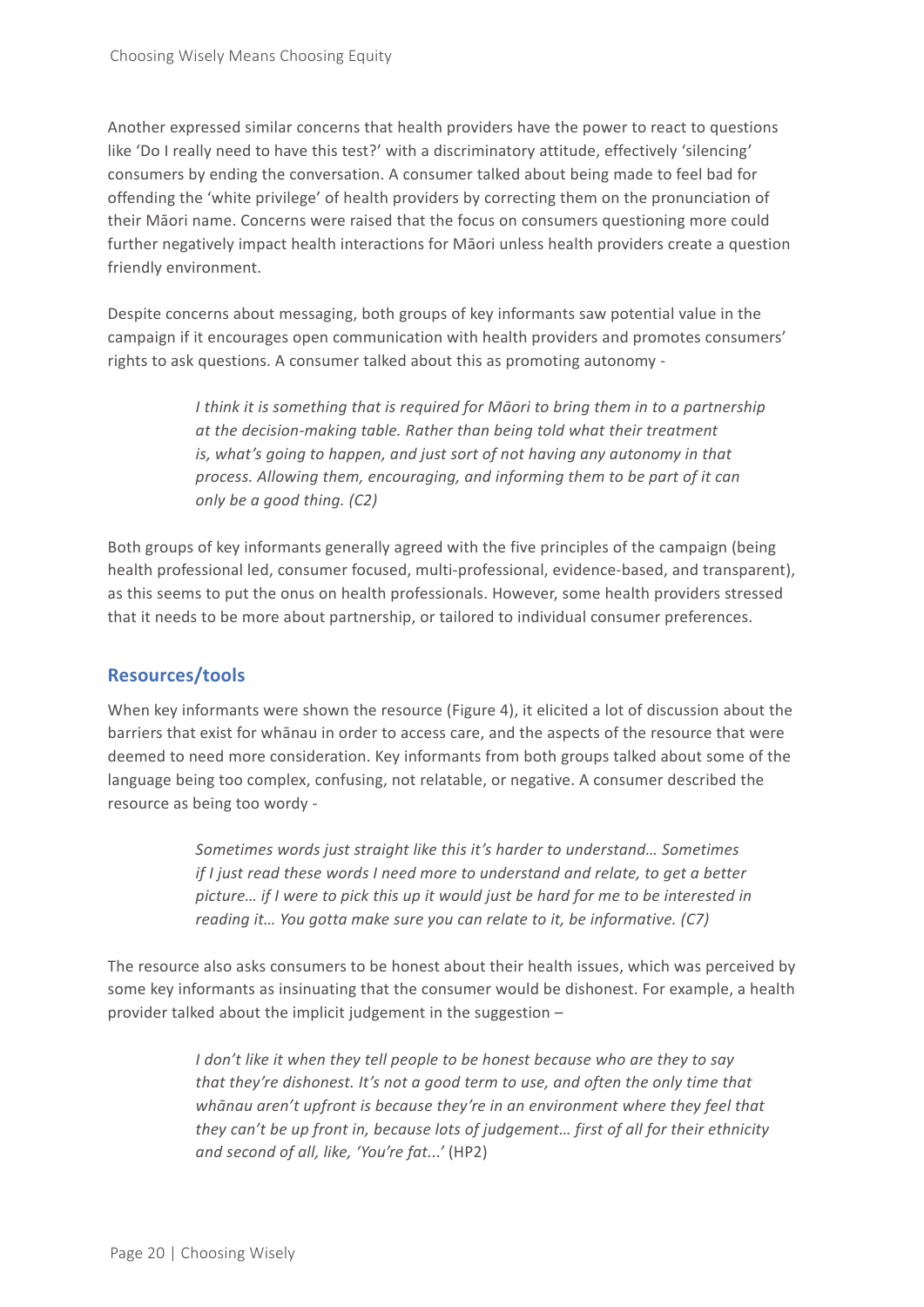Some of the other resource suggestions were deemed unrealistic. For example, asking consumers to make a longer appointment if their health issues are complex is unfeasible for many due to cost, and it assumes that consumers will know if their health issue is complex, which is not always the case. The suggestion that consumers prepare a list of issues to talk about was viewed as potentially unrealistic by some key informants, but was proposed by others as a good idea to promote.

As well as suggestions for improving the resource (Figure 5), both groups of key informants also gave positive feedback about it, in particular how the resource could be used as a tool for preparing for appointments and asking questions. One consumer said that they thought the resource is 'awesome' because they had never thought about asking such questions before –

> *I feel like it is your patient right to ask all these questions and until today I was never really aware of them if I think about it... I'd actually love to be asked or offered these sort of things… these are really good questions. (C5)*

A health provider talked about the benefits of reinforcing expectations –

*I think it's a good idea for people to come in with a list of questions… because often you forget what your question is... I think it's really good to reinforce to people that they should expect to be listened to and be given good information… I personally think they're good questions. (HP4)*

It was emphasised that health providers should use the resource as a tool to instigate discussions around treatment options, and be welcoming of questions and consumer perspectives. Key informants' talk about the resource suggests that it has beneficial aspects, but could do with finetuning to be more consumer friendly.

### **Feedback on shared decision-making in healthcare settings**

Drawing inspiration from Fiona Cram's report on improving Māori access to health care,<sup>18</sup> key informant talk about shared decision-making in healthcare settings is grouped into four health domain themes: consumer, provider, organisation and health system – although they are all interconnected. Each domain includes 1-4 subthemes (Figure 4) that are described and illustrated with selected quotes.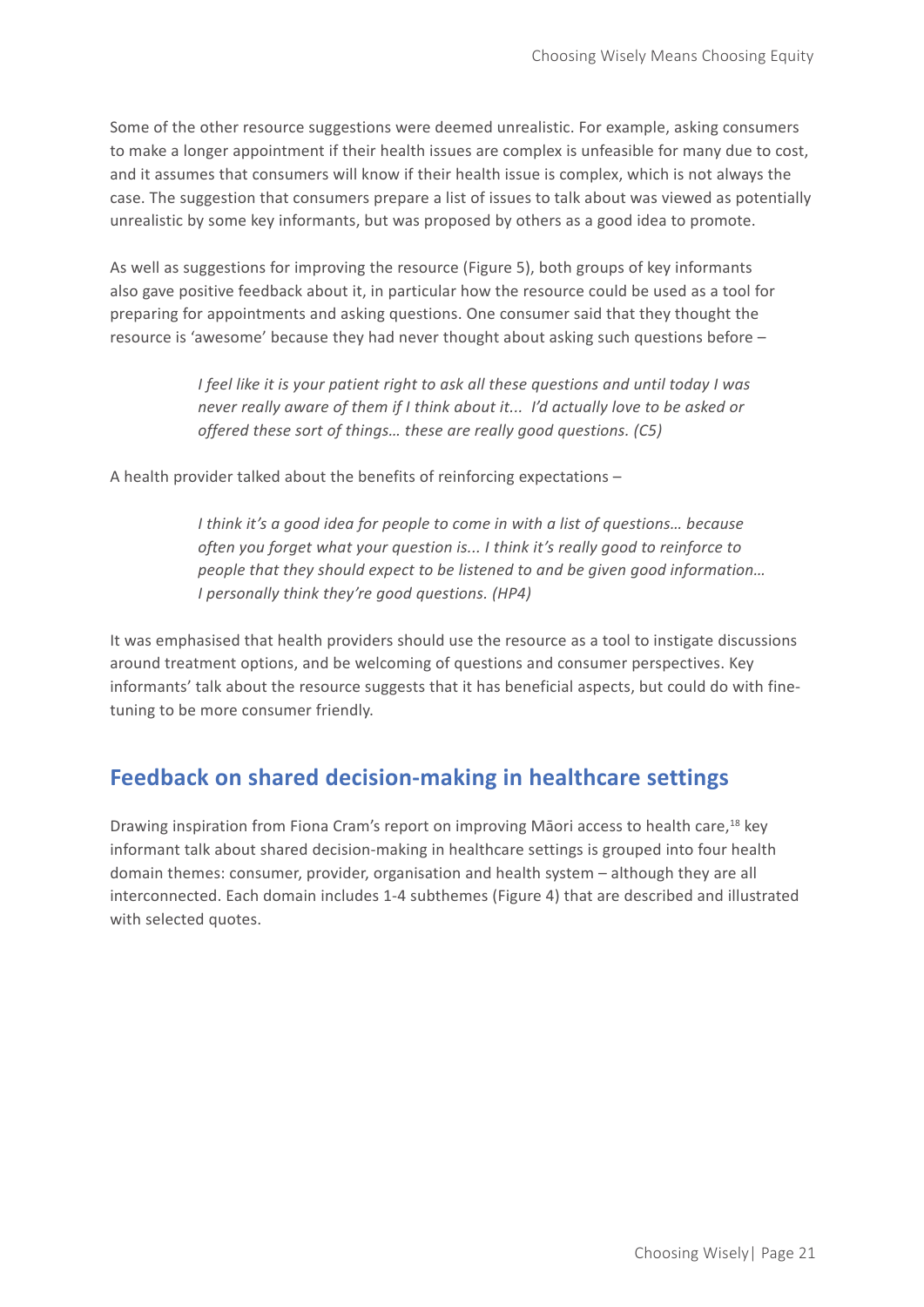

Figure 4: Feedback on shared decision-making (domain themes and subthemes)

#### **Consumer**

#### *Access to resources*

A barrier to shared decision-making that was frequently discussed is the lack of access to resources experienced by many Māori. This includes the cost of attending health services, availability of transport and childcare, and the impact of trauma and life stresses that left unaddressed may inhibit proactive health seeking behaviour. One health provider talked about this as 'emotional overload' –

> *Because of the emotional overload in people's lives due to housing problems, stress, domestic violence, past history of trauma, it sounds terrible but this is a reality…. prioritizing health issues, it's very difficult. (HP5)*

While a consumer noted -

*Some Māori just can't even afford to go to the doctor in the first place. (C1)*

These issues can be compounded when health services are not organised in a way that support whānau. For example, when appointments are booked at bad times or tricky locations, and no support is offered –

> *There's the cost as well of having to travel… And that's happening quite a bit now with some of our whānau, they have to go all the way out there for some of their appointments. Nobody ever asks them if they can get out there, or if it's appropriate for them to get out there.* (HP2)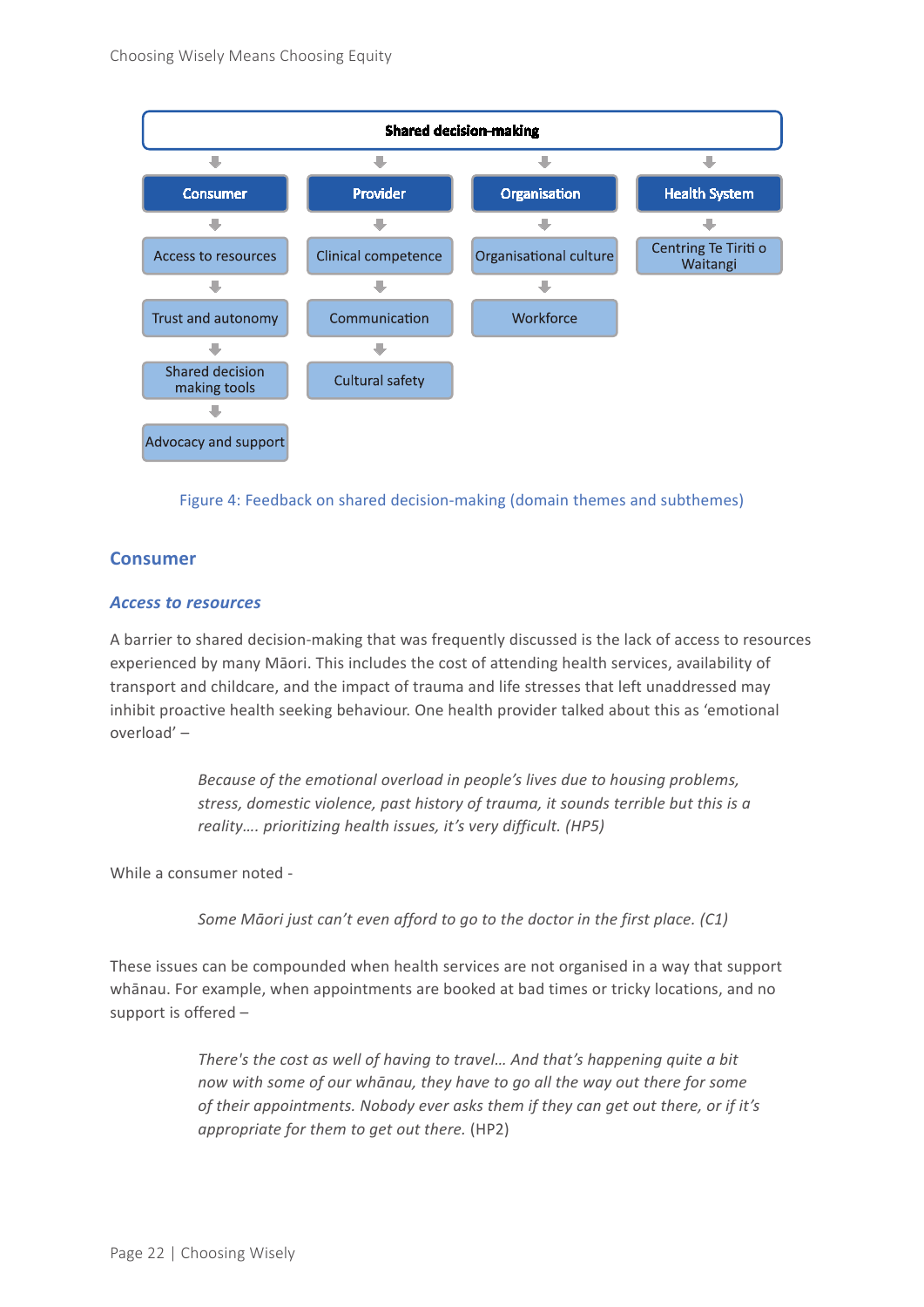This was talked about as frustrating for consumers and those who support them, such as Whānau Ora navigators, especially when it comes to chronic conditions or illnesses that require frequent health appointments in different locations.

Both groups of key informants discussed the benefits of free or subsidised health care and health insurance for improving access to health services, and in doing so, providing the opportunity for shared decision-making to take place. These included, free/low cost health services, such as university-based student health services, pharmacies offering free prescriptions, and marae (tribal/ pan-tribal Māori community centres) or community-based care. A health provider gave an example of specialists providing care as a koha (gift) in a community setting –

> *They are absolutely valuable, and it's all koha, they come because they see a huge gap for Māori… They provide the clinics for us on a monthly basis… And of course, it's free. Whānau who have been sitting on waiting lists for months have come into the clinic and gone straight through to have procedures… because suddenly the pathway has opened up more. (HP2)*

This service was described as being of value because it is free for whānau, because the specialists seem to really care and look after the whānau medically, and because it is provided on a marae, where whānau may feel more comfortable and supported culturally.

Some consumer key informants talked about the advantages of being able to access Iwi (tribe) health services and/or Iwi health insurance. For example, one consumer talked about their Iwi reimbursing their medical care –

> *You can go to any health provider… take a photo of the receipt and they'll pay for it. I've been going to the [after hours]… They're so expensive, I didn't even realise they're like one of the more expensive ones, but [it's] paid for anyway so this it's fine… Free health care for everyone I think would solve so many problems. (C1)*

Other health insurance was talked about as well, although the cost barrier was acknowledged. Key informants suggested that when health care is too costly it places a burden on individuals, who may avoid care out of necessity, and on whānau, who may take on costs to look after their loved ones.

#### *Trust and autonomy*

Key informants talked about how, for shared decision-making between health providers and consumers to happen, there needs to be a connection there, some kind of positive communication – in short - trust. For consumers who find it difficult enough to even access health services (due to cost or other access issues), when that communication is negative or disparaging, this can start a snowball effect of disengagement, distrust, and even fear.

Autonomy was also frequently talked about as an important facilitator of shared decision-making by both groups of key informants. Talk about autonomy included the importance of knowing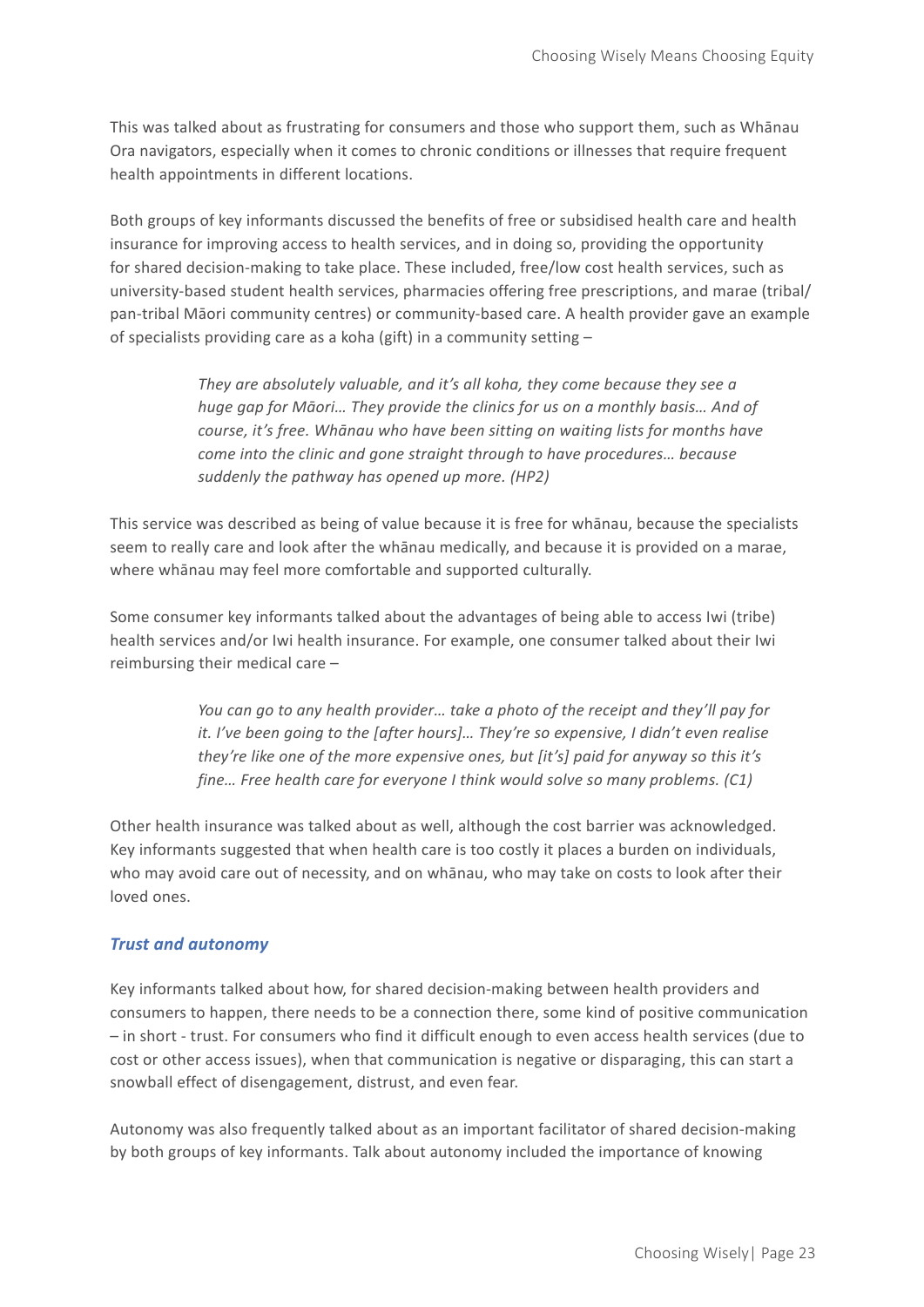one's rights to be able to question, to not feel coerced, to expect to be informed, to have clear explanations, and to expect to be treated as an equal.

Descriptions of fearing or distrusting health services included: hating going, being scared of/ daunted, being whakamā (reticent), feeling the opposite of respected, feeling powerless, and being dissatisfied with services, time given, or explanations. For example, a consumer talked about how some Māori are "whakamā to ask questions or to even open up and communicate" (C5) in health settings, as they are worried about coming across as not knowledgeable.

These feelings were often described as preventing shared decision-making for two reasons. First, they create a level of anxiety that may discourage consumers from attending health services to begin with. Secondly, they are likely to inhibit the open communication that is necessary for healthcare shared decision-making to take place. It was emphasised that it is the responsibility of health providers to ensure that whānau are supported to understand and make positive health decisions, and promote health literacy in strengths-based ways. One health provider talked about this as giving whānau the right 'tools' for success –

> *From the patient's perspective, from the whānau perspective, they've always been taught that they're passive. And then they're encouraged to be another way which is great, to take control. But you have to give them some tools so you don't set them up to fail. (HP7)*

Another health provider key informant emphasised the importance of health providers taking responsibility for the communication of health information, rather than defaulting to blaming consumers for a lack of health literacy. They talked about health literacy being closely tied up in the trust relationship and how well health providers listen and understand consumers' talk and feelings.

Autonomy was frequently, as we have noted, talked about as the right to question, to be informed, to have clear explanations, to not feel coerced, and to expect to be treated as an equal. The importance of being given options, space to think about them, and time to ask questions was emphasised. Some consumer key informants talked about age playing a role in feeling autonomous and confident in their health interactions. They talked about acutely feeling the power imbalance between health providers and themselves when they were younger. One consumer described taking 10 years to realise they have the right to question their care –

> *I'm assuming that everyone wants to have authority and autonomy over their health, their life… So I'm a total fan of shared decision-making… There should be ongoing correspondence and check-ins… that's the kind of communication you need when the power dynamics aren't even... It's taken me 10 years to work out how to speak to medical people… to figure out what I'm entitled to, how to ask for information. So that's 10 years of feeling like crap. (C8)*

Similar to the need for autonomy, trust was discussed as a key facilitator of shared decisionmaking. Key informants talked about the benefits of consumers feeling comfortable and unpressured during consultations, and being able to take time to develop relationships with health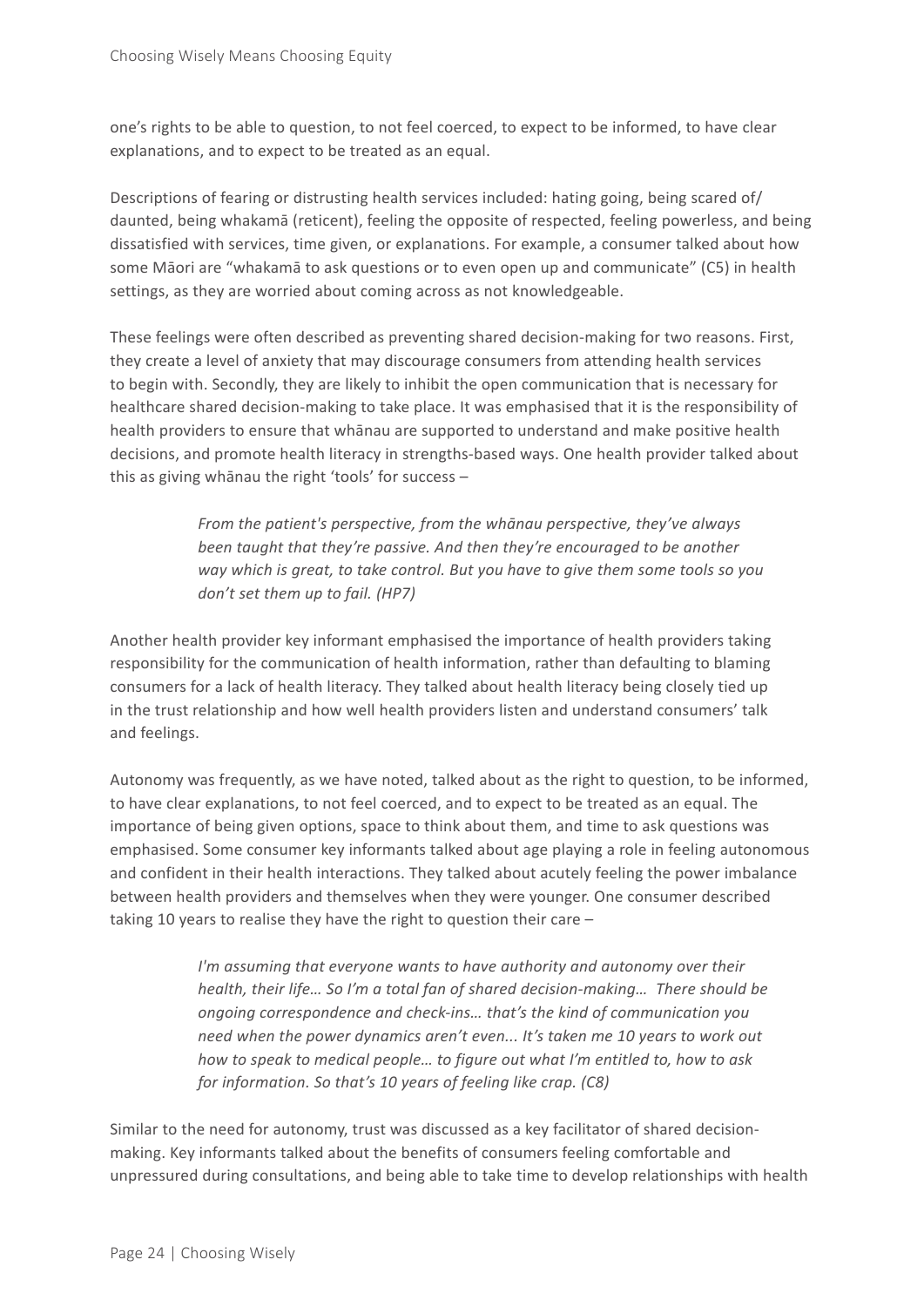providers. This was frequently referred to as rapport, which was deemed to be crucial for building a trust relationship. For example, a consumer spoke of the benefits of seeing the same health provider for many years –

> *I've been with my GP's for a very long time. Built up quite a rapport… I've been at the same GP clinic since I was around seven… I know them so well. Like we're not friends outside of that but we do have a good relationship… They've just got my whole history and I know them so well, I don't want to switch. (C2)*

From the key informants' talk, when rapport is established, advice that is given is much more likely to be taken on board even if it is challenging. For example, one consumer reported, "I have a positive relationship with my doctor… I feel comfortable, I can ask her anything… she's been good, she listens, lets me have my say, and then tells me if I'm wrong. Which is fine" (C4). Another consumer talked about the importance of trust, rapport, and not feeling coerced –

> *[It's good when] you feel comfortable, you don't feel coerced, don't feel pressured or pushed into a decision... Definitely think seeing a regular doctor would help… Rapport would make it a lot easier… It definitely comes down to how comfortable you feel with someone. (C5)*

According to the key informants, trust in health providers, that they know and understand the context and lived realities of whānau, facilitates communication that is important for shared decision-making to occur.

#### *Shared decision-making tools*

Both groups of key informants talked about the benefits of appropriate shared decision-making tools and resources. These were described as needing to be culturally appropriate/friendly, and including text and graphics/visuals that are relevant and engaging for Māori. Other important aspects given were having simple text, and messages that are gently guiding.

Shared decision-making tools were also described as needing to be health literacy appropriate - to be tailored to different levels of understanding and suited to the activity, be it self-directed or aided by a health provider, whānau member, or other support person. One health provider described a shared decision-making tool that was designed to be used with provider support, and how using such a structured tool can help manage bias -

> *If you have a shared decision-making tool with a lot of the information then it might be that a nurse could go through it and then the patient could make the decision… But it needs to be health literacy appropriate, culturally friendly… And the person doing it needs to be culturally safe and a really good communicator… I like things that structure what health professionals do because that's one way of dealing with implicit bias. (HP4)*

Although providing tools/resources for consumers to read and use as guides was talked about positively, it was emphasised that health providers need to be trained in how to engage with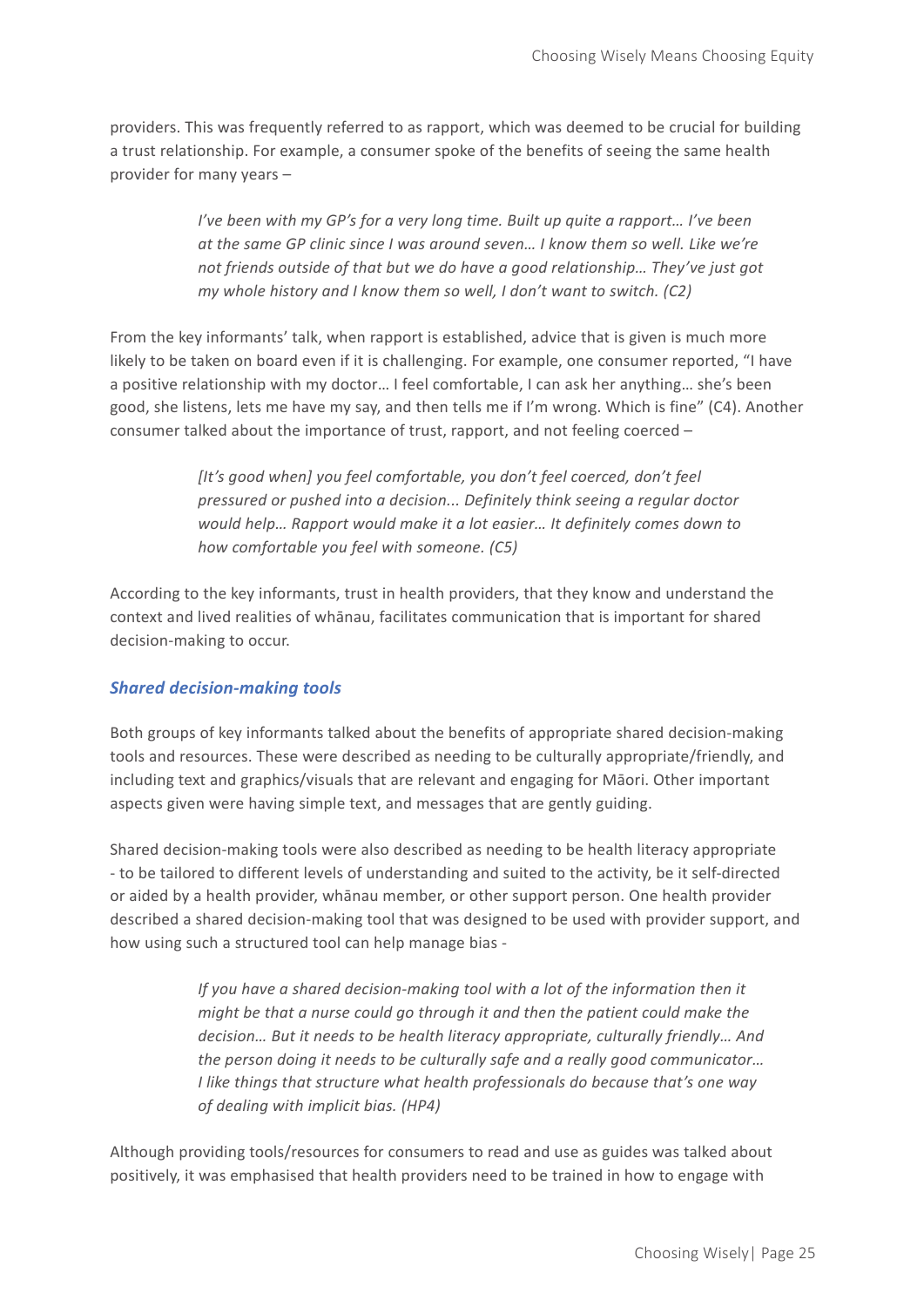whānau and assist with using tools when needed. I.e., the tools do not replace the need for discussions with health providers, they should enhance them.

#### *Advocacy and support*

Most key informants emphasised the importance of advocates in healthcare settings, as supporters and facilitators of shared decision-making. Key informant talk about advocates included talk about whānau members, representatives, nurses, and community support workers, such as Whānau Ora navigators. These advocates were deemed important for many reasons.

When decision-making capacities are compromised or if someone is not in the 'right frame of mind' to take in a lot of information, an advocate can ensure that the right questions get asked, and help to clarify any misunderstandings. For young people, who might be shy to ask questions, or for anyone uncomfortable to challenge health provider advice, it is beneficial to include someone trusted like a parent or other advocate as support. For example, a consumer talked about their mother supporting them at a consultation when they were feeling vulnerable and not up to asking questions –

> *Have someone to advocate for you when you aren't necessarily in that right frame of mind to ask those questions, when you're just vulnerable… when you're really uncomfortable and not thinking along the right lines. I had my mum with me and so she was asking a lot of these questions. (C3)*

They recommended that other whānau do the same if they are feeling unsure and want extra support. Another consumer talked about their daughter going with them to consultations because their GP had told them that if they wanted anybody to accompany them, they were welcome to do so.

Not only were individual whānau members talked about as key advocates and support, some key informants suggested group settings, such as a whānau hui (gathering), for discussing serious health issues. Having a hui in a safe, comfortable environment, where multiple whānau members can attend, would ensure that the whānau are informed and involved, and would prevent overburdening the consumer with repeating information to different people.

Health provider key informants talked about three additional benefits of involving advocates in consultations. First, is having another person to contribute information when the consumer is asked about their history or the history of their condition, in case they have not covered everything that is pertinent. Second, is having another 'set of ears' to help interpret the information that has been shared, in case the consumer has misunderstood anything. Third, is having a support person there to ensure that rights and wishes are met. For example, a health provider talked about this as having an 'extra face in the room' to ensure that the consumer is taken more seriously -

> *[Advocacy] works magic for anything: navigators, community workers, nurses, because often what happens when you're dealing with the health system or even like WINZ, people tend to sort of sit up and think, 'Oh yes I better give them their*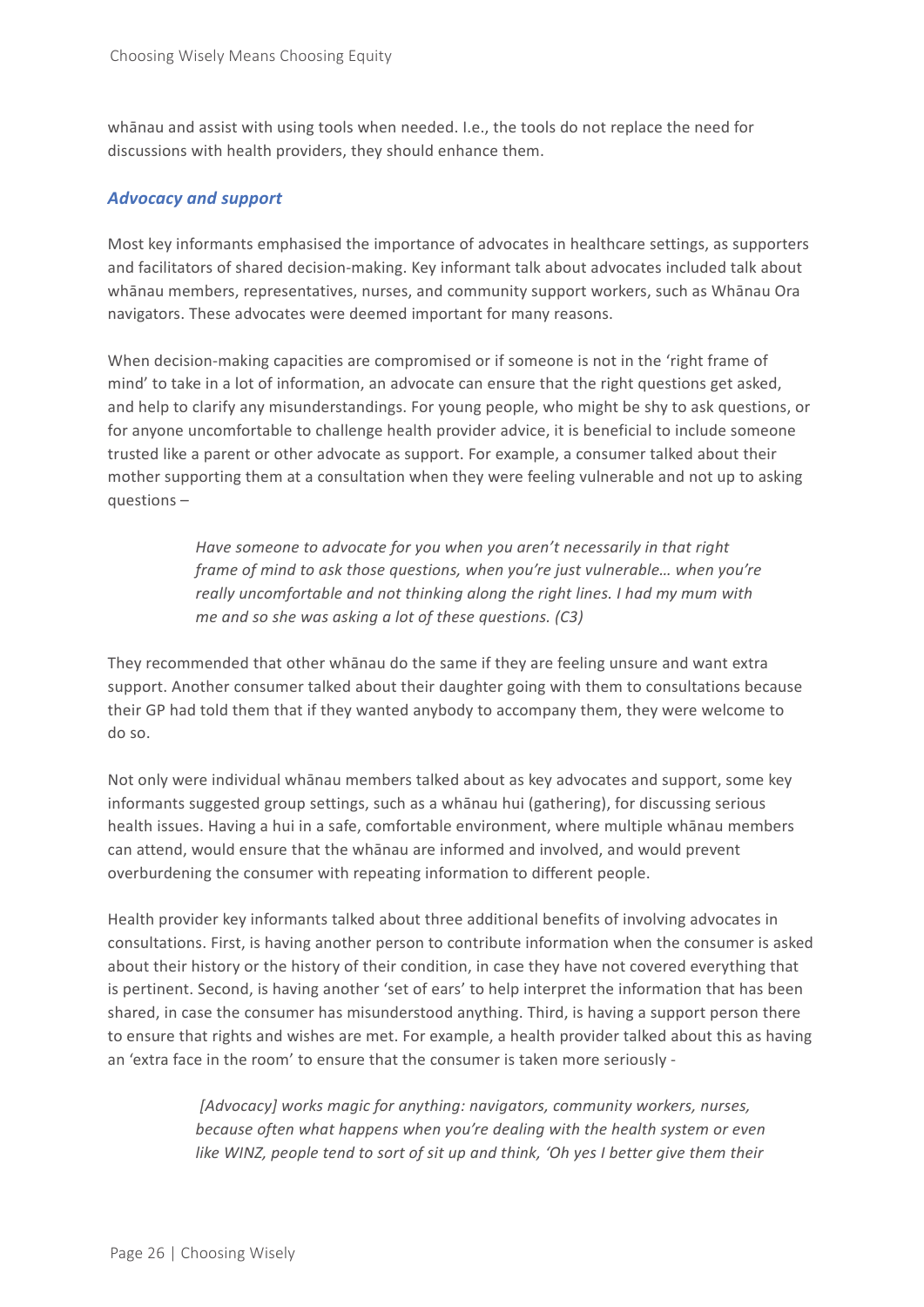*entitlement.' It makes a big difference, even just an extra face in the room makes a difference. (HP7)*

It was noted that some people may not feel comfortable having whānau members in consultations, but this was given as a reason supporting the role of community support workers. For example, a health provider talked about the important role of Whānau Ora navigators –

> *Community health workers play a massive role, have huge input into the support and advocacy for our whānau… Often they break down what's been said so that whānau can understand. Quite a few of our whānau prefer to have navigators because they're not ready for their own whānau to come with them on that journey.* (HP2)

Advocates were described as playing an important role in ensuring consumers receive appropriate care, but it was emphasised that it should be about consumer preference.

#### **Provider**

#### *Clinical competence*

Key informants talked about providers needing to demonstrate clinical competence, to take their time and be thorough. Consumer key informants in particular talked about negative personal or whānau experiences, where health providers appeared lazy or were not thorough in their care, and so shared decision-making did not take place. One consumer talked about the impacts of this on their whānau –

> *Whānau have gone to the doctor and the GP's just pooh-poohed it… and not really delved in further to do a proper investigation... they miss the underlying issue. And for a couple of people I know that's turned out to be a fatal error… they're just lazy health professionals… … The process of elimination, to me that's a good doctor, they'll go through every possible scenario to figure out what is wrong, they're thorough. (C2)*

Another consumer described discovering that a whānau member had not been looked after properly in hospital overnight when they were not in the right head space to challenge the care they were receiving. Another talked about finding out that the medicine prescribed to their infant was above the recommended dose, and that they had obviously not been given adequate information –

> *I'd seen a new doctor [about my baby's skin]… and they prescribed another cortisone but a different strength. I didn't realise at the time, see this is when information should've been shared… He did tell me not to use it longer than a week so I knew it was going to be quite strong. But then I saw the specialist and she freaked out, she's like, 'Whoa! I never would've prescribed that!'* (C5)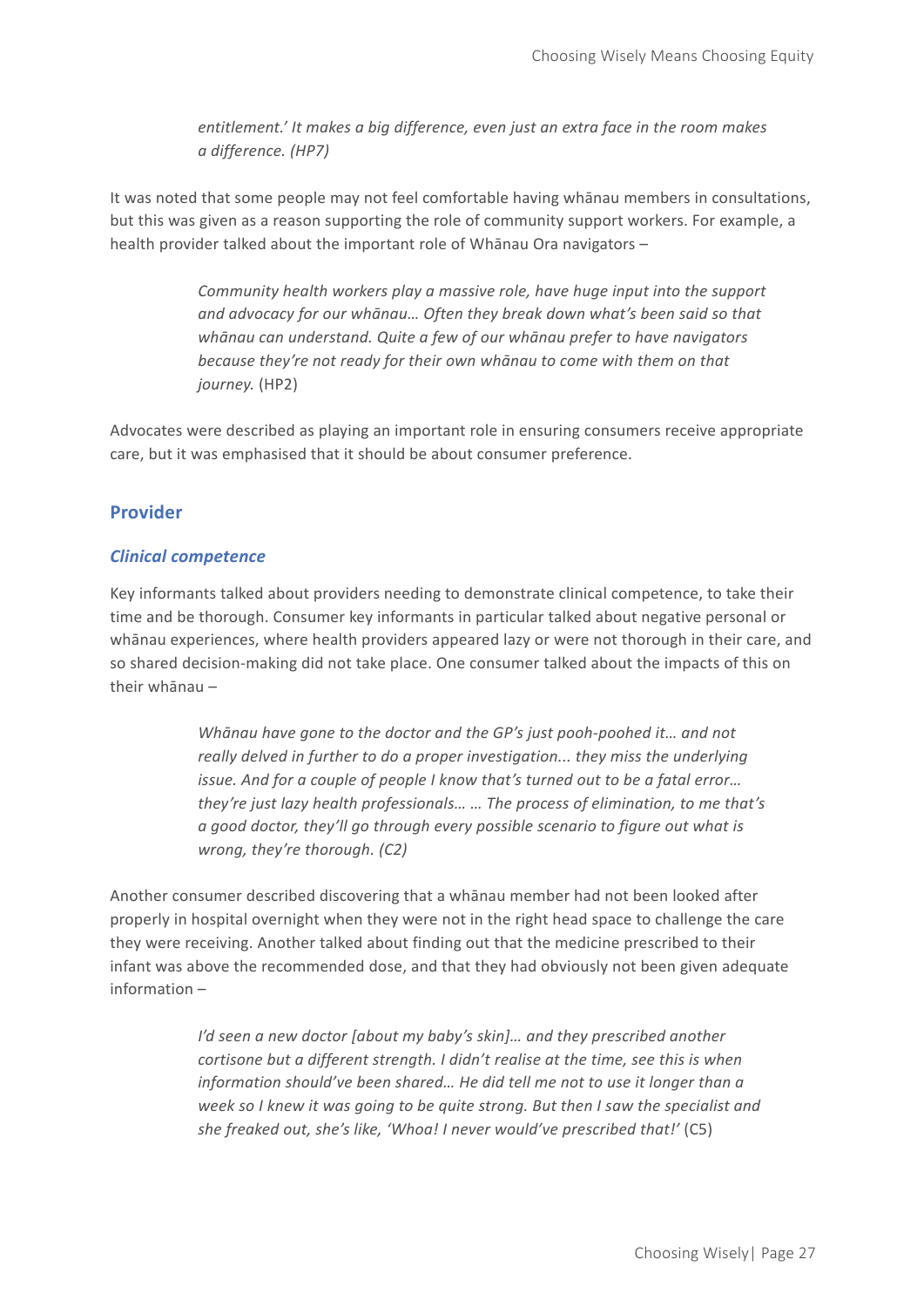Consumer key informants discussed feeling like they were able to make good decisions when their health providers were thorough and informative. This included when health providers go through different scenarios and demonstrate their knowledge of health issues and treatment options. Health provider key informants emphasised the importance of demonstrating competent judgement and providing opportunities for shared decision-making with all consumers regardless of whether their conditions are acute or chronic. For example, a health provider suggested taking the time to talk about any other/outstanding issues with consumers who present with acute illness, in order to utilise preventative care measures.

#### *Communication*

Both groups of key informants often talked about poor communication on the part of health providers being a barrier to shared decision-making. Descriptions of when health providers do not communicate well with whānau included: communication that is not positive, consistent, friendly, understandable, acknowledging, or empowering. Or, when it is incomprehensible, negative, abrupt, harsh, or disempowering. One consumer stated, "You should be treated like a human… And be acknowledged, because sometimes you feel like you aren't actually… because you're not a qualified professional, you don't know anything" (C7). It was emphasised that poor communication inhibits shared decision-making, as it silences consumers and deters them from engaging in healthcare services in the future (as discussed earlier).

In contrast, efficacious communication was described as being a key facilitator of shared decisionmaking. This was described as being when health providers open up dialogue, seek the views and aspirations of consumers, and create space for them to feel comfortable, valued, and safe to ask questions. It was also described as being when health providers proactively provide key information that is tailored to consumers and their level of understanding, rather than waiting for questions. For example, a consumer talked about the importance of good communication –

> *Different health professionals… the way that they offer advice and treatment can be night and day from one to the next… There's a way of communicating with people and sharing so that they become informed and empowered to be part of that decision-making process… Whereas, if it comes from an aggressive, confrontational point of view it's obviously not going to get the uptake that is actually needed. (C2)*

Key informants talked about good communication sometimes involving connecting whānau up to services outside the health system, e.g., housing assistance, financial assistance, or social workers. It can also involve providing take-home information or follow-up care. For example, one consumer talked about recent positive experiences with their new dentist. The dentist emailed them a report after each appointment, including photographs of any treatment, so they can check their understanding and keep record. This was described as being an unexpected and much appreciated example of good communication after many negative experiences of health providers not communicating well. Seeing the same health provider regularly was frequently talked about as being important.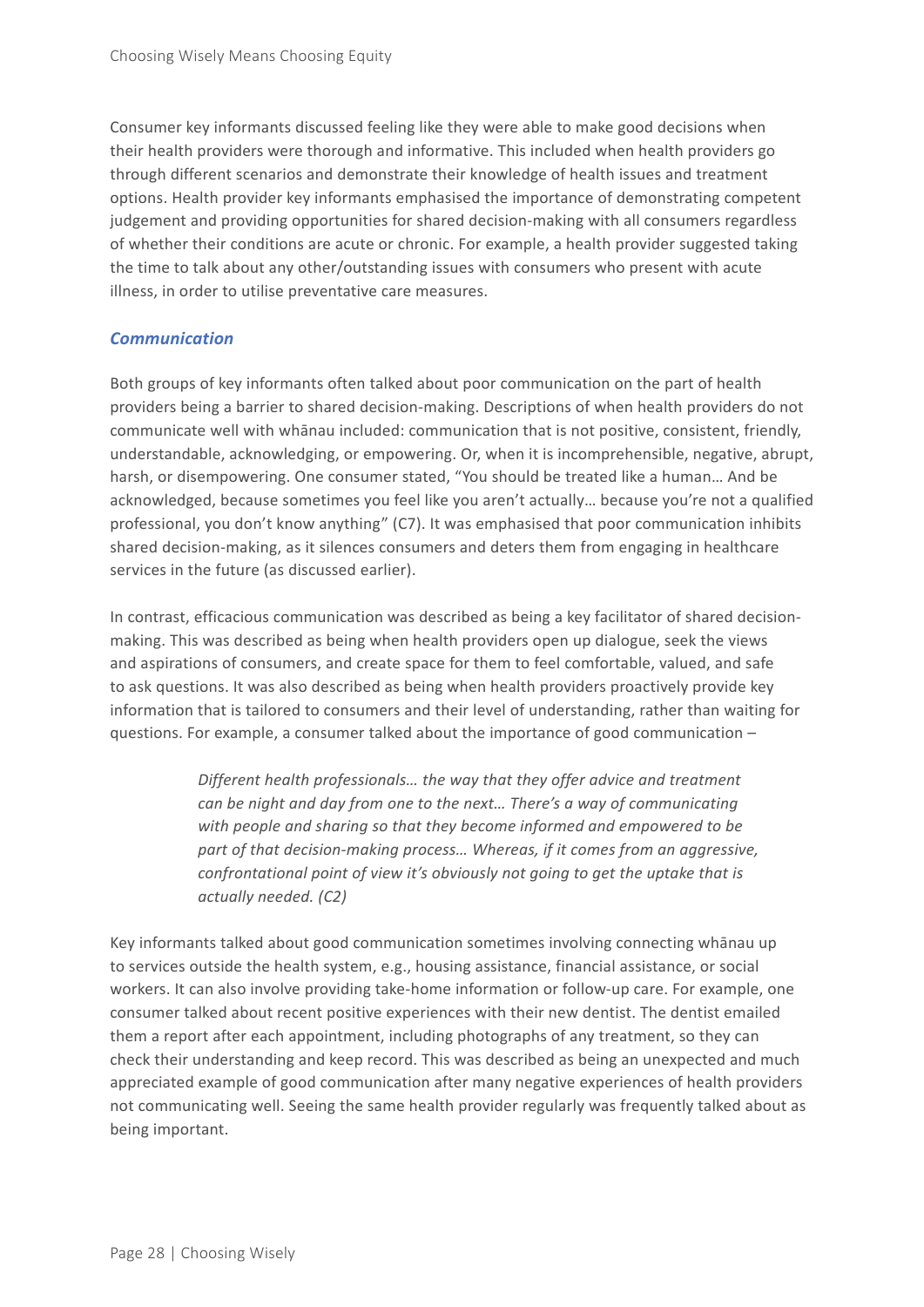Health provider key informants talked about the importance of discussing options, checking understanding, and continuity of care. One health provider talked about the importance of health providers being able to "translate information into messages that are going to be appropriate for who's sitting in front of them" (HP7). Another talked about the importance of using the 'teach-back method' to ask consumers to repeat key information in order to check that communication has been clear. They emphasised that this needs to be done in a way that ensures that the focus is on making sure the health provider has explained things properly, rather than testing the consumer.

According to the key informants, when health providers communicate in efficacious ways, they support consumers to feel empowered, autonomous, knowledgeable, and respected. Subsequently, trust relationships are established and nurtured. For example, a consumer talked about this as demonstrating flexibility -

> *It's important that health professionals are flexible to adjust to the different people they're serving… giving answers or responses in a way that they understand… to use the right terminology... Different people digest information differently, and so it is one thing to ask questions, it's another to understand the answers…and have the confidence to challenge… Because shared decision-making is a two-way conversation, it is about opening the lines of communication both ways.* (C3)

Key informants from both groups frequently emphasised the importance of two-way, reciprocal communication. The significance of efficacious communication was talked about more frequently than health literacy, and was sometimes directly ventured as more important for shared decision-making.

#### *Cultural safety*

Key informants talked about shared decision-making being compromised by health providers lacking cultural safety, including acting in discriminatory ways based on assumptions about ethnicity, age, gender, weight, and/or lifestyle. A lack of cultural safety was usually described as being when health providers communicate judgement rather than understanding or care. For example, a consumer key informant described feeling racially profiled in a hospital –

> *I actually didn't feel heard at all. If anything, I was put into a box… Yeah it was quite bad. It just all felt very dramatic having a small child that's struggling to breathe and no one listening to you because you've pretty much been racially profiled… it felt really horrible. (C5)*

Health provider key informants expressed frustration that despite training, non-Māori health providers are often not culturally safe. One health provider key informant spoke of their disappointment with this -

> *I've been battling all of my career to try and make [providers] appropriate and then new ones come in and you'll start from the beginning and so in the end we get nowhere. We just end up training [non-Māori from] over the place who are*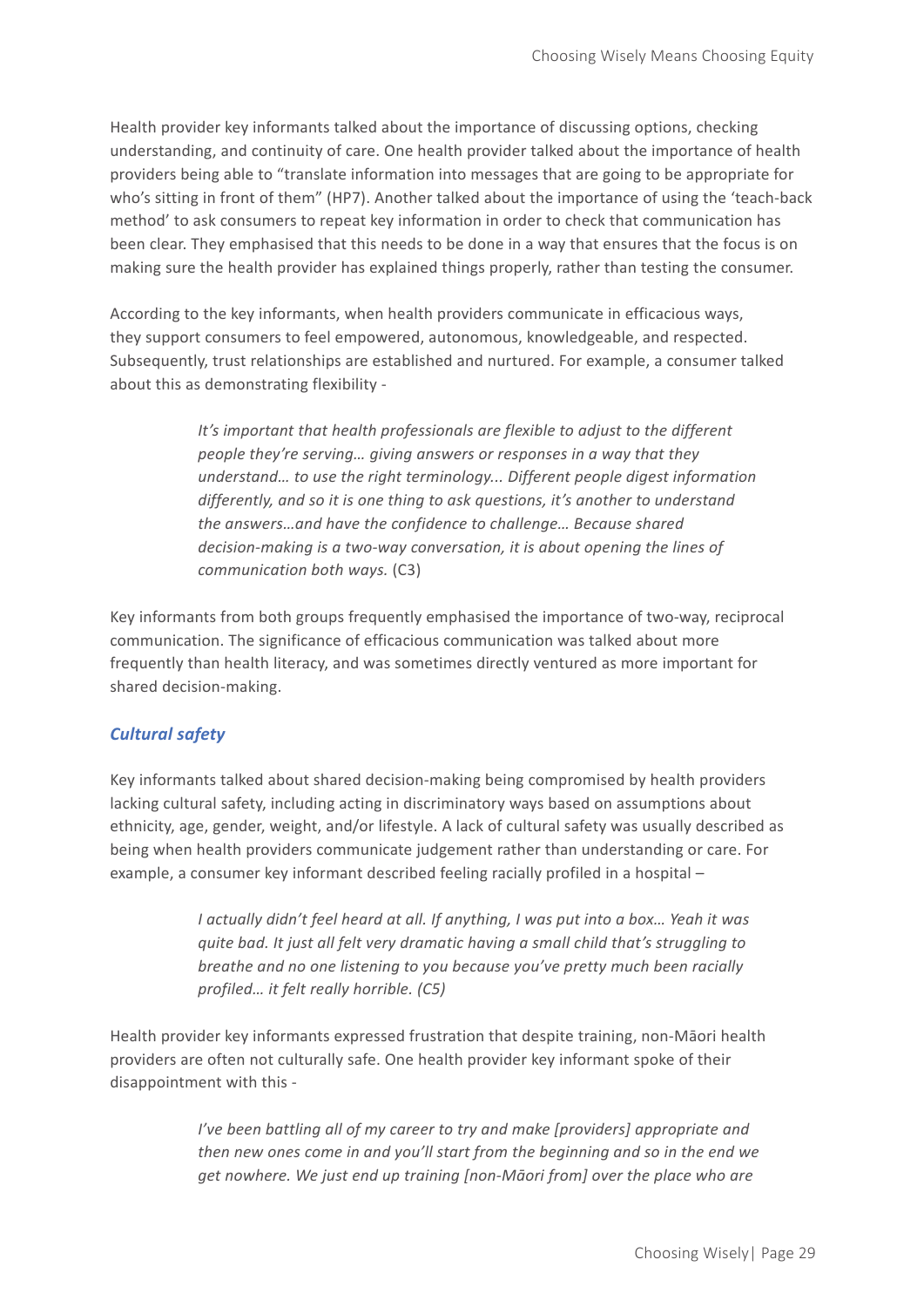*interested in our culture but we don't get anything out of it… and all they do is make fun and ostracize the way we do things. (HP3)*

Cultural safety, cultural literacy, and cultural competency were frequently discussed as key to shared decision-making with Māori. In line with aspects of good communication, this was talked about as existing when a trust relationship is established and nurtured. Being nonjudgemental, genuine, supportive, and understanding context were described crucial for these trust relationships. A consumer key informant talked about bringing in culture as "bringing in comfort, support, and a safe environment" (C6). A health provider key informant talked about the importance of health providers being role models for establishing relationships -

> *As a health professional you're taught to not show too much of yourself. But what we're talking about is cultural safety, and realizing how you can impact on people… For Māori it's really important - engaging and encouraging them to be part of the planning and decision-making… You have to establish and maintain trust for it to be effective… Health professionals sometimes don't realise how much they can be a role model by being a nice, caring person.* (HP7)

Another health provider described this work as whanaungatanga (connecting/relationships) - a foundational concept in te ao Māori (the Māori world). They called this whānau-centred care, and emphasised the importance of a holistic view of health and wellbeing (often referred to as Te Whare Tapa Whā/the four dimensions of wellbeing), including the spirit, mind, and family, as well as the body/physical. They saw this as a way of improving shared decision-making for Māori -

*If you know the person and their goals, their aspirations, their family, what they value, what's important to them, and where they're from, that means you're much more likely to be able to get that shared decision-making. (HP5)*

A consumer key informant described requesting a specific GP in her local practice who is non-Māori because they have a good reputation for working with Māori and Pacific peoples. Even though the GP had a closed list, they accepted taking on the consumer when the consumer explained that they were Māori and wanted someone who was culturally safe. The GP was described as being awesome, patient (never interrupting), interested in the consumer's opinion, and really understanding their life context. The consumer said that this made them feel more confident, and that subsequently they always came up with a treatment plan together.

### **Organisation**

#### *Organisational culture*

Key informants from both groups talked about organisational culture, in particular the business model of primary care health services, as an organisational barrier to shared decision-making. Consumers and health providers frequently discussed feeling rushed to get through consultations due to short appointment times, with needs left unmet. A lack of opportunity for whānau to followup on concerns without paying extra was also discussed. For example, a consumer key informant talked about turning to Google to decipher information –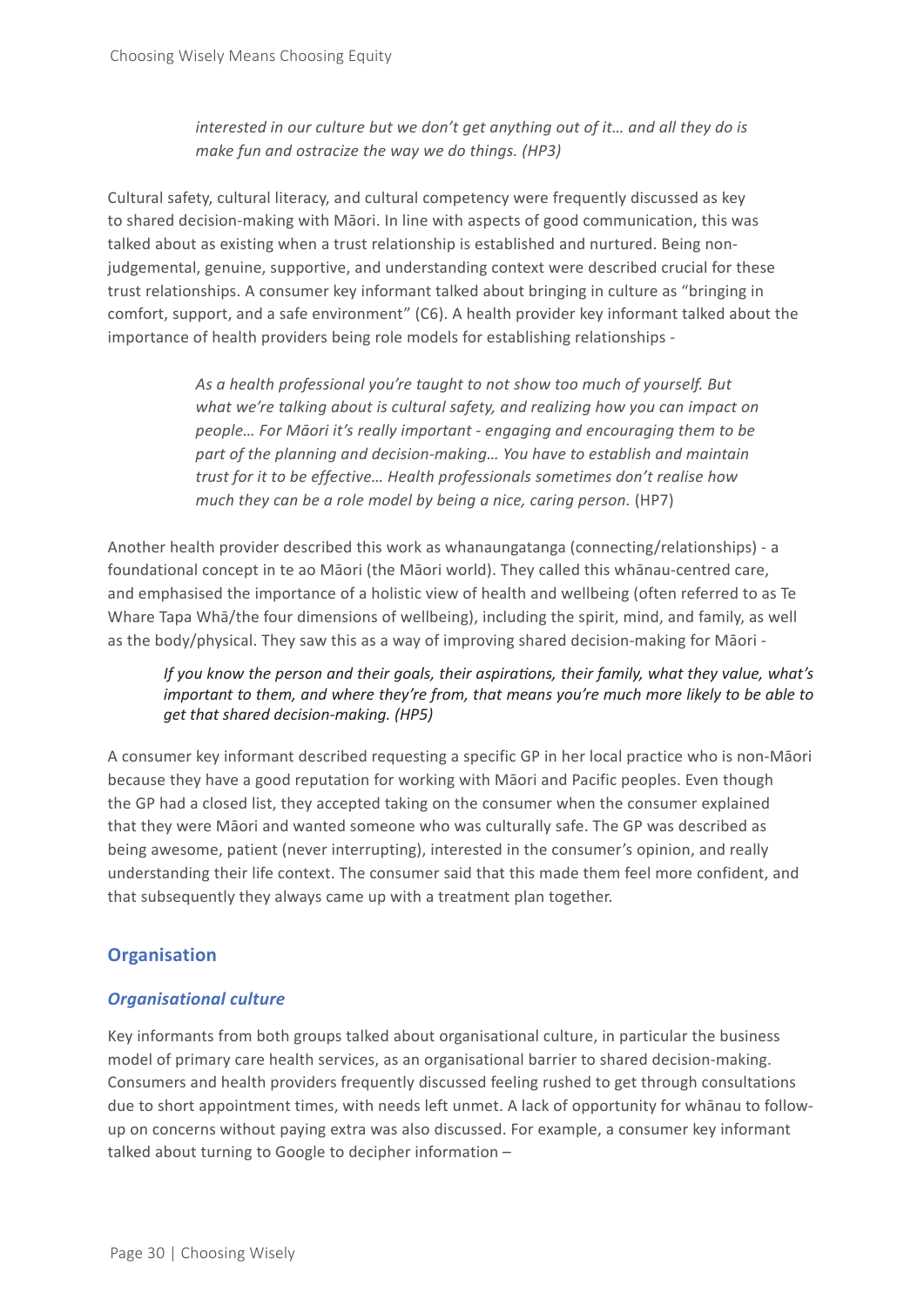*There have been times I've gone to the doctor and they've just kind of skipped over a whole bunch of detail… but I felt out of line to question, I felt a bit rushed… Quite often after I go to the doctor I end up going home and Googling everything all over again, because I felt like it was rushed or I almost need to go in with a tape recorder and a pen and paper. (C8)*

A health provider key informant talked about the stress of short appointment times from their perspective -

> *People do come in with lists of things which can be difficult particularly if they've got 5 or 6 things, some of which are quite important and you've got a 15-minute appointment. That situation is quite stressful because you actually don't have enough time to deal with each thing properly.* (HP4)

Another talked about how the business model of general practice enables gatekeepers, who further inhibit access to care for whānau -

> *The GP service is like a little empire… The receptionists weed people out… can put people off from coming in, because they'll look at Medtech and go, 'Oh you owe \$150.' So, they can be the barrier… And the receptionist is probably not getting much money but they have a certain amount of power in their community because they've got that ability to shut people down.* (HP7)

Health provider key informants often suggested that the business model of primary care conflicts with aspirations of health equity. They also talked about the reluctance of organisations and the individuals within them to change culture and practices to be more responsive to Māori and health equity. One described their frustrations at trying to affect some change -

> *[They] think that if you ask them to do anything new, they just have to add that on top of what they already do. They don't think about changing what they already do in some way to actually bring about this improvement… 'We've always done it this way, we're not going to change, and now you're asking us to do this as well?' HP4*

This resistance to change was talked about as inhibiting efforts to improve standards of care.

#### *Workforce*

Key informants from both groups talked about workforce issues that inhibit the relationship building process that is important for shared decision-making. In particular, workforce shortages and the subsequent reliance on casual or temporary staff were frequently discussed. Health provider key informants suggested that these shortages are caused by high provider turnovers and burnout rates. Relying on casual or temporary staff disrupts the continuity of care that is important for building trusting relationships. For example, a health provider expressed concern that this affects both access to and quality of care for whānau –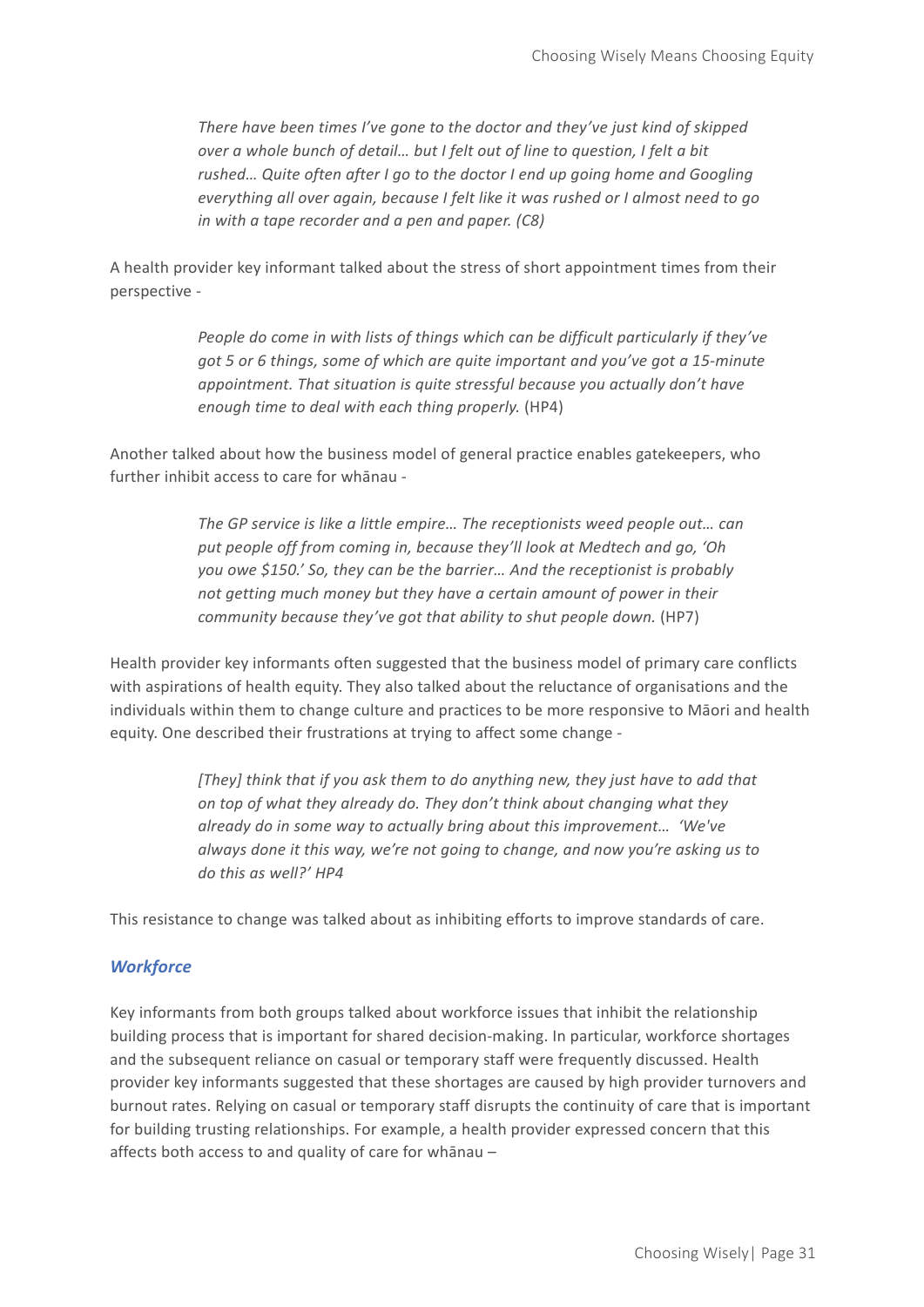*There's GP shortages all over the country so whānau are struggling to get in, and the other thing is about the consistency of the GP you're seeing. [If you're] seeing locums there's no consistency in what the messages will be.* (HP2)

Consumer key informants often talked about the importance of seeing the same health provider and developing a relationship over time, and the disruption that changes cause.

Health provider key informants emphasised the need for continuous training for health providers, especially to enhance cultural safety. Māori health models, such as the Meihana model (a clinical assessment framework), hui models (such as the Hui Process - a framework to enhance the doctor–patient relationship with Māori), and Mason Durie's Te Whare Tapa Whā (a holistic model of health) were suggested as key resources for training health providers to be more responsive to Māori. For example, a health provider talked about the importance of putting resources into training the workforce –

> *I'd be putting more around the health professional working and using good principles of quality improvement in primary care… That's going to help drive the reduction in these tests... I think that if it happens in a peer environment and we've got access to the data it will start to encourage a reflection rather than just then lumping it on the consumer. (HP5)*

A consumer key informant talked about the differences they have observed in clinician approaches over the years. They suggested that the training must be better than before, as clinicians seem more open to shared decision-making. The importance of professional development training, continuing medical education, and quality improvement programmes were discussed as tools to encourage the reflection and communication skills that are vital for shared decision-making with Māori.

### **Health system**

#### *Centring Te Tiriti o Waitangi*

Throughout the interviews Te Tiriti o Waitangi and aspects that relate to the principles of protection, partnership, and participation were frequently discussed. Health provider key informants in particular described the health system as dysfunctional and designed inequitably, thus failing to protect the health of Māori. For example, one referred to it as 'sick' -

> *[Māori] don't know they're going to be labelled because they act a certain way too, so they're in a really powerless position. Can't win unfortunately, so our health system is quite sick at the moment... Our health system isn't working well enough, it's not set up that way at the moment. (HP7)*

Another argued that the recent WAI 2575 report is a long awaited "platform for articulating how inequitable" (HP5) the health system is for Māori. This health provider key informant, as well as others, talked about the detrimental impacts of the underfunding of health services that serve Māori communities, and their wishes for these to be addressed. It was suggested that more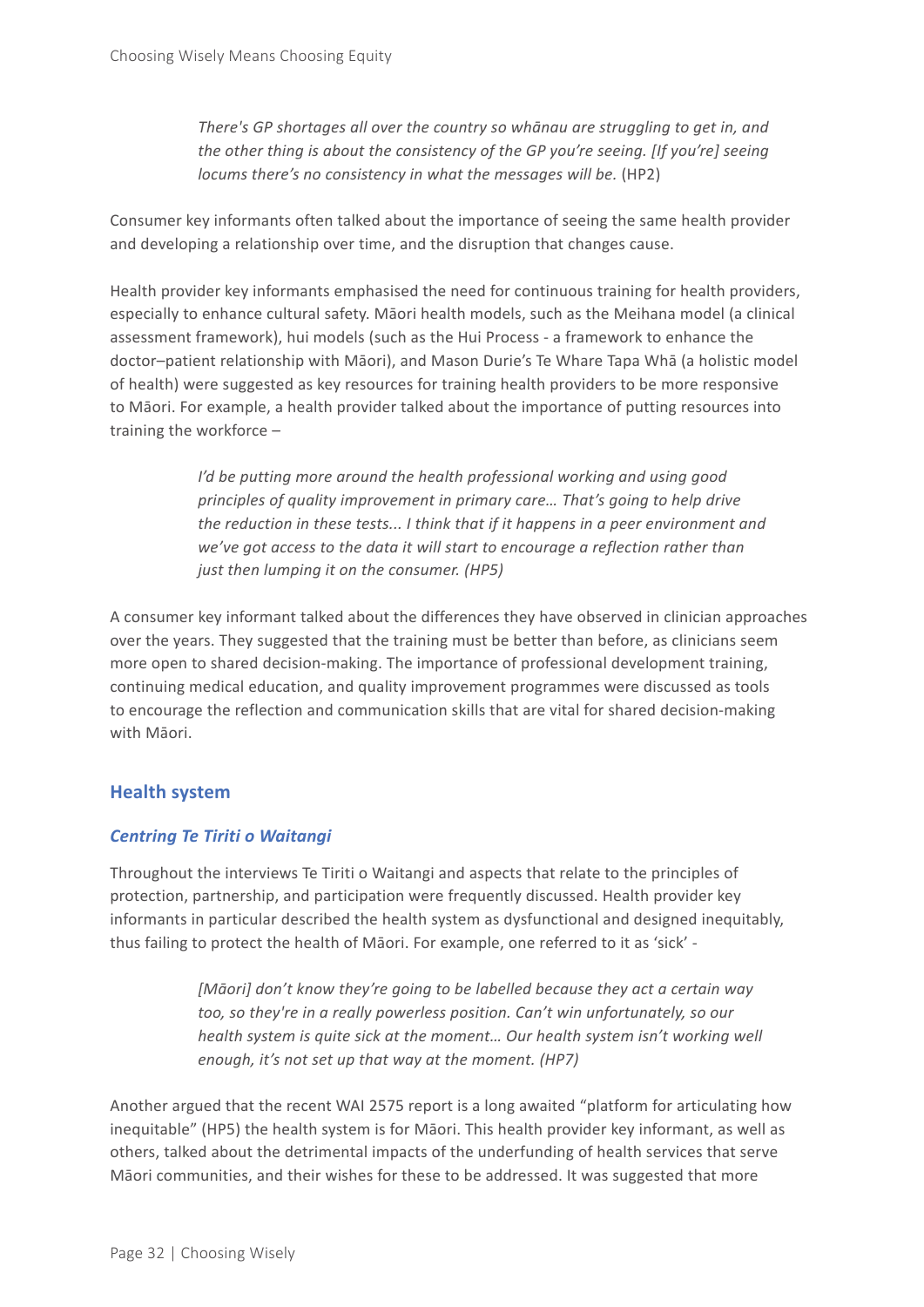resources need to be put into Māori models that "give us more identity and security around who we are" (HP3), rather than into non-Māori models that do not reflect Māori values.

The failures of the health system to fulfil partnership obligations were talked about as being rolemodelled from 'the top' in Government, filtering right throughout the health system. For example, a health provider key informant talked about the lack of recognition of the important role that Māori health providers play in supporting whānau in secondary care –

> *And often we're the silent voices behind our whānau. We're not recognised as being part of their journey, but we play such a crucial role in ensuring that they actually have a test or procedure.* (HP1)

Talk about the lack of Māori in the health sector workforce is related to a failure of the health system to fulfil participation obligations. Some consumer key informants lamented not seeing any Māori doctors. For example, one thought it would help them relax –

> *Honestly, I don't ever think I've had a Māori or Pasifika doctor, and I think we just need more of them, because I feel like if I saw that I had a Māori or Pasifika doctor I would just completely relax and I would not be scared anymore. (C1)*

The importance of whanaungatanga (connections/relationships) within healthcare settings and tino-rangatiratanga (self-determination/autonomy) of communities and whānau to determine their own health needs and aspirations were highlighted. For example, a health provider key informant talked about the critical role of community leadership –

> *Ask the community… 'So, what are you going to need to be able to do better for you and your whānau? How do you want to be involved with your care? What ways do you want us to communicate with you? What sorts of things would you like in the resources that we provide?' I think that's really important… those ideas around consumer involvement, and how that influences the leadership of health care. (HP5)*

Key informants' talk emphasised the need to address systemic inequities in the health system and centre Māori and Te Tiriti o Waitangi in all domains. Doing so was positioned as key to improving Māori access to appropriate care, and therefore, access to shared decision-making.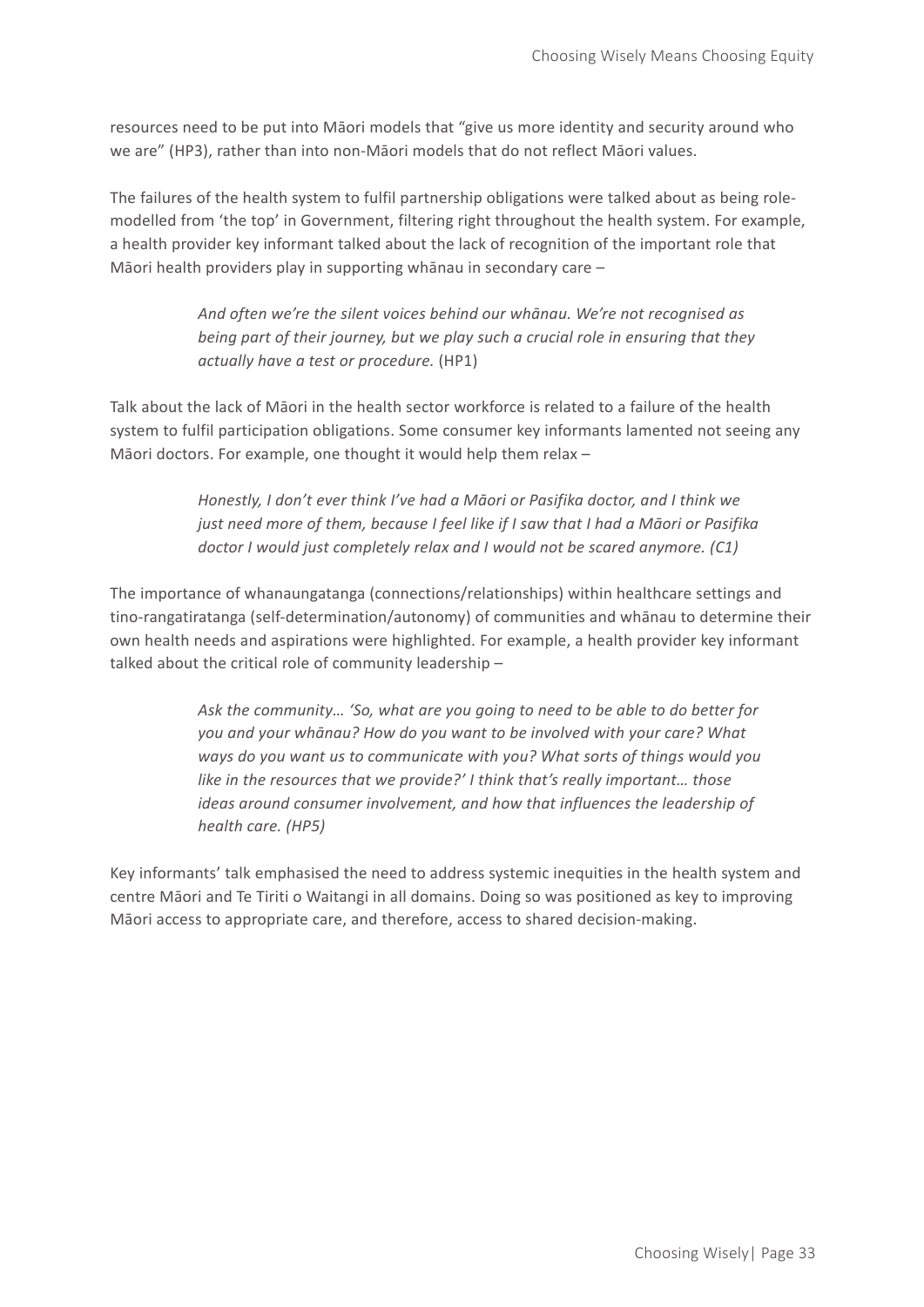### **Discussion**

Māori consumer and health provider key informants were asked to provide feedback about the Choosing Wisely campaign and, more broadly, healthcare shared decision-making for Māori.

Feedback about Choosing Wisely was mixed. Concerns were raised, by health provider key informants in particular, about its governance and decision-making - that it has not engaged with Māori communities and Māori health professional groups, and that it lacks any reflection of mātauranga Māori and tikanga Māori. These are all important for not undermining the (latest) principles of Te Tiriti o Waitangi (partnership, participation, protection, equity, and options).<sup>21</sup>

Key informants indicated that with current inequities in health, $1-813$  narrow campaign messages that focus on reducing tests/treatment and on Māori themselves questioning medical advice are problematic. Both groups did, however, see value in Choosing Wisely, especially if it promotes better communication between Māori consumers and their health provider/s. The caveat is that health providers must be delivering appropriate care and encouraging shared decision-making.

Choosing Wisely resources/tools were described as needing to be simple and realistic at a health literacy level, and both socially and culturally engaging for Māori. When utilised as such, these can enhance engagement in the decision-making process.<sup>13 62 72 75</sup> The key informant feedback supports the findings of the Connecticut Choosing Wisely Collaboration's research with underserved consumers. I.e., Choosing Wisely tools/resources are helpful, but require the ongoing training of health providers to work in ways that are culturally, linguistically, and health literacy appropriate, and supportive of consumer empowerment.<sup>61</sup>

Feedback about healthcare shared decision-making related to consumer, provider, organisation, and health system domains. Inequities in access to health care for Māori consumers are well documented, $21$  therefore, it was not surprising that key informants from both groups frequently discussed the lack of access to resources experienced by many Māori as a barrier to shared decision-making. As found in the literature, both groups stressed the importance of consumer trust,<sup>10 11 66 68</sup> autonomy,<sup>49 58 70</sup> good relationships/rapport with health providers,<sup>10 12 45 58 66 68</sup> and culturally appropriate tools/resources.<sup>11 12 62 72</sup> The findings highlight the importance of advocates and support people for Māori in healthcare settings, in assisting both consumers and health providers in their understanding and confidence. Collective decision-making,<sup>12 67 69 72 76</sup> such as whānau hui, were encouraged.

Provider clinical competence and efficacious communication – encouraging collaboration, consideration, discussion, and mutual understanding,11 12 45 53 62 63 66 70 73 were described as vital for shared decision-making by both groups. Being thorough and proactive in sharing information, rather than waiting for questions, were viewed as good practice. The importance of health provider cultural safety $3031$  - being non-judgemental, genuine, supportive, and understanding of context, was highlighted. Much research asserts that culturally safe shared decision-making strategies acknowledge Indigenous perspectives, values, preferences, and self-identified needs.<sup>9-13 62-69 72-75</sup> For the participants in the present study, this involves health providers acknowledging the validity of te ao Māori, such as the importance of whanaungatanga and holistic models of health.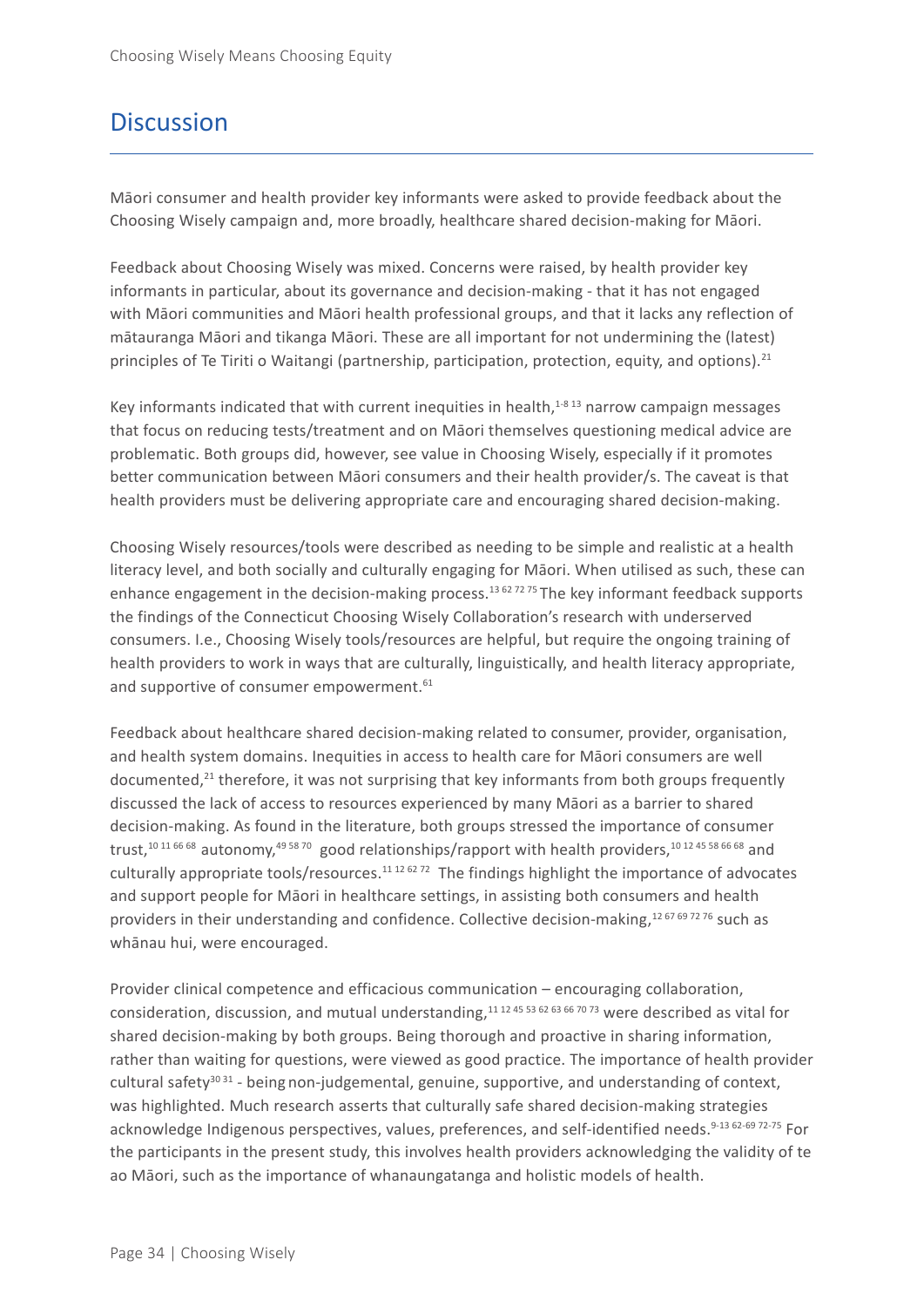Organisational culture, in particular - the business model of primary care resulting in short appointment times, and workforce shortages disrupting continuity of care - were discussed as barriers to shared decision-making by both groups of key informants. Health provider key informants also emphasised the importance professional development, so that organisations and individuals can change their culture and practices, and especially address deficit biomedical discourses that marginalise Māori experience, knowledge, and understandings of health and wellbeing.<sup>10</sup> Workforce training programmes that teach skills to identify biases and build cultural empathy,  $10^{-12}$  71  $72$  such as the Meihana model and hui models (e.g., the Hui Process), were suggested.

Local and international literature indicates that health systems and models that do not reflect the values and knowledge systems of Indigenous peoples or take strengths-based approaches to care undermine and negatively impact Indigenous health and wellbeing.<sup>62-64</sup> In this research, the health system was described as inequitable and as failing to fulfil Te Tiriti o Waitangi obligations of protection, partnership, and participation – evidenced in Māori health inequities, in the lack of Māori input into issues that affect Māori, and in the lack of Māori workforce. It is not good enough to simply aspire to bring more Māori into the workforce, Māori need to be included in governance and decision-making as well.<sup>21</sup> Key informants highlighted the importance of tino-rangatiratanga of communities and whānau to determine their own health needs and health services. The findings suggest that centring Te Tiriti o Waitangi in the health sector would improve Māori access to appropriate care and, therefore, access to shared decision-making.

In conclusion, the current research corroborates themes found in the extant literature on shared decision-making (and healthcare decision-making) with Indigenous peoples - that shared decisionmaking has the potential to address health inequities among Indigenous populations by facilitating participation in health care that better meets self-identified need.<sup>9-12 62 63 76</sup> However, there is work to be done to ensure that Māori consumers know they have the right to ask questions, and that health providers are open to and encouraging of two-way dialogue. The research highlights several key elements required for optimal healthcare shared decision-making with Māori. First, equity must be prioritised. This includes committing to eliminating inequities, as well as privileging the mātauranga (knowledge) and tikanga (practices, customs) Māori that are part of a holistic understanding of Māori health and wellbeing. Second, the importance of developing whanaungatanga - connections and relationships between Māori consumers and health services cannot be stressed enough. Trust and cultural safety were deemed vital to enabling the right kind of environment for shared decision-making to occur. Finally, given the significance of autonomy for shared decision-making, the tino-rangatiratanga of Māori consumers and communities to actively participate in health care and healthcare decision-making must be supported. Any national health campaign, such as Choosing Wisely, would benefit from centring Te Tiriti o Waitangi and committing to equity by prioritising the needs and aspirations of Māori.

### **Limitations of the research**

The focus of this qualitative research was to explore Māori consumer and health provider feelings, advice, and recommendations about Choosing Wisely and shared decision-making for Māori. While consumers from a range of age groups and health providers from a range of disciplines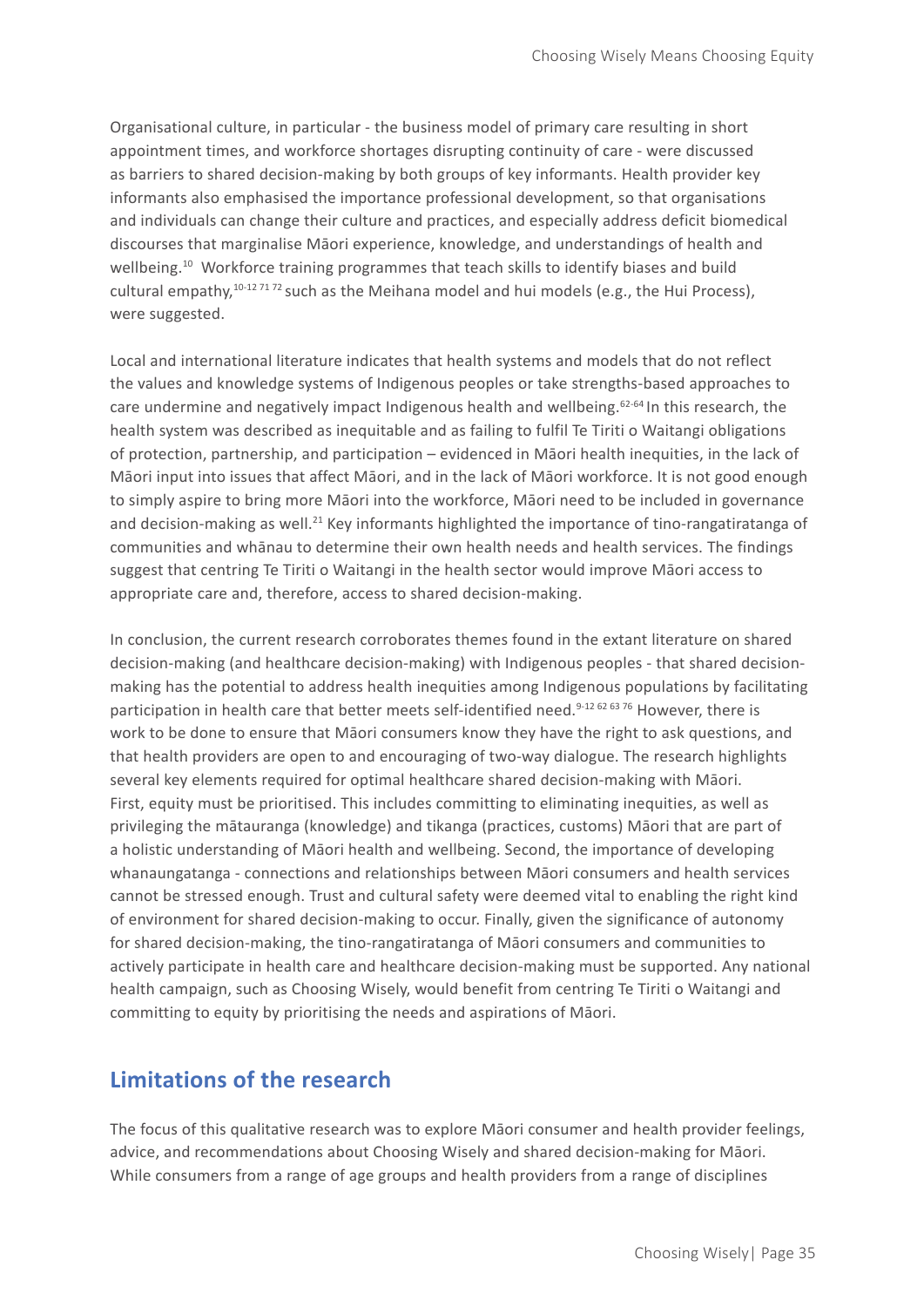participated, the majority of participants were urban-based and female. We may have missed an important data opportunity by not having more rural-based and male or non-binary informants.

### **Strengths of the research**

This qualitative Kaupapa Māori Research, utilising semi-structured interviews, enabled an in-depth exploration of a diverse range of Māori views. The research is the first to examine the Choosing Wisely campaign from a 'by Indigenous, for Indigenous' methodology. While diverse views were sought, common themes around equity, whanaungatanga, and tino-rangatiratanga arose. These add to the growing body of local and international literature that seeks to improve healthcare shared decision-making for Indigenous peoples.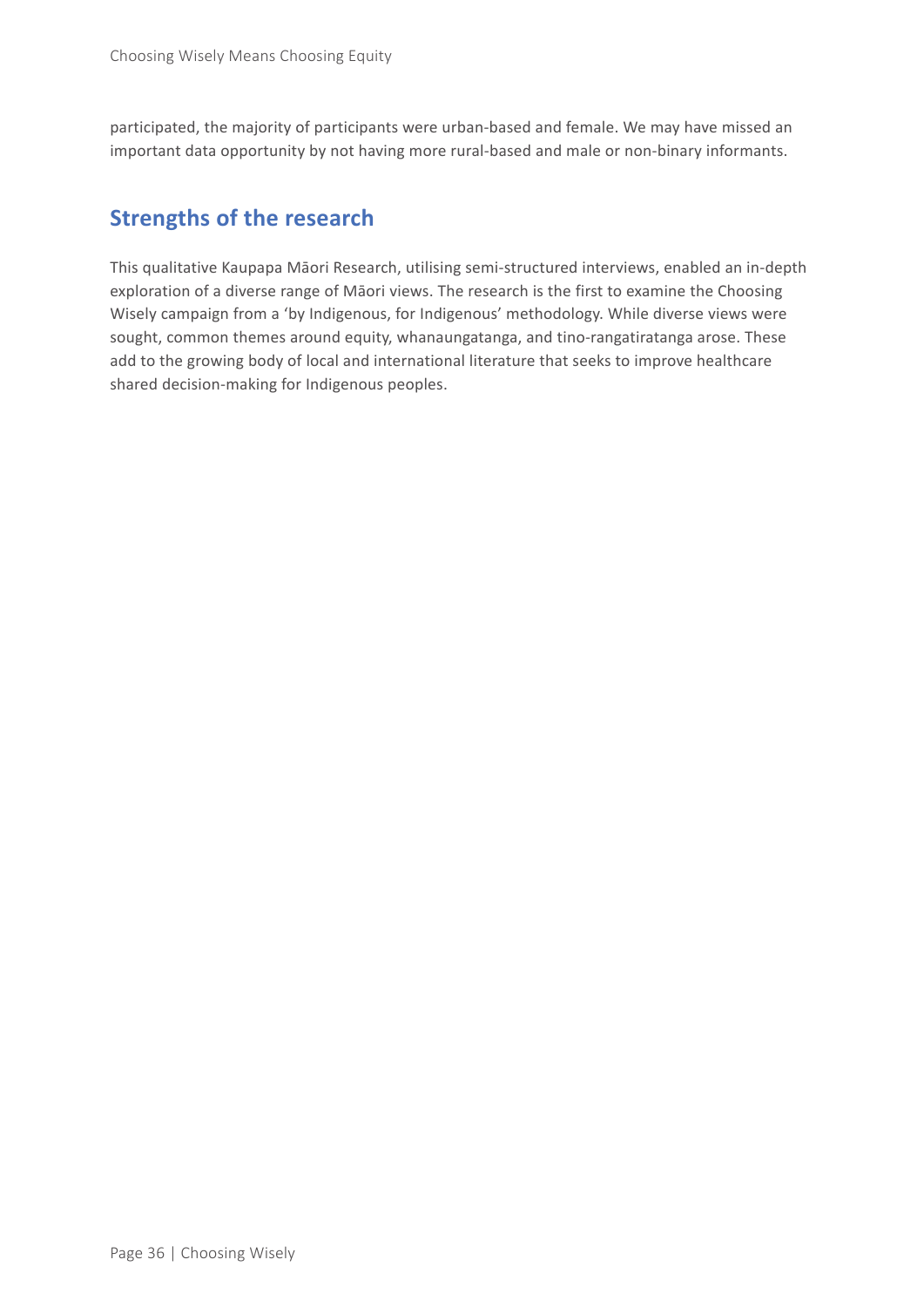# Recommendations for Choosing Wisely and shared decision-making

The feedback from the key informants suggests that there is much work to be done to ensure that Māori consumers know they have the right to ask questions and expect equitable care, and that health providers are open to and encouraging of two-way dialogue. Culturally safe care and positive relationships between health providers and consumers are vital to shared decision-making, and are thus essential to the Choosing Wisely mission.

Recommendations drawn from the data, for the Choosing Wisely Aotearoa New Zealand campaign and resources, and for improved shared decision-making for health providers and consumers, are listed here.

### **Choosing Wisely Aotearoa New Zealand campaign**

- 1. Uphold the principles of Te Tiriti o Waitangi and centre Māori in governance and decisionmaking, and encourage Colleges and DHBs to do the same in their Choosing Wisely work. For example, involve community and Iwi (tribal) based health providers, and develop strategies with communities that reflect their needs and aspirations.
- 2. Acknowledge and incorporate mātauranga Māori (Māori knowledge systems) and tikanga Māori (Māori practices and customs) in Choosing Wisely work. For example, Māori health models promote relationship building (e.g., the Meihana model, the Hui process, Te Whare Tapa Whā), and in doing so can improve shared decision-making.
- 3. Along with the main message of the campaign being 'Choosing Wisely', consider including other messages that encourage health providers to consider the best options for consumers and to instigate shared decision-making, such as, 'Advise Wisely'. While the campaign's promotion of consumer autonomy was viewed positively, health providers should retain responsibility for ensuring that they are creating a question friendly environment and providing appropriate care. Focus on the provision of appropriate care rather than over-treatment.
- 4. Utilise local evidence to support the campaign. This could involve applying a logic model, or moving towards a quality improvement or assurance framework that recognises local contexts that impact shared decision-making and access to appropriate care for Māori.
- 5. Promote cultural safety, patient-centred care, and equity based professional development training, continuing medical education, and quality improvement programmes. For optimal shared decision-making to happen, the right environment is required. Trust and cultural safety are important.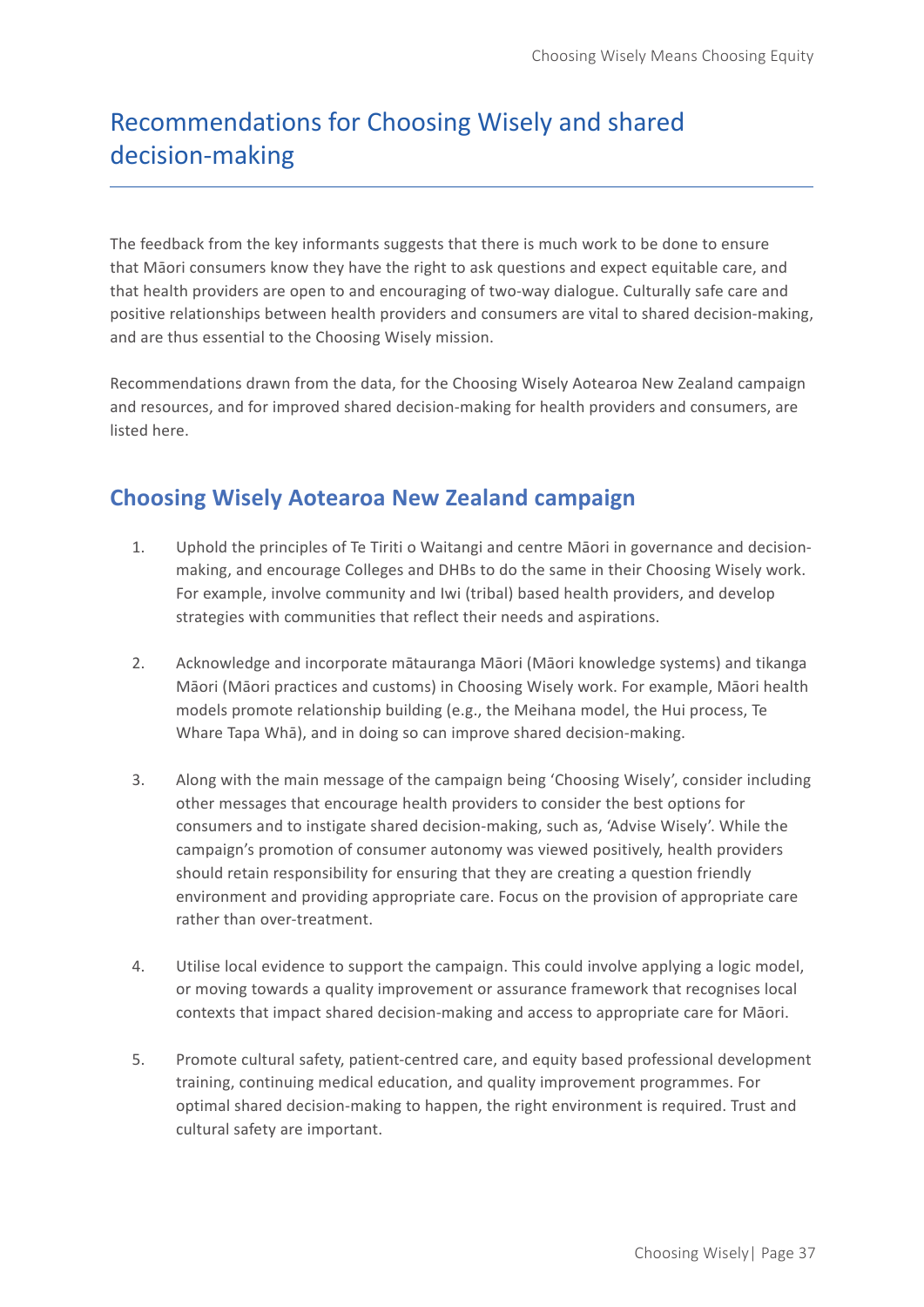6. Undertake work to ensure that consumers know that they have the right to ask questions and expect equitable care, promoting autonomy and confidence to ask questions. As emphasised by the participants in this research, advocates, such as whānau members, friends, community health workers, and navigators, can play an important role in supporting shared decision-making in healthcare settings.

### **Choosing Wisely Aotearoa New Zealand resources**

- 1. Work with Māori to design resources/tools that are engaging and relatable for Māori.
	- a. Be realistic with suggestions, i.e., can consumers book longer appointments?
	- b. Use plain, simple, relatable messaging, i.e., consider whether consumers understand that their health issues are complex, or whether it is appropriate to tell them to be honest. Consider different resources pitched to different levels of understanding.
	- c. Ensure the layout of resources for consumers are engaging with visual aids/graphics.
- 2. Develop resources/tools to encourage health providers to communicate efficaciously with whānau and create a question friendly environment (rather than just educating whānau on how to communicate with health providers).
- 3. Create resources/tools for advocates, be they whānau members, friends, community health workers, or navigators, so that they can support/promote shared decision-making.
- 4. Support the development of decision-making tools for specific health issues, in line with College recommendations, which can be self-directed or aided by a health worker or advocate.
- 5. Advertise and supply shared decision-making resources/tools and key messages widely among networks and within health settings so that they become part of routine care. Consider the use of media and online resources/tools that are simple and accessible.
- 6. Seek user feedback (from providers and consumers) about the resources/tools through networks, such as Te Ohu Rata o Aotearoa, and health services (e.g., through DHBs and primary care). Web based feedback could be utilised.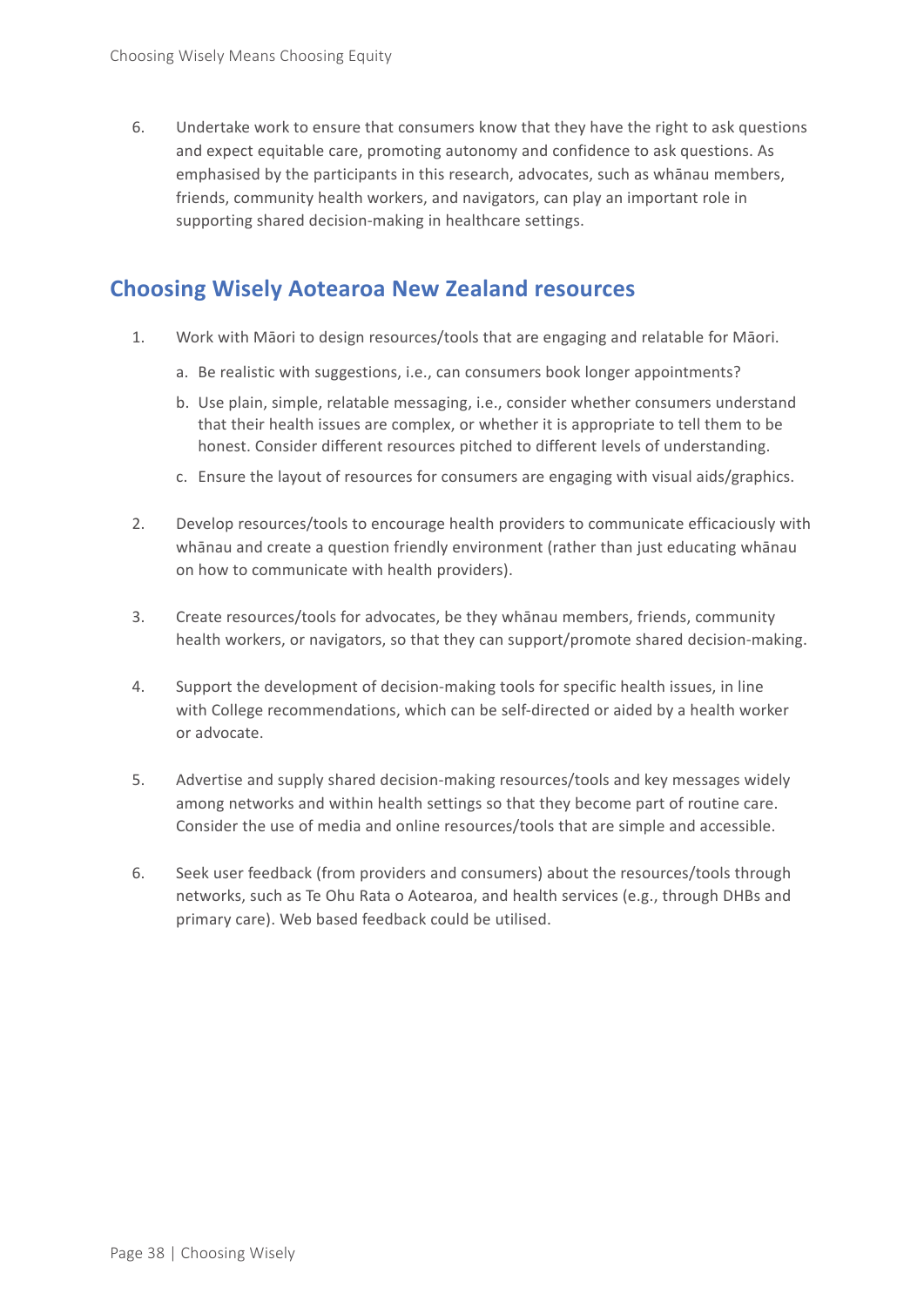### **Health providers and consumers**

#### *Health providers Consumers\**

- 1. Avoid assumptions about consumers, instead talk through issues/concerns.
- 2. Build relationships with consumers, develop trust.
- 3. Instigate shared decision-making by using tools to guide consumers through different options. Do not wait for consumers to ask.
- 4. Be open to questions and willing to engage.
- 5. Check understanding in an affirming way (e.g., the teach-back method).
- 6. Utilise visual aids/tools to guide discussions.
- 7. Connect consumers to relevant information and services/support.
- 8. Encourage the role of advocates and support people in decision-making.

- 1. Expect respect. If you are not happy with the care you receive, talk to someone about it.
- 2. Ask questions. It is your right to have things explained to you in a way you understand.
- 3. Check if there are resources (e.g., brochures or online information) that you can see.
- 4. Talk to whānau and friends about any health concerns or worries.
- 5. Take support (e.g., whānau, friends, or health workers/navigators).

The recommendations for consumers closely align with some of the messages of the current Choosing Wisely Aotearoa New Zealand resource (Figure 2), as these were affirmed in the key informant interviews.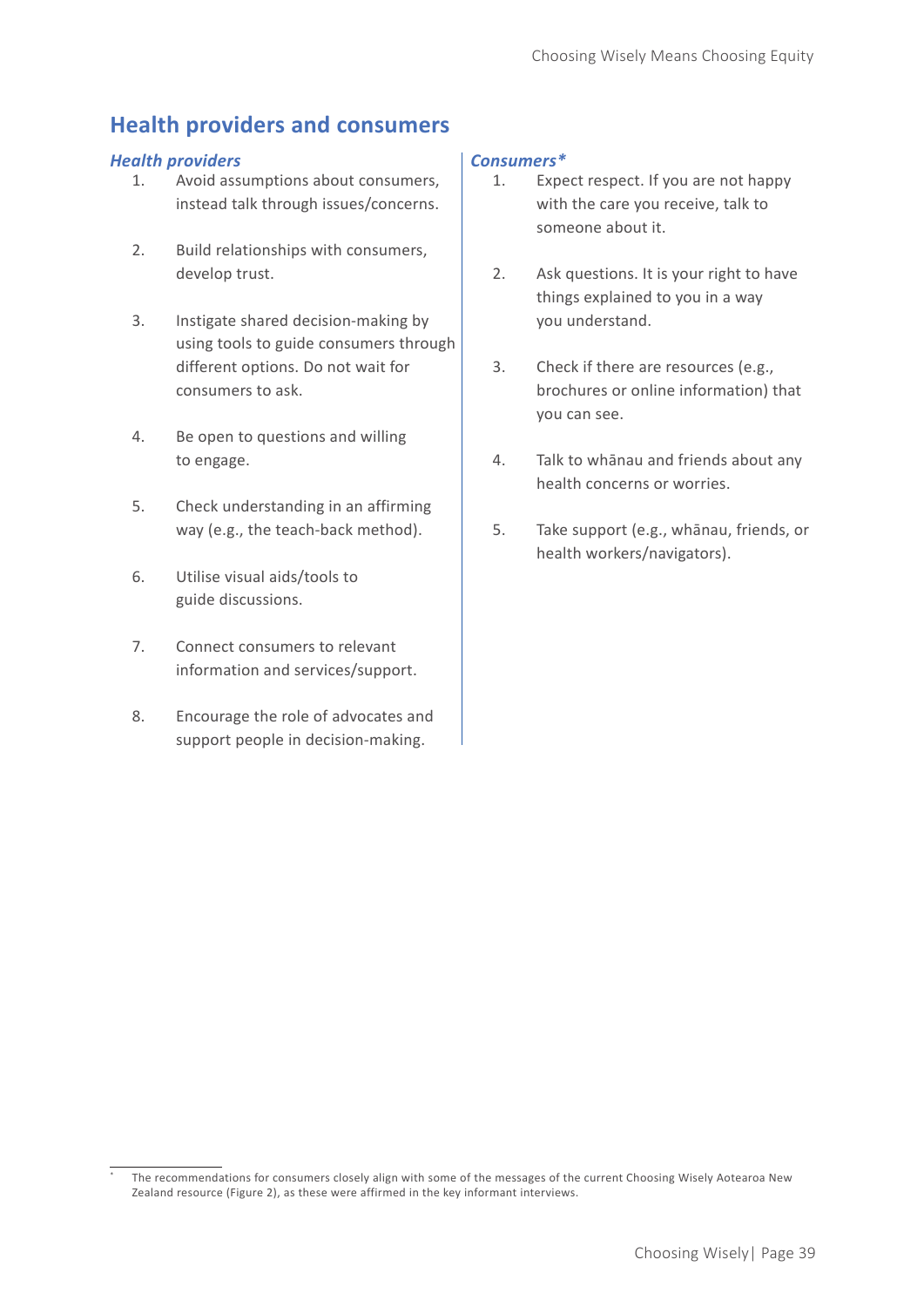### References

- 1. Simpson J, Reddington A, Craig E, et al. Te Ohonga Ake: The Health Status of Māori Children and Young People in New Zealand. Dunedin: New Zealand Child and Youth Epidemiology Service, University of Otago, 2012 [Available from: http://hdl.handle.net/10523/6136 accessed 15 May 2019].
- 2. Reid P, Robson B. Understanding Health Inequities. In: Robson B, Harris R, eds. Hauora: Māori Standards of Health IV A study of the years 2000–2005. Wellington: Te Rōpū Rangahau Hauora a Eru Pōmare, 2007:3-10 [Available from: https://www.otago.ac.nz/wellington/otago067759. pdf accessed 20 May 2019].
- 3. Robson B, Purdie G, Cormack D. Unequal Impact; Māori and Non-Māori Cancer Statistics 1996- 2001. Wellington: Ministry of Health, 2006 [Available from: https://www.health.govt.nz/ system/files/documents/publications/unequal-impact-maori-nonmaori-cancer-statistics-96-01. pdf accessed 20 May 2019].
- 4. Ministry of Health. Report on Maternity, 2012 Wellington Ministry of Health 2015.
- 5. Poynter M, Hamblin R, Shuker C, et al. Quality improvement: No quality without equity. Wellington: Health Quality & Safety Comission New Zealand, 2017 [Available from https://www.hqsc. govt.nz/assets/Other-Topics/Equity/Quality\_improvement\_-\_no\_quality\_without\_equity.pdf accesssed 20 May 2019].
- 6. Metcalfe S, Beyene K, Urlich J, et al. Te Wero tonu-the challenge continues: Maori access to medicines 2006/07–2012/13 update. *The New Zealand Medical Journal*2018;131(1485):27-47.
- 7. Ministry of Health. Ngā Ratonga Hauora Kua Mahia: Health service use. Wellington: Ministry of Health, 2018 [Available from: https://www.health.govt.nz/our-work/populations/maori-health/ tatau-kahukura-maori-health-statistics/nga-ratonga-hauora-kua-mahia-health-service-use accessed 20 May 2019].
- 8. Health Quality & Safety Commission. Patient Experience Wellington: Health Quality & Safety Commission, 2018 [Available from: https://www.hqsc.govt.nz/our-programmes/health-qualityevaluation/projects/patient-experience/ accessed 20 May 2019].
- 9. Janet Jull O, Crispo J, Welch V, et al. Interventions for indigenous peoples making health decisions: a systematic review. *Pimatisiwin* 2013;11(3):539-54.
- 10. Palmer SC, Gray H, Huria T, et al. Reported Māori consumer experiences of health systems and programs in qualitative research: a systematic review with meta-synthesis. *International journal for equity in health* 2019;18:163.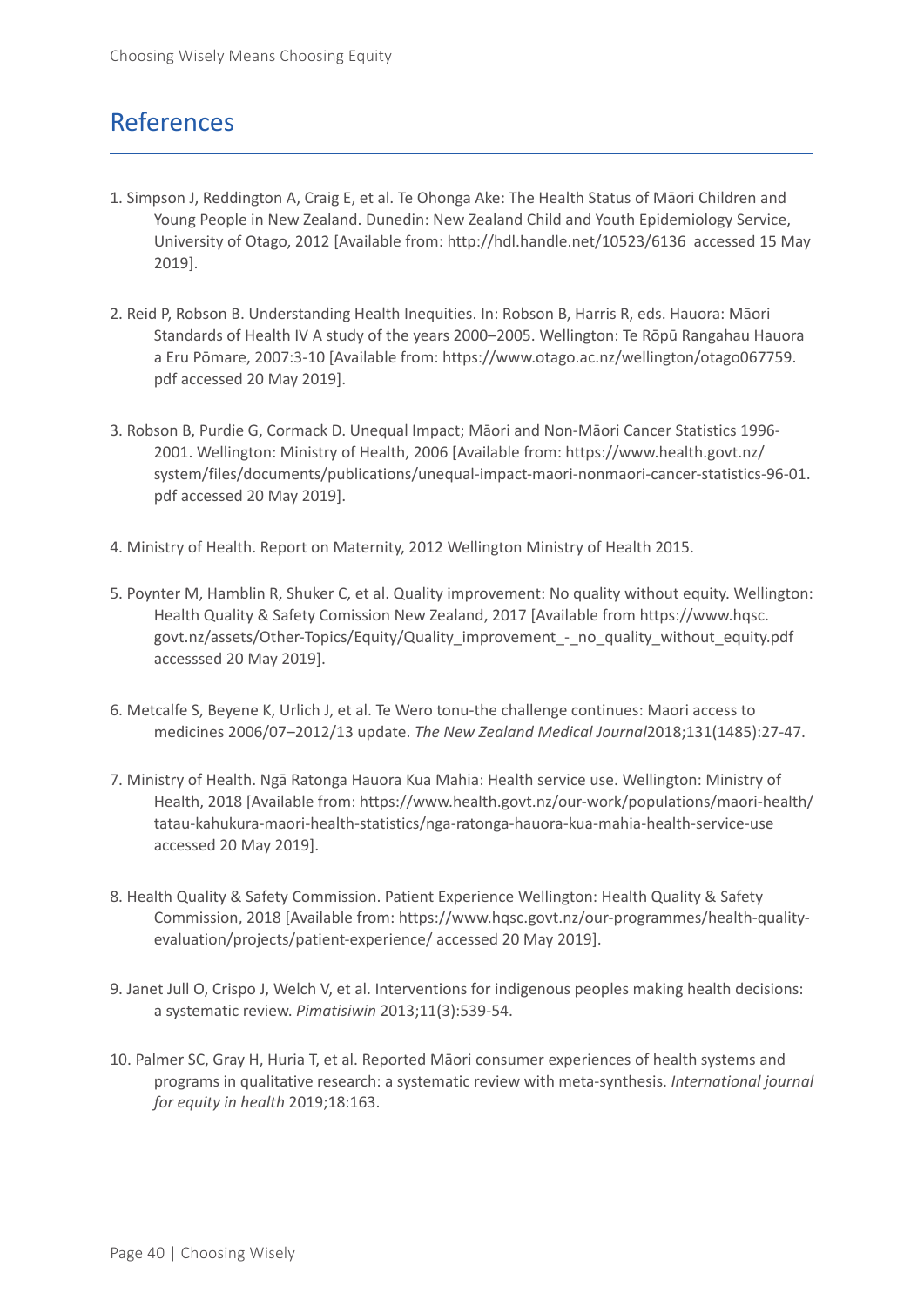- 11. Shrivastava R, Couturier Y, Kadoch N, et al. Patients' perspectives on integrated oral healthcare in a northern Quebec Indigenous primary health care organisation: a qualitative study. *BMJ open* 2019;9:e030005.
- 12. Stairmand JL. E te tākuta, kei a koe te tikanga-A qualitative study of factors influencing treatment decision-making in cancer consultations with Māori patients and whānau. Master's thesis (University of Otago, Wellington), 2017.
- 13. Reid S, White C, & Hoffman L. Health literacy and the prevention and early detection of gout. Auckland: Workbase Education Trust, 2014 [Available from: https://www.healthliteracy.co.nz/ site\_files/13255/upload\_files/Goutreport29.5.14-FINAL.pdf?dl=1 accessed 20 May 2019].
- 14. Taki M. Kaupapa Maori and Contemporary Iwi Resistance. Master's thesis (University of Auckland, Auckland), 1996.
- 15. Smith GH. The Development of Kaupapa Maori Theory and Praxis. PhD thesis (University of Auckland, Auckland), 1997.
- 16. Henry E, & Pene H. Kaupapa Maori: Locating indigenous ontology, epistemology and methodology in the academy. Organization 2001;8(2):234-242.
- 17. Smith LT. Decolonizing Methodologies: Research and Indigenous peoples. 2nd ed. London & New York: Zed Books 2012.
- 18. Cram F. Improving Māori access to health care: Research report. Auckland: Katoa Ltd, 2014 [Available from: https://www.moh.govt.nz/NoteBook/nbbooks. nsf/0/211DA45C5EA63205CC257DD8007AE977/\$file/Access\_ResearchReport.pdf accessed 20 May 2019].
- 19. Ministry of Health. The Guide to He Korowai Oranga: Māori Health Strategy 2014. Wellington: Ministry of Health, 2014 [Available from: https://www.health.govt.nz/system/files/documents/ publications/guide-to-he-korowai-oranga-maori-health-strategy-jun14-v2.pdf accesssed 20 May 2019].
- 20. Harris R, Cormack D, Tobias M, et al. The pervasive effects of racism: Experiences of racial discrimination in New Zealand over time and associations with multiple health domains. *Social Science & Medicine* 2012;74(3):408-15.
- 21. Waitangi Tribunal. HAUORA Report on Stage One of the Health Services and Outcomes Kaupapa Inquiry. WAI 2575. Waitangi Tribunal Report 2019. Lower Hutt, New Zealand: Legislation Direct, 2019 [Available from: https://forms.justice.govt.nz/search/Documents/WT/wt\_ DOC\_152801817/Hauora%20W.pdf accessed 10 Feb 2020]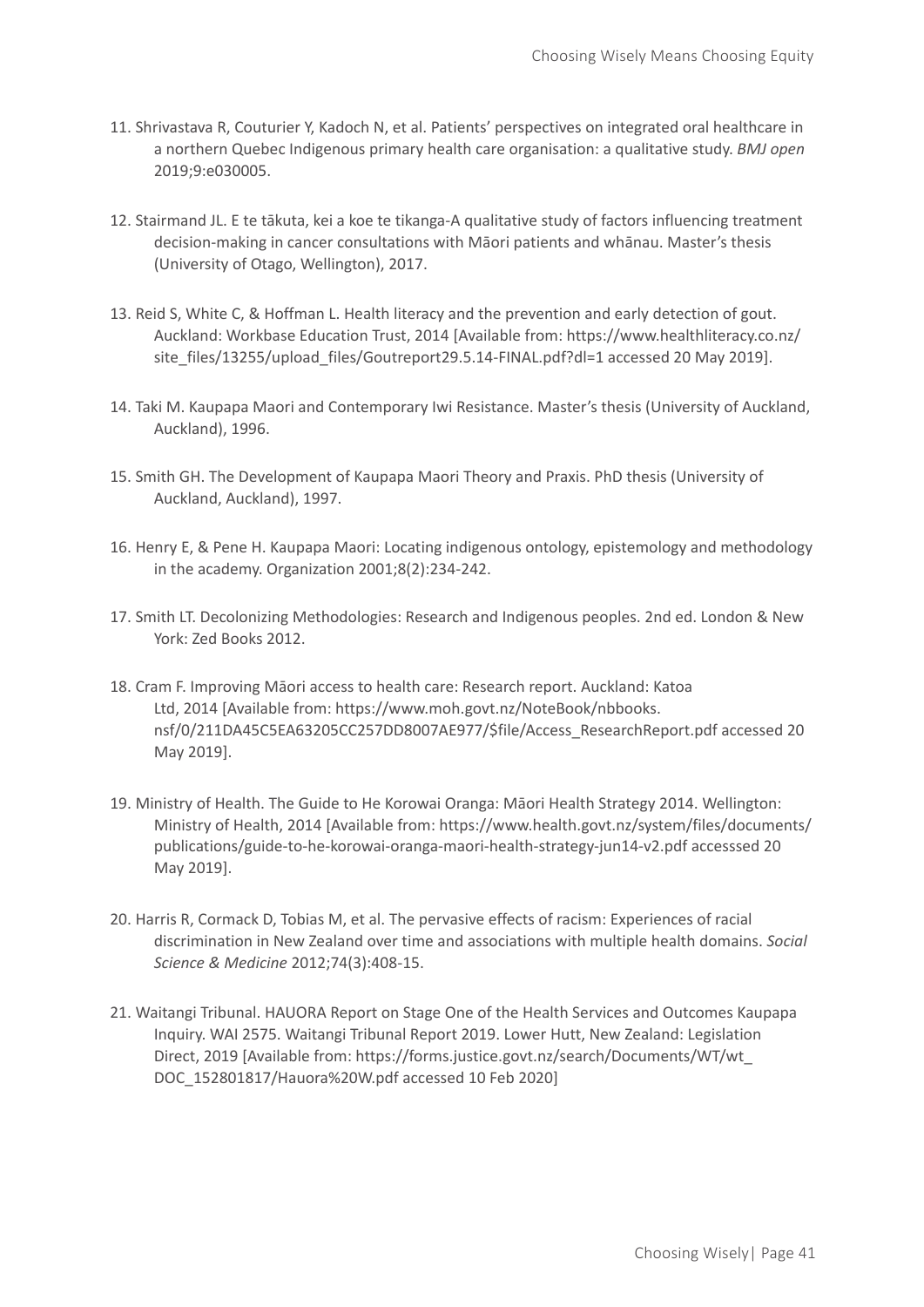- 22. Macandrew R. Concerted effort needed to encourage Māori into health careers and help their own. *Sunday Star Times,* 2019 [Availbale from: https://www.stuff.co.nz/national/ health/113048784/concerted-effort-needed-to-encourage-mori-into-the-health-careers-andhelp-their-own accessed 20 May 2019].
- 23. Ministry of Health. Achieving Equity in Health Outcomes: Highlights of important national and international papers. Wellington: Ministry of Health, 2018 [Available from: https://www.health. govt.nz/publication/achieving-equity-health-outcomes-highlights-selected-papers accessed 20 May 2019]
- 24. Ministry of Health. Achieving Equity in Health Outcomes: Summary of a discovery process. Wellington: Ministry of Health, 2019 [Available from: https://www.health.govt.nz/system/ files/documents/publications/achieving-equity-in-health-outcomes-summary-of-a-discoveryprocess-30jul2019.pdf accessed 20 May 2019].
- 25. Health Quality & Safety Commission. A Window on the Quality of New Zealand's Health Care 2018. Wellington: Health Quality & Safety Commission, 2018 [Available from: https://www. hqsc.govt.nz/assets/Health-Quality-Evaluation/Windows\_Document/Window-Jun-2018.pdf accessed 20 May 2019].
- 26. PHARMAC. Annual Report For the year ended 30 June 2018. Wellington: Pharmaceutical Management Agency, 2018 [Available from: https://www.pharmac.govt.nz/assets/annualreport-2017-2018.pdf accessed 20 May 2019]
- 27. Ministry of Health. New Zealand Health Strategy: Future direction. Wellington: Ministry of Health, 2016 [Available from: https://www.health.govt.nz/system/files/documents/publications/newzealand-health-strategy-futuredirection-2016-apr16.pdf accessed 20 May 2019]
- 28. Came H, McCreanor T, Doole C, et al. The New Zealand health strategy 2016: whither health equity. *New Zealand Medical Journal* 2016;129(1447):72-77.
- 29. The Medical Council of New Zealand. He Ara Hauora Māori: A Pathway to Māori Health Equity Wellington: The Medical Council of New Zealand, 2019 [Available from: https://www.mcnz.org. nz/assets/standards/6c2ece58e8/He-Ara-Hauora-Maori-A-Pathway-to-Maori-Health-Equity.pdf accessed 14 Mar 2020].
- 30. Medical Council of New Zealand. Statement on cultural safety Wellington: Medical Council of New Zealand, 2019 [Available from: https://www.mcnz.org.nz/assets/standards/b71d139dca/ Statement-on-cultural-safety.pdf accessed 14 Mar 2020].
- 31. Ramsden I. Cultural safety and nursing education in Aotearoa and Te Waipounamu. PhD thesis (Victoria University of Wellington Wellington), 2002.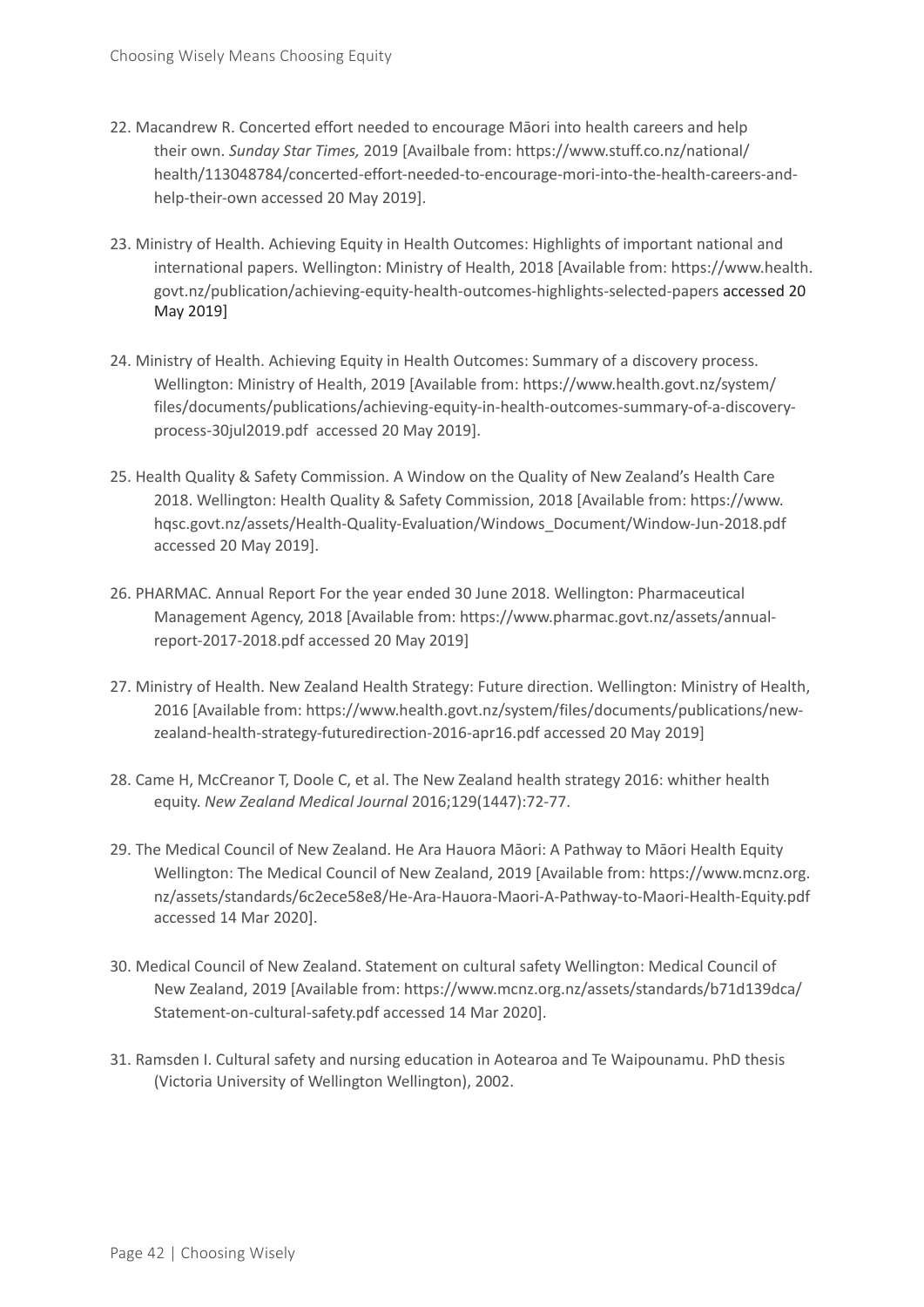- 32. Choosing Wisely Aotearoa New Zealand. Starter Kit For Your Choosing Wisely Campaign.: Choosing Wisely Aotearoa New Zealand, nd [Available from: https://choosingwisely.org.nz/ wp-content/uploads/2016/11/CMC0005-Starter-Kit-for-your-choosing-Wisely-campaign.pdf accessed 20 May 2019].
- 33. Choosing Wisely. Our Mission. Choosing Wisely, nd [Available from: https://www.choosingwisely. org/our-mission/ accessed 20 May 2019].
- 34. Choosing Wisely Aotearoa New Zealand. Hutt DHB Physiotherapy Initiative. Choosing Wisely Aotearoa New Zealand, 2019 [Available from: https://choosingwisely.org.nz/hutt-dhbphysiotherapy-initiative/ accessed 20 May 2019].
- 35. Choosing Wisely Aotearoa New Zealand. Reshaping the Rules at Hutt Valley DHB. Choosing Wisely Aotearoa New Zealand, 2019 [Available from: https://choosingwisely.org.nz/reshaping-therules-at-hvdhb/ accessed 20 May 2019].
- 36. The New Zealand Microbiology Network. Choosing Wisely Recommendations. Choosing Wisely Aotearoa New Zealand, 2019 [Available from: https://choosingwisely.org.nz/wp-content/ uploads/2019/05/NZMN-Choosing-Wisely-Recommendations-2019-3.pdf accessed 20 May 2019].
- 37. Choosing Wisely Aotearoa New Zealand. Patients & Consumers. Choosing Wisely Aotearoa New Zealand, nd [Available from: https://choosingwisely.org.nz/patients-consumers/ accessed 20 May 2019].
- 38. Schpero WL, Morden NE, Sequist TD, et al. For selected services, Blacks and Hispanics more likely to receive low-value care than Whites. *Health Affairs* 2017;36(6):1065-69.
- 39. Metcalfe S, Vallabh M, Murray P, et al. Over and under? Ethnic inequities in community antibacterial prescribing. *The New Zealand Medical Journal (Online)* 2019;132(1488):65-68.
- 40. Health Quality & Safety Commission. Atlas of Healthcare Variation: Community use of antibiotics. Wellington, Health Quality & Safety Commission, 2019 [Available from: https://www.hqsc. govt.nz/our-programmes/health-quality-evaluation/projects/atlas-of-healthcare-variation/ community-use-of-antibiotics accessed 28 May 2019].
- 41. Health Quality & Safety Commission. Atlas of Healthcare Variation: Diabetes Wellington, Health Quality & Safety Commission, 2019 [Available from: https://www.hqsc.govt.nz/ our-programmes/health-quality-evaluation/projects/atlas-of-healthcare-variation/diabetes/ accessed 28 May 2019].
- 42. Health Quality & Safety Commission. Atlas of Healthcare Variation: Gout Wellington, Health Quality & Safety Commission, 2019 [Available from: https://www.hqsc.govt.nz/ourprogrammes/health-quality-evaluation/projects/atlas-of-healthcare-variation/gout/ accessed 28 May 2019].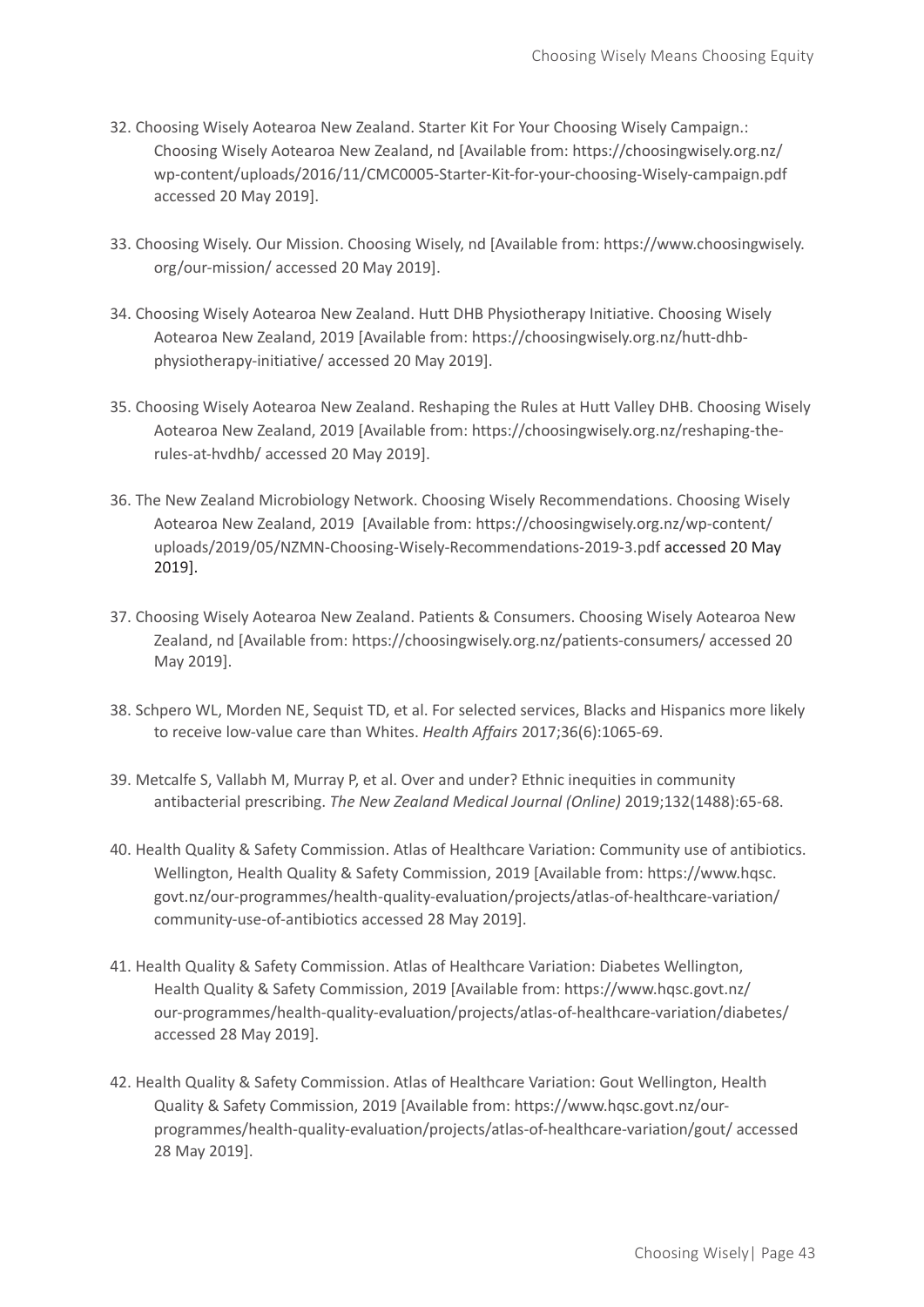- 43. Health Quality & Safety Commission. Atlas of Healthcare Variation: Polypharmacy Wellington, Health Quality & Safety Commission, 2019 [Available from: https://www.hqsc.govt. nz/our-programmes/health-quality-evaluation/projects/atlas-of-healthcare-variation/ polypharmacy/#[3M accessed 28 May 2019].
- 44. Veatch RM. Models for ethical medicine in a revolutionary age. *Hastings Center Report* 1972:5-7.
- 45. Hoffmann TC, Légaré F, Simmons MB, et al. Shared decision making: what do clinicians need to know and why should they bother? *Medical Journal of Australia* 2014;201(1):35-39.
- 46. Opel DJ. A 4-step framework for shared decision-making in pediatrics. *Pediatrics* 2018;142(Supplement 3):S149-S56.
- 47. Stiggelbout AM, Van der Weijden T, De Wit MP, et al. Shared decision making: really putting patients at the centre of healthcare. *Bmj* 2012;344:e256.
- 48. Charles C, Gafni A, Whelan T. Shared decision-making in the medical encounter: what does it mean?(or it takes at least two to tango). *Social science & medicine* 1997;44(5):681-92.
- 49. Ho A, Jameson K, Eiser A. Sowing the SEED for patient empowerment. *The American Journal of Bioethics* 2017;17(11):42-45.
- 50. Tan JY, Xu LJ, Lopez FY, et al. Shared decision making among clinicians and Asian American and Pacific Islander sexual and gender minorities: An intersectional approach to address a critical care gap. *LGBT health* 2016;3(5):327-34.
- 51. Elwyn G, Frosch D, Thomson R, et al. Shared decision making: a model for clinical practice. *Journal of general internal medicine* 2012;27(10):1361-67.
- 52. Davidson JA, Rosales A, Shillington AC, et al. Improving access to shared decision-making for Hispanics/Latinos with inadequately controlled type 2 diabetes mellitus. *Patient preference and adherence* 2015;9:619-25.
- 53. Muscat DM, Morony S, Smith SK, et al. Qualitative insights into the experience of teaching shared decision making within adult education health literacy programmes for lower-literacy learners. *Health Expectations* 2017;20(6):1393-400.
- 54. Hibbard JH, Greene J. What the evidence shows about patient activation: better health outcomes and care experiences; fewer data on costs. *Health affairs* 2013;32(2):207-14.
- 55. Kiesler DJ, Auerbach SM. Optimal matches of patient preferences for information, decisionmaking and interpersonal behavior: evidence, models and interventions. *Patient education and counseling* 2006;61(3):319-41.
- 56. Madsen C, Fraser A. Supporting patients in shared decision making in clinical practice. *Nursing Standard (2014+)* 2015;29(31):50.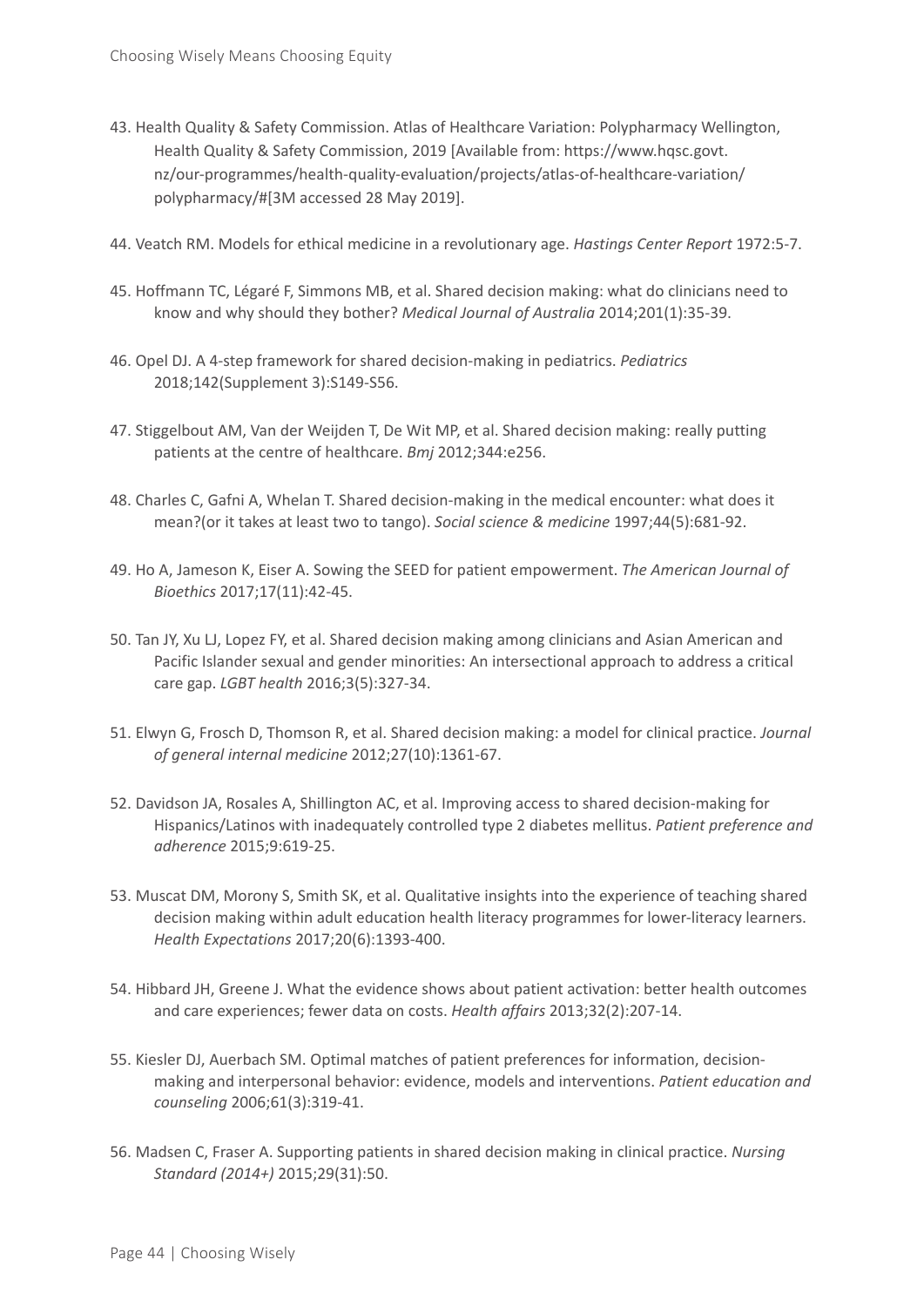- 57. Entwistle VA, Carter SM, Cribb A, et al. Supporting patient autonomy: the importance of clinicianpatient relationships. *Journal of general internal medicine* 2010;25(7):741-45.
- 58. Edwards M, Davies M, Edwards A. What are the external influences on information exchange and shared decision-making in healthcare consultations: a meta-synthesis of the literature. *Patient education and counseling* 2009;75(1):37-52.
- 59. McCaffery KJ, Smith SK, Wolf M. The challenge of shared decision making among patients with lower literacy: a framework for research and development. *Medical Decision Making* 2010;30(1):35-44.
- 60. Truglio-Londrigan M, Slyer JT. Shared decision-making for nursing practice: an integrative review. *The open nursing journal* 2018;12:1-14.
- 61. The Connecticut Choosing Wisely Collaborative. Enhancing Patient/Clinician Communication: Leveraging Choosing Wisely as a Tool for Achieving Health Equity. Connecticut, The Connecticut Choosing Wisely Collaborative, 2017. [Available from: https://largeuploads.blob.core.windows. net/uploads-lrg/EnhancePtComms.pdf accessed 28 May 2019].
- 62. Jull J, Giles A, Boyer Y, et al. Cultural adaptation of a shared decision making tool with Aboriginal women: a qualitative study. *BMC medical informatics and decision making* 2015;15(1):1.
- 63. Hohl S, Molina Y, Koepl L, et al. Satisfaction with cancer care among American Indian and Alaska Natives in Oregon and Washington State: a qualitative study of survivor and caregiver perspectives. *Supportive Care in Cancer* 2016;24(6):2437-44.
- 64. Jull J, Mazereeuw M, Sheppard A, et al. Tailoring and field-testing the use of a knowledge translation peer support shared decision making strategy with First Nations, Inuit and Métis people making decisions about their cancer care: a study protocol. *Research Involvement and Engagement* 2018;4(6):6.
- 65. Tranberg R, Alexander S, Hatcher D, et al. Factors influencing cancer treatment decision-making by indigenous peoples: a systematic review. *Psycho-Oncology* 2016;25(2):131-41.
- 66. Loyola-Sanchez A, Hazlewood G, Crowshoe L, et al. Qualitative Study of Treatment Preferences for Rheumatoid Arthritis and Pharmacotherapy Acceptance: Indigenous Patient Perspectives. *Arthritis care & research* 2019;72:544-552.
- 67. Frey R, Raphael D, Bellamy G, et al. Advance care planning for Māori, Pacific and Asian people: the views of New Zealand healthcare professionals. *Health & Social care in the community* 2014;22(3):290-99.
- 68. Groot G, Waldron T, Barreno L, et al. Trust and world view in shared decision making with indigenous patients: A realist synthesis. *Journal of Evaluation in Clinical Practice* 2020;26:503– 14.